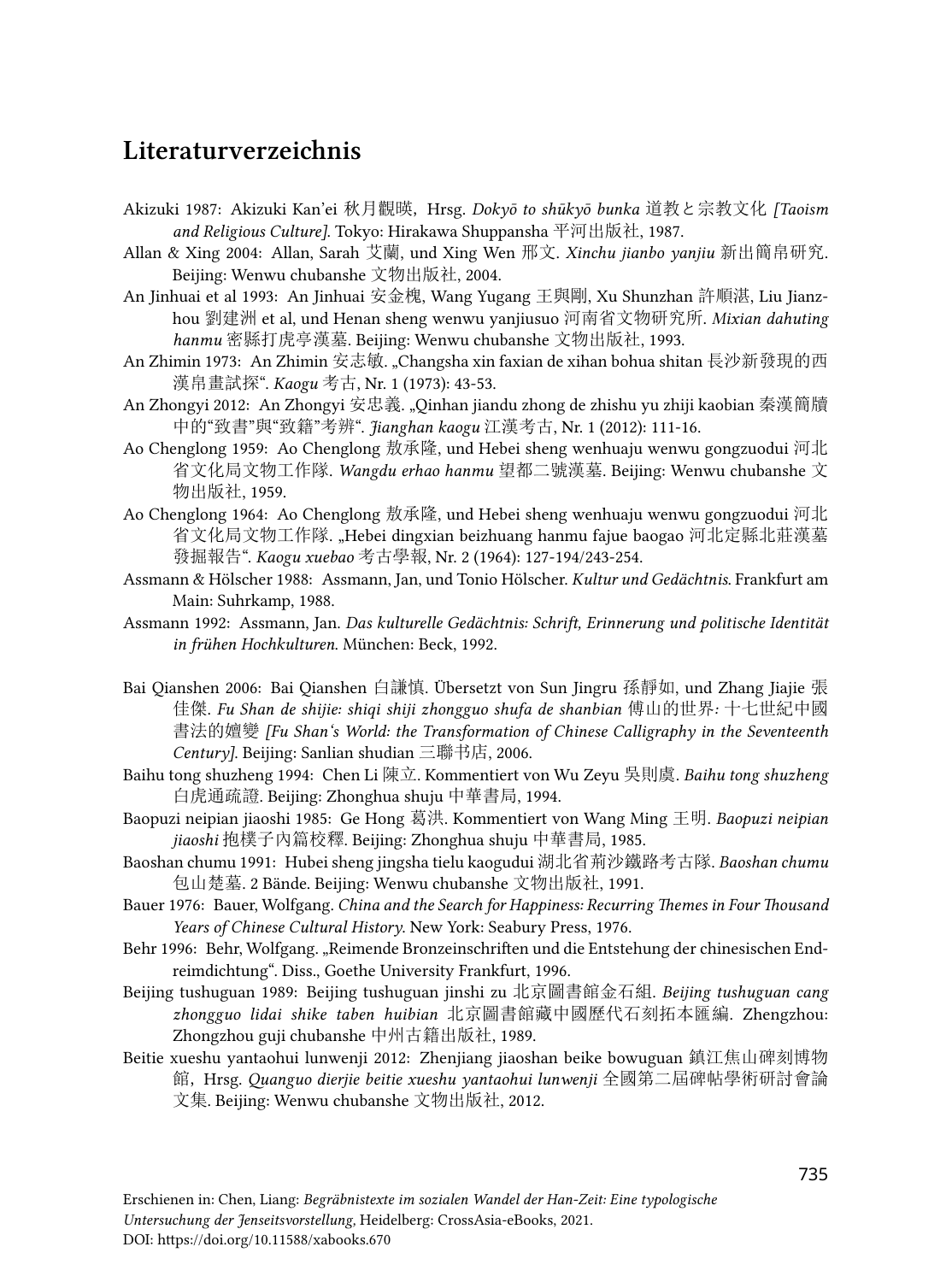- Bell 1992: Bell, Catherine M. *Ritual Theory, Ritual Practice*. New York [u.a.]: Oxford University Press, 1992.
- Bokenkamp & Nickerson 1997: Bokenkamp, Stephen R, und Peter Nickerson. *Early Daoist Scriptures*. Berkeley, Calif.: University of California Press, 1997.
- Bokenkamp 2009: Bokenkamp, Stephen R. *Ancestors and Anxiety: Daoism and the Birth of Rebirth in China*. Berkeley: University of California Press, 2009.
- Bourdieu 1987: Bourdieu, Pierre. "What Makes a Social Class? On the Theoretical and Practical Existence of Groups". *Berkeley Journal of Sociology*, 32 (1987): 1-17.
- Brashier 1996: Brashier, K. E. "Han Thanatology and the Division of , Souls". *Early China*, 21 (1996): 125-58.
- Brashier 2005: Brashier, K. E. "Text and Ritual in Early Chinese Stelae". In Kern 2005, 249-84.
- Brashier 2009: Brashier, K. E. "Eastern Han Commemorative Stelae: Laying The Cornerstones of Public Memory". In Lagerwey & Kalinowski 2009, 1083-1116.
- Brashier 2011: Brashier, K. E. *Ancestral Memory in Early China*. Cambridge, Mass. [u.a.]: Harvard Univ. Asia Center for the Harvard-Yenching Inst., 2011.
- Brown 2007: Brown, Miranda. *The Politics of Mourning in Early China*. Albany, N.Y.: State University of New York Press, 2007.
- Cai Yunzhang 1989: Cai Yunzhang 蔡運章. "Donghan yongshou ernian zhenmu ping taowen kaolue 東漢永壽二年鎮墓瓶陶文考略". *Kaogu* 考古, Nr. 7 (1989): 649-61.
- Cai Zhonglang ji 1936: Cai Yong 蔡邕. *Cai Zhonglang ji* 蔡中郎集. Sibu beiyao 1920-1936, Nr. 67. Shanghai: Zhonghua shuju 中華書局, 1936.
- Cao Guoxin 1999: Cao Guoxin 曹國新. "Luotuocheng chutu zhengui wenwu 駱駝城出土珍貴文物". *Sichou zhi lu* 絲綢之路, Nr. 3 (1999): 54-55.
- Cao Lüning 2008: Cao Lüning 曹旅寧. "Ernian lüling yu qinhan jichengfa 《二年律令》與秦漢繼 承法". *Shaanxi shifan daxue xuebao* 陝西師範大學學報, Nr. 1 (2008): 62-68.
- Cao Zhi ji jiaozhu 1984: Cao Zhi 曹植. Kommentiert von Zhao Youwen 趙幼文. *Cao Zhi ji jiaozhu*  曹植集校注. Beijing: Renmin wenxue chubanshe 人民文學出版社, 1984.
- Cedzich 1993: Cedzich, Angelika. "Ghosts and Demons, Law and Order: Grave Quelling Texts and Early Taoist Liturgy". *Taoist Resources*, Nr. 4 (1993): 23-36.
- Ch'ü T'ung-tsu 1972: Ch'ü T'ung-tsu 瞿同祖. Jack L Dull, Hrsg. *Han Social Structure.* Seattle: University of Washington Press, 1972.
- Chang Chao-jan 2010: Chang Chao-jan 張超然. "Zaoqi daojiao sangzang yishi de xingcheng 早期道 教喪葬儀式的形成". *Furen zongjiao yanjiu* 輔仁宗教研究 20 (2010): 27–66.
- Changsha dongpailou 2006: Changsha shi wenwu kaogu yanjiusuo 長沙市文物考古研究所, und Zhongguo wenwu yanjiusuo 中國文物研究所. *Changsha dongpailou donghan jiandu* 長沙東 牌樓東漢簡牘. Beijing: Wenwu chubanshe 文物出版社, 2006.
- Changsha mawangdui er sanhao hanmu 1974: Hunan sheng bowuguan 湖南省博物館, und Zhongguo kexueyuan kaogu yanjiusuo 中國科學院考古研究所. "Changsha mawangdui er sanhao hanmu fajue jianbao 長沙馬王堆二、三號漢墓發掘簡報". *Wenwu* 文物, Nr. 7 (1974): 39-48/63/95-111.
- Changsha mawangdui gushi 1980: Hunan yixueyuan 湖南醫學院. *Changsha mawangdui yihao hanmu gushi yanjiu* 長沙馬王堆一號漢墓古屍硏究. Beijing: Wenwu chubanshe 文物出版 社, 1980.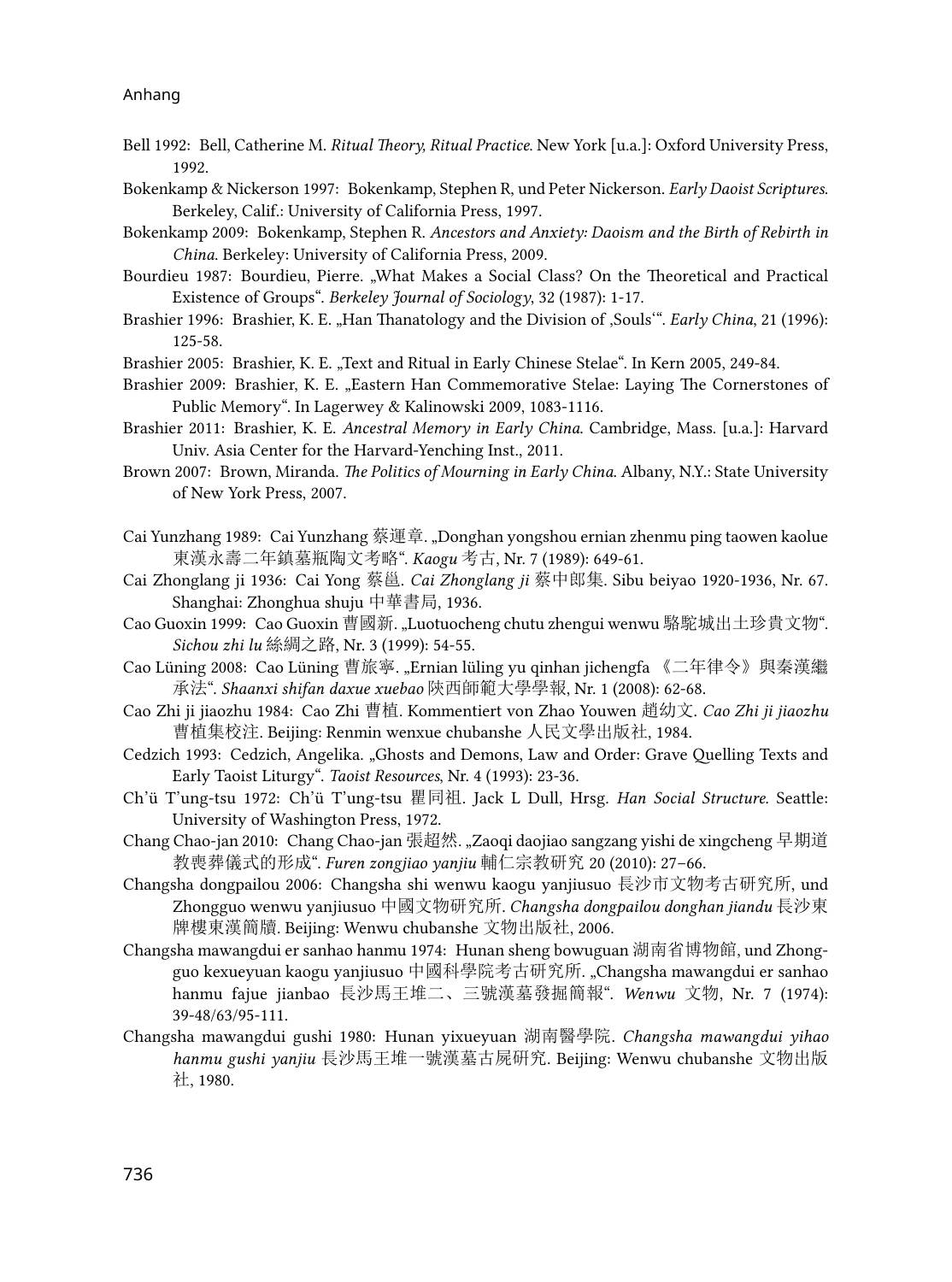- Changsha mawangdui yihao hanmu 1973: Hunan sheng bowuguan 湖南省博物館, und Zhongguo kexueyuan kaogu yanjiusuo 中國科學院考古研究所. *Changsha mawangdui yihao hanmu* 長 沙馬王堆一號漢墓. Beijing: Wenwu chubanshe 文物出版社, 1973.
- Chao Fulin 2016: Chao Fulin 晁福林. "Shanhaijing tu yu shanhaijing chengshu wenti bushi "山海經 圖"與《山海經》成書問題補釋". *Jinyang xuekan* 晉陽學刊, Nr. 2 (2016): 41-58/74.
- Chavannes 1910: Chavannes, Édouard. *Le T'ai chan: Essai de monographie d'un culte chinois.* Paris: Ernest Leroux, 1910.
- Chen Banghuai 1980: Chen Banghuai 陳邦懷. "Juyan hanjian kaolue 居延漢簡考略". *Zhonghua wenshi luncong* 中華文史論叢, Nr. 2 (1980): 83-94.
- Chen Gongrou 2005: Chen Gongrou 陳公柔. *Xianqin lianghan kaoguxue luncong* 先秦兩漢考古學 論叢. Beijing: Wenwu chubanshe 文物出版社, 2005.
- Chen Guofu 1954: Chen Guofu 陳國符. "Zhongguo waidan huangbaishu shilue 中國外丹黃白術史 略". *Huaxue tongbao* 化學通報, Nr. 12 (1954): 600-607/595.
- Chen Guofu 1979: Chen Guofu 陳國符. "Daozang jing zhong waidan huangbaishu cailiao de zhengli 道藏經中外丹黃白術材料的整理". *Huaxue tongbao* 化學通報, Nr. 6 (1979): 78-87.
- Chen Hao 2006: Chen Hao 陳昊. "Hantang jian muzang wenshu zhong de zhubing shuxie 漢唐間 墓葬文書中的注(疰)病書寫". *Tang yanjiu* 唐研究 12 (2006): 267-304.
- Chen Hao 2008: Chen Hao 陳昊. "Yishi shenti zuize: hantang jian tianshidao de shangzhang yishi yu jibing 儀式、身體、罪謫:漢唐間天師道的上章儀式與疾病". *Tianwen* 天問 24 (2008): 241-68.
- Chen Hsiu-hui 2010: Chen Hsiu-hui 陳秀慧. "Tengzhou citang huaxiangshi kongjian peizhi fuyuan jiqi diyu zichuantong (shang) 滕州祠堂畫像石空間配置復原及其地域子傳統(上)". In Zhongguo hanhua yanjiu 2010, 228-367.
- Chen Huang 2005: Chen Huang 陳鍠. *Gudai bohua* 古代帛畫. Beijing: Wenwu chubanshe 文物出 版社, 2005.
- Chen Jian 2011: Chen Jian 陳劍[. "Du qinhan jian zhaji san pian](http://www.gwz.fudan.edu.cn/Web/Show/1518) 讀秦漢簡劄記三篇", Erstveröffent[lichung am 4. Juni 2011. http://www.gwz.fudan.edu.cn/Web/Show/1518.](http://www.gwz.fudan.edu.cn/Web/Show/1518)
- Chen Jianming 2016: Chen Jianming 陳建明, und Hunan sheng bowuguan 湖南省博物館, Hrsg. *Jinian mawangdui hanmu fajue sishi zhounian guoji xueshu yantaohui lunwenji* 紀念馬王 堆漢墓發掘四十周年國際學術研討會論文集 *[Preceedings of the International Symposium Commemorating the 40th Anniversary of the Excavation of the Han Tombs at Mawangdui]*. Changsha: Yuelu shushe 嶽麓書社, 2016.
- Chen Jiujin 1983: Chen Jiujin 陳久金. "Zhongguo gudai shizhi yanjiu jiqi huansuan 中國古代時 制研究及其換算". *Ziran kexueshi yanjiu* 自然科學史研究 *[Studies in the History of Natural Sciences]* 2, Nr. 2 (1983): 118-32.
- Chen Kanli 2013: Chen Kanli 陳侃理. "Qin jiandu fusheng gushi yu yifengyisu 秦簡牘復生故事與 移風易俗". *Jianbo* 簡帛 8 (2013): 69-82/579.
- Chen Mengjia 2011: 陳夢家, und 中國社會科學院考古硏究所. *Xizhou tongqi duandai* 西周銅器斷 代. 2 Bände. Beijing: Zhonghua shuju 中華書局, 2004.
- Chen Pan 1972: Chen Pan 陳槃. "Dunhuang mujian fulu shishi 敦煌木簡符籙試釋". *Zhongyang yanjiuyuan minzuxue yanjiusuo jikan* 中央研究院民族學研究所集刊 32 (1972): 237-44.
- Chen Pan 1975: Chen Pan 陳槃. *Hanjin yijian shi xiao qizhong* 漢晉遺簡識小七種. Taibei: Zhongyang yanjiuyuan lishi yuyan yanjiusuo 中央研究院歷史語言研究所, 1975.
- Chen Pan 1981: Chen Pan 陳槃. "Yu lishi yu minsu zhijian kann suowei yiqian yu diquan 於歷史與 民俗之間看所謂"瘞錢"與"地券"". In Zhongyang yanjiuyuan 1981, 855-905.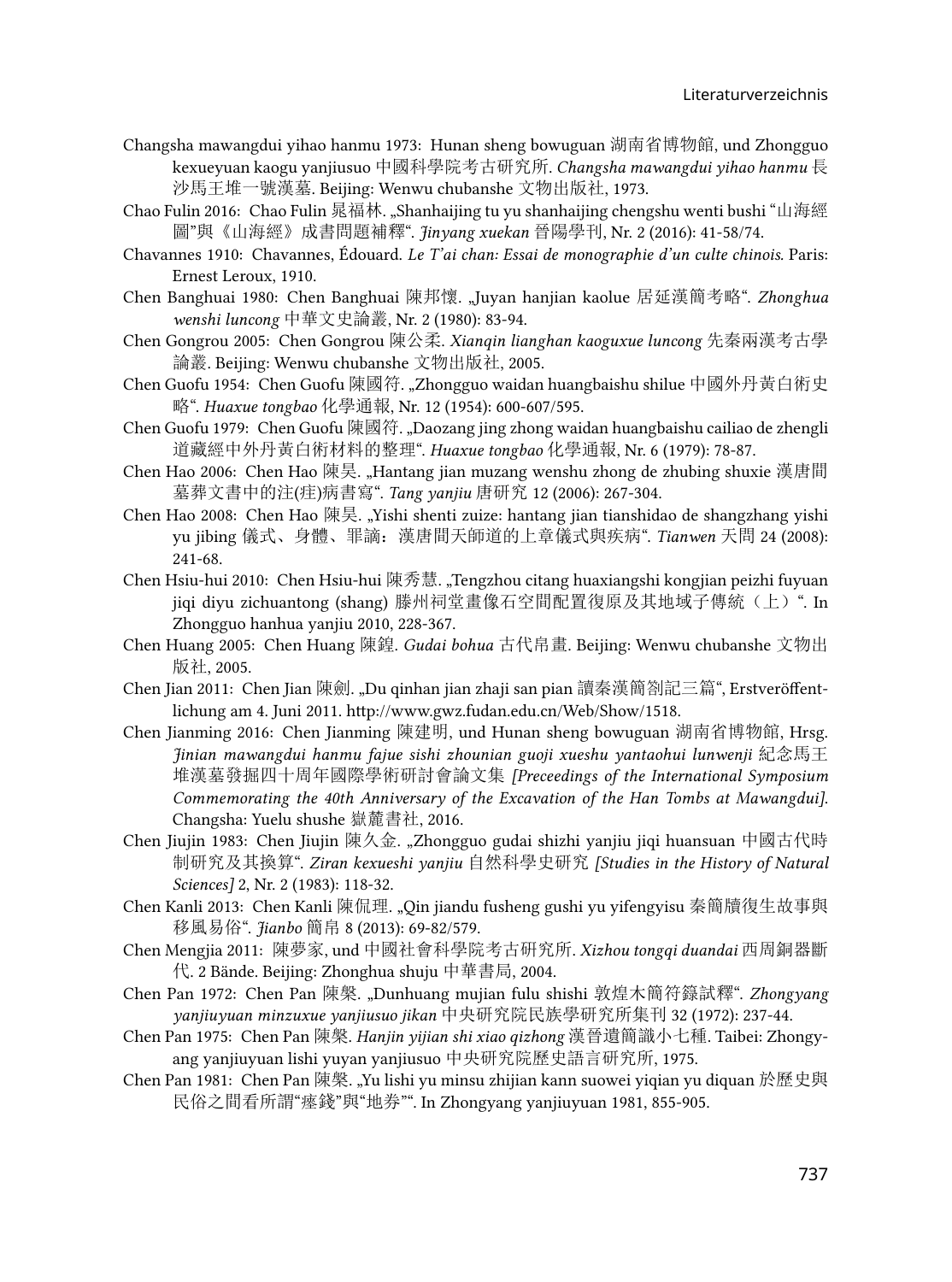- Chen Ping & Wang Qinjin 1987: Chen Ping 陳平, und Wang Qinjin 王勤金. "Yizheng xupu 101 hao xihan mu xianling quanshu chukao 儀征胥浦101號西漢墓《先令券書》初考". *Wenwu* 文 物, Nr. 1 (1987): 20-25/36.
- Chen Ping 1992: Chen Ping 陳平. "Yizheng Xupu ,xian ling quan shu' xukao 儀徵胥浦《先令券 書》續考". *Kaogu yu wenwu* 考古與文物, Nr. 2 (1992): 84-92/83.
- Chen Songchang 1994: Chen Songchang 陳松長. "Mawangdui sanhao hanmu mudu sanlun 馬王堆 三號漢墓木牘散論". *Wenwu* 文物, Nr. 6 (1994): 64-70.
- Chen Songchang 1997: Chen Songchang 陳松長. "Mawangdui sanhao hanmu jinian mudu xingzhi de zai renshi 馬王堆三號漢墓紀年木牘性質的再認識". *Wenwu* 文物, Nr. 1 (1997): 62-64/61.
- Chen Songchang 2001: Chen Songchang 陳松長. *Xianggang zhongwen daxue wenwuguan cang jiandu* 香港中文大學文物館藏簡牘. Hong Kong: Xianggang zhongwen daxue wenwuguan 香港中文大學文物館, 2001.
- Chen Songchang 2004: Chen Songchang 陳松長. "Xianggang zhongwen daxue wenwuguan cang jiandu de neirong yu jiazhi 香港中文大學文物館藏簡牘的內容與價值". In Allan & Xing 2004, 71-75.
- Chen Songchang 2008: Chen Songchang 陳松長. "Gaodice de xingwen geshi yu xiangguan wenti 告地策的行文格式與相關問題". *Hunan daxue xuebao (shehui kexue ban)* 湖南大學學報(社 會科學版), Nr. 3 (2008): 21-25.
- Chen Suzhen 2010: Chen Suzhen 陳蘇鎮. "Donghan de haozu yu lizhi 東漢的豪族與吏治". *Wen shi zhe* 文史哲 *[Journal of Literature, History and Philosophy]*, Nr. 5 (1994): 167-71.
- Chen Wei 1996: Chen Wei 陳偉. "Guanyu baoshan chujian zhong de sangzang wenshu 關於包山楚 簡中的喪葬文書". *Kaogu yu wenwu* 考古與文物, Nr. 10 (1996): 70-74.
- Chen Wei 2011: Chen Wei 陳偉. "Ye shuo ernian lüling hulü zhong de gu 也説《二年律令·戶律》中 的"古(從糹)"", Erstveröffentlichung am 4. Juni 2011. [http://www.bsm.org.cn/show\\_article.](http://www.bsm.org.cn/show_article.php?id=1487) [php?id=1487](http://www.bsm.org.cn/show_article.php?id=1487).
- Chen Wei 2017: Chen Wei 陳偉[. "Cong chenqie nuqie dao nubi](http://www.bsm.org.cn/show_article.php?id=2715) 從"臣妾"、"奴妾"到"奴婢"", Erst[veröffentlichung am 27. Januar 2017. http://www.bsm.org.cn/show\\_article.php?id=2715.](http://www.bsm.org.cn/show_article.php?id=2715)
- Chen Xianru 1960: Chen Xianru 陳賢儒, und Gansusheng bowuguan 甘肅省博物館. "Gansu wuwei mozuizi hanmu fajue 甘肅武威磨咀子漢墓發掘". *Kaogu* 考古, Nr. 9 (1960): 15-28/6-11.
- Chen Yuan 1956: Chen Yuan 陳垣. *Ershi shi shuorun biao* 二十史朔閏表. Beijing: Zhonghua shuju 中華書局, 1956.
- Chen Zhenyu 1993: Chen Zhenyu 陳振裕. "Jiangling fenghuangshan yi liu ba hao hanmu 江陵鳳凰 山一六八號漢墓". *Kaogu xuebao* 考古學報, Nr. 4 (1993): 455-513/551-566.
- Chen Zhi 1957: Chen Zhi 陳直. "Han zhang shujing zhushu taoping yu zhang jiao huangjingjiao de guanxi 漢張叔敬朱書陶瓶與張角黃巾教的關係". *Xibei daxue xuebao (zhexue shehui kexue ban)* 西北大學學報(哲學社會科學版), Nr. 1 (1957): 78-80.
- Chen Zhi 1962: Chen Zhi 陳直. "Hanjin guosuo tongkao 漢晉過所通考". *Lishi yanjiu* 歷史研究, Nr. 6 (1962): 145-48.
- Chen Zhi 1977: Chen Zhi 陳直. "Guanyu jianglingcheng gao dixiacheng 關於"江陵丞"告"地下丞"". *Wenwu* 文物, Nr. 12 (1977): 76.
- Chen Zhi 1979: Chen Zhi 陳直. "Han Xiang Ta jun shicitang tizi tongkao 漢薌他君石祠堂題字通 考". *Xibei daxue xuebao (zhexue shehui kexue ban)* 西北大學學報(哲學社會科學版), Nr. 4 (1979): 65-67.
- Chen Zhi 1981: Chen Zhi 陳直. "Han chuping sinian wangshi zhushu taoping kaoshi 漢初平四年 王氏朱書陶瓶考釋". *Kaogu yu wenwu* 考古與文物, Nr. 4 (1981): 114-16.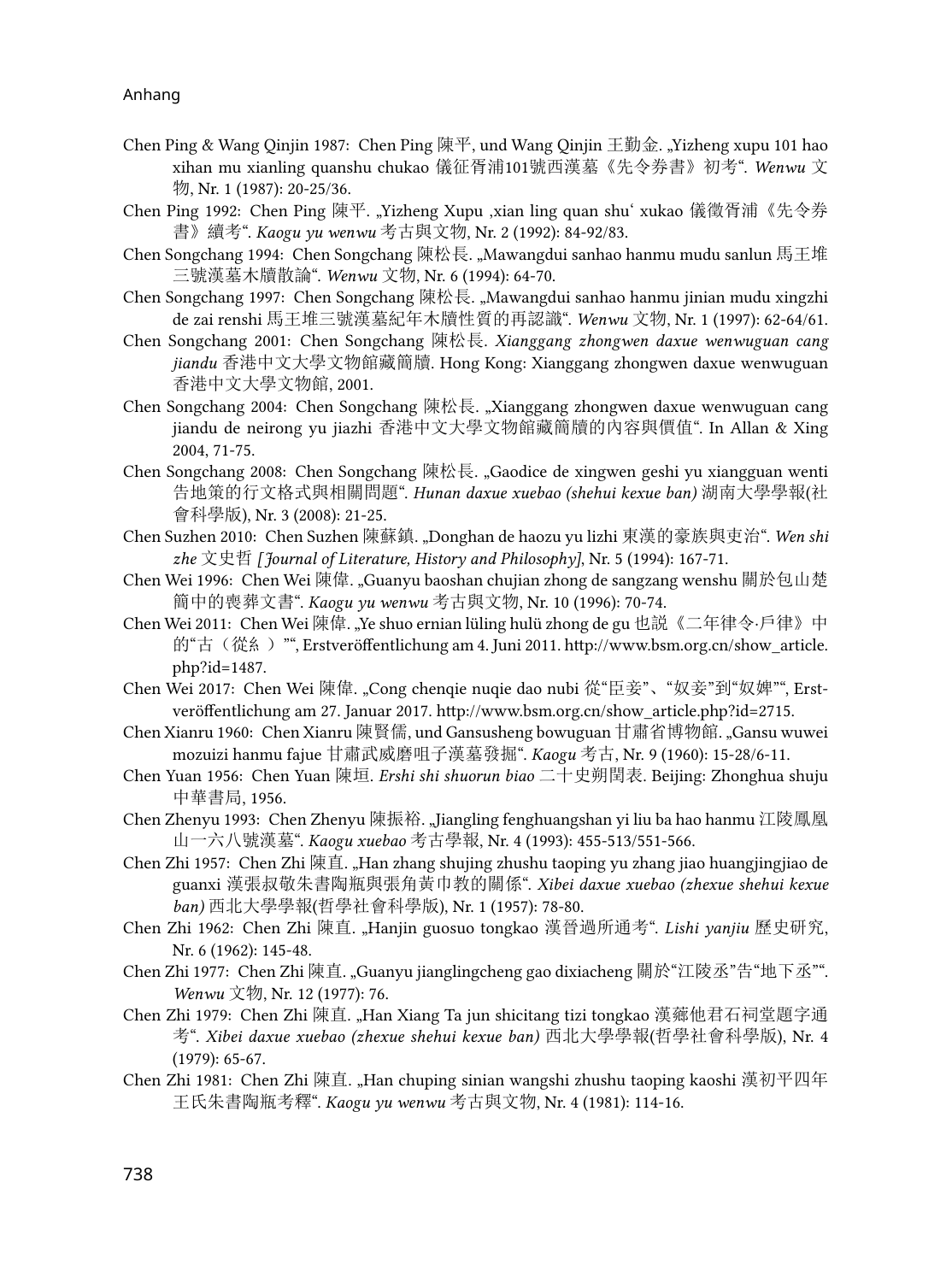- Chen Zhi 1988: Chen Zhi 陳直. *Wenshi kaogu luncong* 文史考古論叢. Tianjin: Tianjin guji chubanshe 天津古籍出版社, 1988.
- Cheng Pengwan 2006: Cheng Pengwan 程鵬萬. "Jiandu boshu geshi yanjiu 簡牘帛書格式研究". Diss., Jilin University 吉林大學, 2006.
- Cheng Yongjian 1999: Cheng Yongjian 程永建, und Luoyang shi wenwu gongzuodui 洛陽市文物 工作隊. "Luoyang fajue de sizuo donghan yuyi mu 洛陽發掘的四座東漢玉衣墓". *Kaogu yu wenwu* 考古與文物, Nr. 1 (1999): 5-28.
- Cheng Zhaohui 2010: Cheng Zhaohui 程召輝, und Luoyang shi wenwu gongzuodui 洛陽市文物 工作隊. "Luoyang jili qu xijin mu fajue jianbao 洛陽吉利區西晉墓發掘簡報". *Wenwu* 文物, Nr. 8 (2010): 29-47/1.
- Chiang Ta-chih 1991: Chiang Ta-chih 江達智. "You donghan shiqi de sangzang zhidu kann daowu guanxi 由東漢時期的喪葬制度看道巫關係". *Daojiaoxue tansuo* 道教學探索, Nr. 5 (1991): 67-89.
- Chou Min-hwa 2009: Chou Min-hwa 周美華. "Ernian lüling zhong de zhihou yu huhou jicheng zhidu 《二年律令》中的"置後"與"戶後"繼承制度 [Succession of Noble Rank and Household as Outlined in the , Laws on Posthumous Succession' in the Laws and Decrees of the Second Year]". *Dongwu zhongwen xuebao* 東吳中文學報 18 (2009): 33-60.
- Chutu wenxian yanjiu xuji 1989: Guojia wenwuju guwenxian yanjiushi 國家文物局古文獻研究室. *Chutu wenxian yanjiu xuji* 出土文獻研究續集. Beijing: Wenwu chubanshe 文物出版社, 1989.
- Congshu jicheng chubian 1935-1940: Wang Yunwu 王雲五, Hrsg. *Congshu jicheng chubian* 叢書集 成初編. 4000 Bände. Shanghai: Shangwu yinshuguan 商務印書館, 1935.
- Croissant 1964: Croissant, Doris. "Die Opferschreine von 'Wu-liang-tz'u': stilkritische, ikonographische und typologische Untersuchungen zu dem tz'u-t'ang der Familie Wu in Shantung". *Monumenta Serica* 23 (1964): 89-162.
- Cui Xiangdong 2003: Cui Xiangdong 崔向東. *Handai haozu yanjiu* 漢代豪族硏究 *[Research on the Mighty Families of the Han Dynasty]*. Wuhan: Chongwen shuju 崇文書局, 2003.
- Cullen 1981: Cullen, Christopher. "Some Further Points on the Shih". *Early China* 6 (1981): 31-46.
- Dang Guodong 1958: Dang Guodong 党國棟. "Wuwei xian mozuizi gumu qingli jiyao 武威縣磨嘴 子古墓清理記要". *Wenwu cankao ziliao* 文物參考資料, Nr. 11 (1958): 68-71.
- Daojia wenhua yanjiu 1996: Chen Guying 陳鼓應. *Daojia wenhua yanjiu: Daojia yu daojiao xueshu yantaohui lunwen zhuanhao Vol. 9* 道家文化研究*:* 道家與道教學術研討會論文專號 第九輯*.* Shanghai: Shanghai guji chubanshe 上海古籍出版社, 1996.
- Dong Shan 2012: Dong Shan 董珊. "Mawangdui boshu wuzeyouxing tu yu daojia yingwu xueshuo 馬王堆帛書"物則有形"圖與道家應物學說". *Wenshi* 文史, Nr. 2 (2012): 31-40.
- Dou Lei 2016: Dou Lei 竇磊. "Hanjin yiwushu jijiao ji xiangguan wenti kaocha 漢晉衣物疏集校及 相關問題考察". Diss., Wuhan University 武漢大學, 2016.
- Du Baoren et al 1986: Du Baoren 杜葆仁, Xia Zhenying 夏振英, und Hu Lingui 呼林貴. "Donghan situ liu qi jiqi jiazumu de qingli 東漢司徒劉崎及其家族墓的清理". *Kaogu yu wenwu* 考古與 文物, Nr. 5 (1986): 45-56.
- Du Linyuan 2011: Du Linyuan 杜林淵. "Lun chu han bohua de gongneng yu zhuti 論楚漢帛畫的功 能與主題". *Jianghan kaogu* 江漢考古, Nr. 3 (2011): 96-101.
- Duan Fang 1909: Duan Fang 端方. *Taozhai cangshi ji* 陶齋藏石記. Vorwort 1909. In Shike shiliao xinbian 1977-2006, 1:11, 7967-8434.
- Duan Fang 1909a: Duan Fang 端方. "Taozhai cangzhuan ji 匋齋臧甎記". Erstveröffentlichung 1909. In Shike shiliao xinbian 1977-2006, 1:11, 8435-56.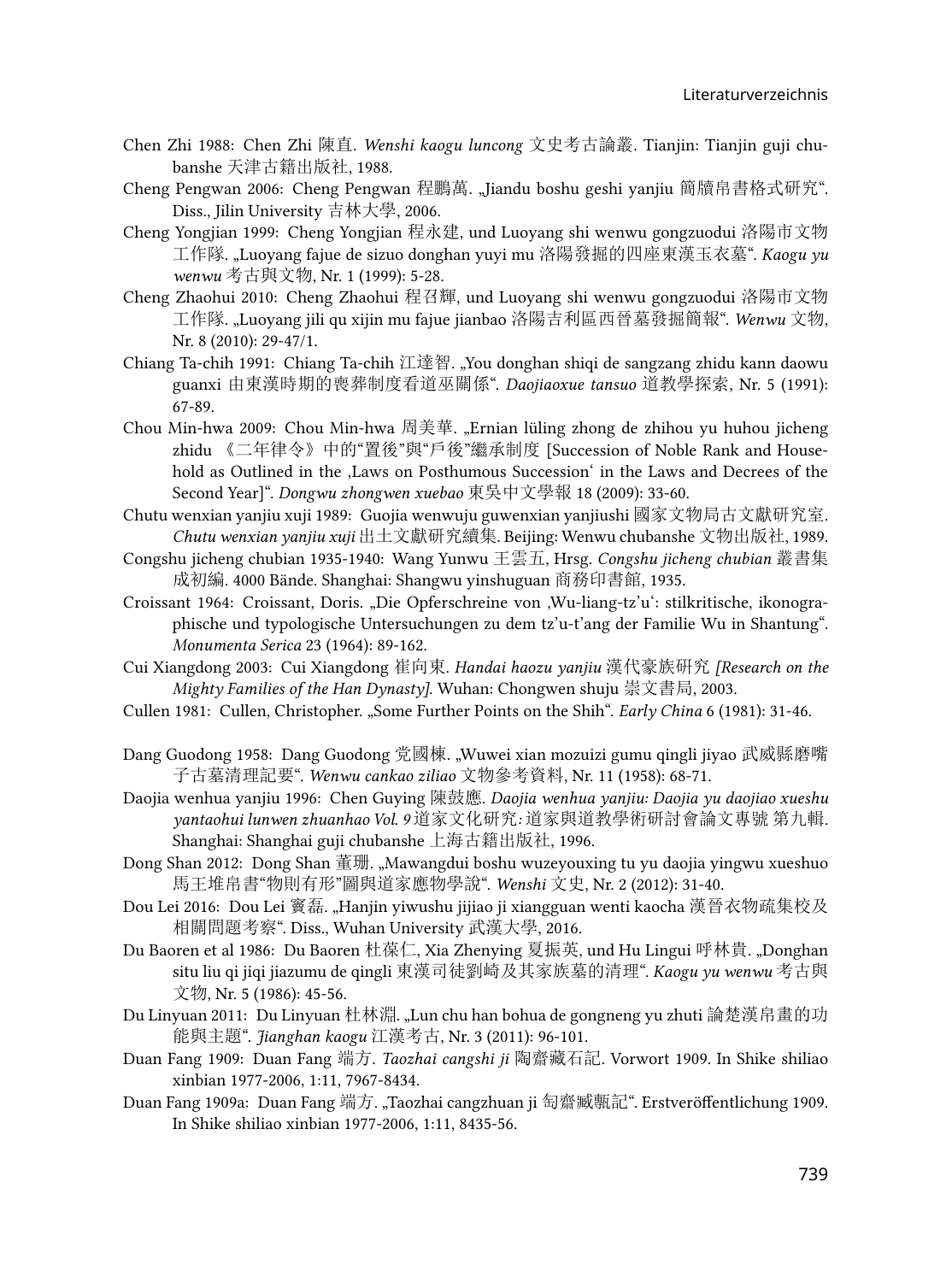- Dunhuang hanjian 1991: Gansu sheng wenwu kaogu yanjiusuo 甘肅省文物考古研究所. *Dunhuang hanjian* 敦煌漢簡. Beijing: Zhonghua shuju 中華書局, 1991.
- Eisenstadt 1992: Eisenstadt, S. N. Übersetzt von Yan Buke 閻步克. *Diguo de zhengzhi tixi* 帝國的政 治體系. Guiyang: Guizhou renmin chubanshe 貴州人民出版社, 1992.
- Erya zhushu 2000: Shisan jing zhushu zhengli weiyuanhui 《十三經注疏》整理委員會. *Erya zhushu* 爾雅注疏. Beijing: Beijing daxue chubanshe 北京大學出版社, 2000.
- Faguo hanxue di qi ji 2002: Faguo hanxue congshu bianji weiyuanhui 《法國漢學》叢書編輯委 員會. Faguo hanxue di qi ji: zongjiaoshi zhuanhao 法國漢學*·*第七輯:宗教史專號. Beijing: Zhonghua shuju 中華書局, 2002.
- Fairbank 1941: Fairbank, Wilma. "The Offering Shrines of "Wu Liang Tz'u"". *Harvard Journal of Asiatic Studies* 6, Nr. 1 (1941): 1–36.
- Fairbank 1942: Fairbank, Wilma. "A Structural Key to Han Mural Art". *Harvard Journal of Asiatic Studies* 7, Nr. 1 (1942): 52-88.
- Fan Kawai 1997: Fan Kawai 範家偉. "Houhan zhi tangdai jiyi liuxing ji yingxiang: yi renkou yidong wei zhongxin de kaocha 後漢至唐代疾疫流行及影響──以人口移動為中心的考察". Diss., 香港中文大學 The Chinese University of Hong Kong, 1997.
- Fan Yousheng 1992: Fan Yousheng 樊有升. "Yanshi xian nancaizhuang xiang han fei zhi mu fajue jianbao 偃師縣南蔡莊鄉漢肥致墓發掘簡報". *Wenwu* 文物, Nr. 9 (1992): 37-42.
- Fan Zhijun 2006: Fan Zhijun 範志軍. "Handai sangli yanjiu 漢代喪禮研究 [Research on the Funeral Ritual in the Han Dynasty]". Diss., Zhengzhou University 鄭州大學, 2006.
- Fan Ziye 2009: Fan Ziye 範子燁. "Handai taoping shang de yishou qiyanshi 漢代陶瓶上的一首七 言詩". *Wenxue yichan* 文學遺產, Nr. 1 (2009): 130.
- Fang Pengjun & Zhang Xunliao 1980: Fang Pengjun 方鵬均, und Zhang Xunliao 張勳燎. "Shandong cangshan yuanjia yuannian huaxiangshi tiji de shidai he youguan wenti de taolun 山東蒼山 元嘉元年畫象石題記的時代和有關問題的討論". *Kaogu* 考古, Nr. 3 (1980): 271-78.
- Fang Shiming 1973: Fang Shiming 方詩銘. "Cong Xu Sheng maidiquan lun handai diquan de jianbie 從徐勝買地券論漢代'地券'的鑒別". *Wenwu* 文物, Nr. 5 (1973): 52-55.
- Fang Shiming 1979: Fang Shiming 方詩銘. "Zailun diquan de jianbie: da Li Shougang xiansheng 再 論"地券"的鑒別——答李壽岡先生". *Wenwu* 文物, Nr. 8 (1979): 83-89.
- Fang Shiming 1993: Fang Shiming 方詩銘. "Huangjin qiyi xianqu yu wu ji yuanshi daojiao de guanxi: jianlun huangjin yu huangshen yuezhang 黃巾起義先驅與巫及原始道教的關係——兼論"黃 巾"與"黃神越章"". *Lishi yanjiu* 歷史研究, Nr. 3 (1993): 3-13.
- Feng Ligui 1986: Feng Ligui 馮禮貴. "Zhoubi suanjing chengshu niandai kao 《周髀算經》成書年 代考". *Guji zhengli yanjiu xuekan* 古籍整理研究學刊, Nr. 4 (1986): 37-41.
- Feng Shi 2006: Feng Shi 馮時. "Xinmang fengshan yudie yanjiu 新莽封禪玉牒研究". *Kaogu xuebao* 考古學報, Nr. 1 (2006): 31-58.
- Fengni kaolue 1904: Wu Shifen 吳式芬, und Chen Jieqi 陳介祺. *Fengni kaolue* 封泥考略. privat gedruckt, 1904.
- Fengsu tongyi jiaoshi 1980: Ying Shao 應劭. Kommentiert von Wu Shuping 吳樹平. *Fengsu tongyi jiaoshi* 風俗通義校釋. Tianjin: Tianjin renmin chubanshe 天津人民出版社, 1980.
- Fengsu tongyi jiaozhu 1981: Ying Shao 應劭. Kommentiert von Wang Liqi 王利器. *Fengsu tongyi jiaozhu* 風俗通義校注. Beijing: Zhonghua shuju 中華書局, 1981.
- Forke 1907: Wang, Chong. Übersetzt von Alfred Forke. *Lun-Heng: Part I, Philosophical Essays of Wang Ch'ung*. Leipzig, London, Shanghai: Harrasowitz, Luzac Co, Kelly & Walsh Limited, 1907.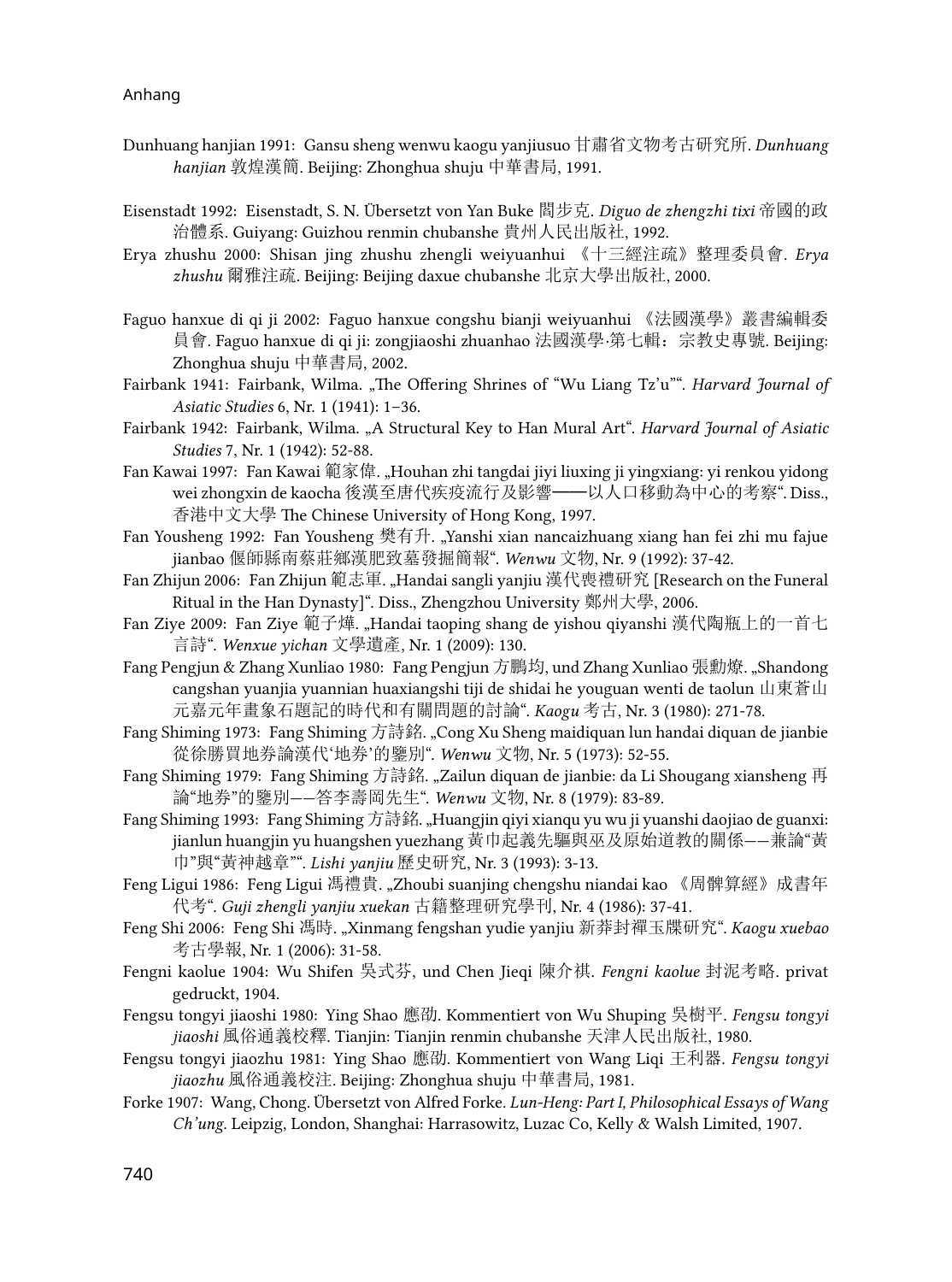- Forke 1962: Wang, Chong. Übersetzt von Forke, Alfred. *Lun Heng. Part I: Philosophical Essays of Wang Chong*. New York: Paragon Book Gallery, 1962.
- Fraser 2004: Fraser, Sarah E. *Performing the Visual: The Practice of Buddhist Wall Painting in China and Central Asia, 618-960*. Stanford, Calif.: Standord University Press, 2004.
- Friedrich 2006: Friedrich, Michael, Hrsg. *Han-Zeit: Festschrift für Hans Stumpfeldt aus Anlaß seines 65. Geburtstages*. Wiesbaden: Harrassowitz, 2006.
- Friedrich 2010: Friedrich, Michael 傅敏怡. Übersetzt von Li Jingrong 李婧嶸. "Lun mawangdui 3 hao hanmu gaodishu 論馬王堆3號漢墓"告地書"". *Hunan daxue xuebao (shehui kexue ban)* 湖 南大學學報(社會科學版), Nr. 4 (2010): 42-47.
- Fu Juyou & Chen Songchang 1992: Fu Juyou 傅舉有, und Chen Songchang 陳松長. Mawangdui hanmu wenwu 馬王堆漢墓文物. Changsha: Hunan chubanshe 湖南出版社, 1992.
- Fukui 1958: Fukui Kojun 福井康順. *Dōkyō no kisoteki kenkyū* 道教の基礎的研究. Tokyo: Shoseki bunbutsu ryutsukai 書籍文物流通會, 1958.
- Gai Jianmin 2001: Gai Jianmin 蓋建民. *Daojiao yixue* 道教醫學. Beijing: Zongjiao wenhua chubanshe 宗教文化出版社, 2001.
- Gaiyu congkao 1957: Zhao Yi 趙翼. *Gaiyu congkao* 陔余叢考. Shanghai: Shangwu yinshuguan 商 務印書館, 1957.
- Gan Huai-zhen 2004: Gan Huai-zhen 甘懷真. *Huangquan liyi yu jingdian quanshi: zhongguo gudai zhengzhishi yanjiu* 皇權*,* 禮儀與經典詮釋*:* 中國古代政治史硏究. Taibei: Taiwan daxue chubanshe 臺灣大學出版社, 2004.
- Gao Chongwen 1988: Gao Chongwen 高崇文. "Xihan changshawang mu he nanyuewang mu zangzhi chutan 西漢長沙王墓和南越王墓葬制初探". *Kaogu* 考古, Nr. 4 (1988): 342-47.
- Gao Dalun & Jia Maiming 1987: Gao Dalun 高大倫, und Jia Maiming 賈麥明. "Han chuping yuannian zhushu zhenmu taoping 漢初平元年朱書鎮墓陶瓶". *Wenwu* 文物, Nr. 6 (1987): 71-72.
- Gao Ming xiansheng jiuzhi 2016: Beijing daxue kaogu wenbo xueyuan 北京大學考古文博學院. Gao Ming xiansheng jiuzhi huadan qingshou lunwenji 高明先生九秩華誕慶壽論文集, Beijing: Kexue chubanshe 科學出版社, 2016.
- Gaoling zhangbu qin han tang mu 2004: Shaanxi sheng kaogu yanjiusuo 陝西省考古硏究所. *Gaoling zhangbu qin han tang mu* 高陵張卜秦漢唐墓. Xi'an: Sanqin chubanshe 三秦出版社, 2004.
- Ge Jianxiong 1986: Ge Jianxiong 葛劍雄. *Xihan renkou dili* 西漢人口地理. Beijing: Renmin chubanshe 人民出版社, 1986.
- Ge Jianxiong 2005: Ge Jianxiong 葛劍雄. *Zhongguo renkoushi* 中國人口史. Shanghai: Fudan daxue chubanshe 復旦大學出版社, 2005.
- Geng Zhiqiang 1994: Geng Zhiqiang 耿志強, und Ningxia kaogusuo guyuan gongzuodui 寧夏考古 研究所固原工作隊. "Ningxia guyuan beiyuan donghan mu 寧夏固原北原東漢墓". *Kaogu* 考 古, Nr. 4 (1994): 334–37.
- Giddens 1984: Giddens, Anthony. *The Constitution of Society: Outline of the Theory of Structuration*. Berkeley [u.a.]: Univ. of Calif. Pr., 1984.
- Giele 1999: Giele, Enno. "Early Chinese Manuscripts: Including Addenda and Corrigenda to *New Sources of Early Chinese History: An Introduction to The Reading of Inscriptions and Manuscripts*". *Early China* 23/24 (1999): 247-337.
- Giele 2003: Giele, Enno. "Using Early Chinese Manuscripts as Historical Source Materials". *Monumenta Serica* 51 (2003): 409-38.
- Giele 2005: Giele, Enno. "Signatures of 'Scribes' in Early Imperial China". *Asiatische Studien/Études Asiatique* 59, Nr. 1 (2005): 353-87.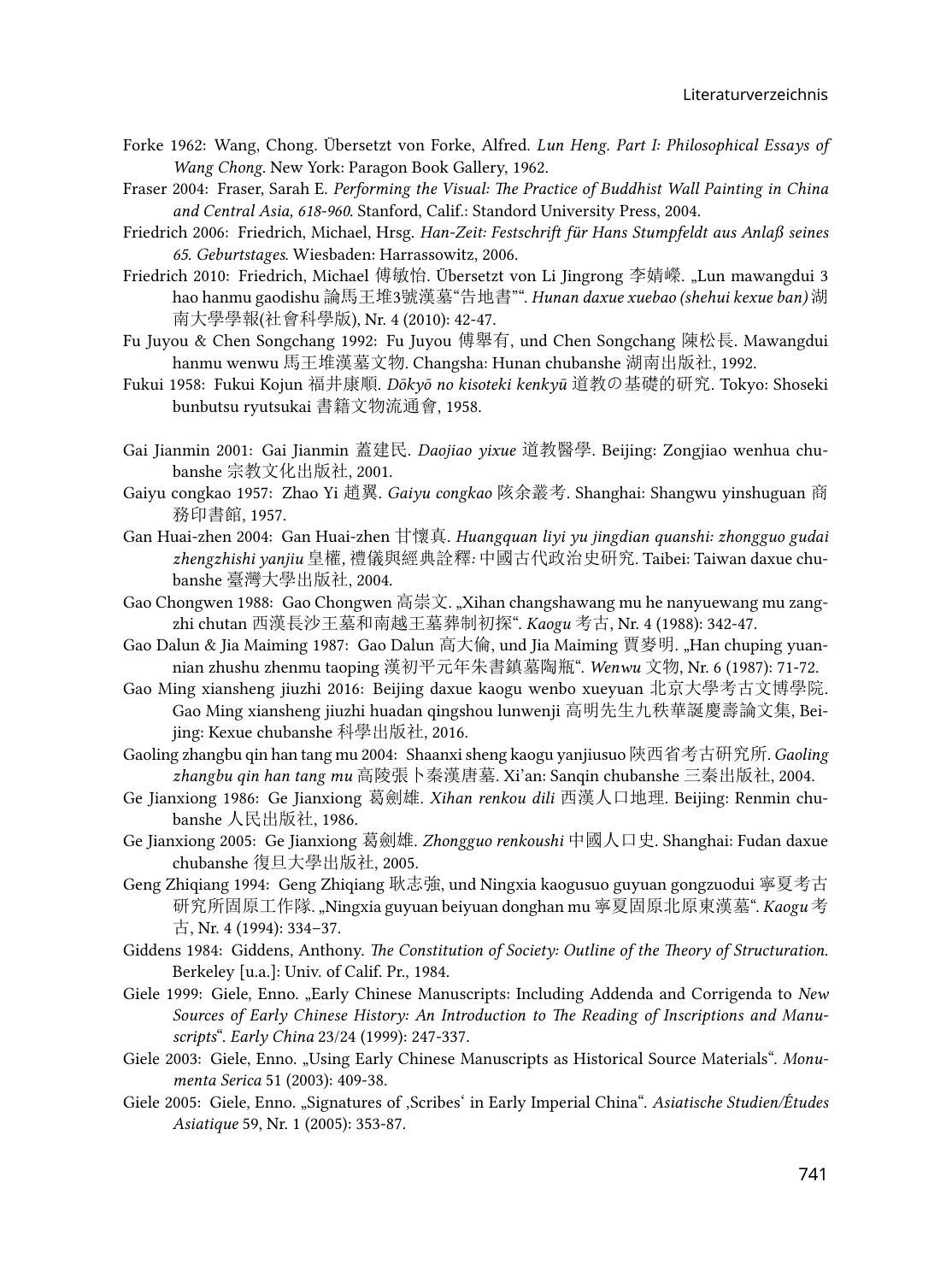- Giele 2006: Giele, Enno. *Imperial Decision-Making and Communication in Early China: A Study of Cai Yong's Duduan*. Wiesbaden: Harrassowitz, 2006.
- Giele 2006a: Giele, Enno. "Das Wandmalereigrab im Dorf Bǎizǐ, Kreis Xúnyì, Shǎnxī". In Friedrich 2006, 483-515.
- Giele 2008: Giele, Enno. "Ancient Chinese Checkpoints and How They Possibly Worked". Unpublished, 2008.
- Giele 2010: Giele, Enno. "Excavated Manuscripts: Context and Methodology". In Nylan & Loewe 2010, 114-34.
- Giele et al 2015: Giele, Enno, Klaus Oschema, und Diamantis Panagiotopoulos. "Siegeln, Stempeln und Prägen". In Meier et al 2015, 551-66.
- Glover & Dung 2011: Glover, Ian, und Nguyễn Kim Dung. "Excavations at Gò Cầm, Quảng Nam, 2000-3: Linyi and the Emergence of the Cham Kingdoms". In Lockhart & Trần 2011, 54-78.
- Gong Baiqing 2011: Gong Baiqing 公柏青. "Qiantan handai yashengqian shang de daigou tu'an 淺 談漢代厭勝錢上的帶鉤圖案". *Zhongguo qianbi* 中國錢幣, Nr. 3 (2011): 36–40.
- Gong Shengsheng et al 2010: Gong Shengsheng 龔勝生, Liu Yang 劉楊, und Zhang Tao 張濤. "Xianqin lianghan shiqi yizhai dili yanjiu 先秦兩漢時期疫災地理研究". *Zhongguo lishi dili luncong*  中國歷史地理論叢, Nr. 3 (2010): 96-112.
- Guangya shuzheng 1966: Zhang Yi 張揖. Kommentiert von Wang Niansun 王念孫. *Guangya shuzheng* 廣雅疏證. Taibei: Zhonghua shuju 中華書局, 1966.
- Guanju qinhan mu jiandu 2001: Hubei sheng jingzhou shi zhouliang yuqiao yizhi bowuguan 湖北省 荊州市周梁玉橋遺址博物館. *Guanju qinhan mu jiandu* 關沮秦漢墓簡牘. Beijing: Zhonghua shuju 中華書局, 2001.
- Guigong sihao jianzhu 2002: Zhongguo shehui kexueyuan kaogu yanjiusuo 中國社會科學院考古 研究所, und Riben nailiang guoli wenhua cai yanjiusuo 日本奈良國立文化財研究所. "Han chang'an cheng guigong sihao jianzhu yizhi fajue jianbao 漢長安城桂宮四號建築遺址發掘 簡報". *Kaogu* 考古, Nr. 1 (2002): 3-15.
- Guixin za shi 1988: Zhou Mi 周密. *Guixin zashi* 癸辛雜識. Beijing: Zhonghua shuju 中華書局, 1988.
- Guo Baojun et al 1956: Guo Baojun 郭寶鈞, Ma Dezhi 馬得志, Zhang Yunpeng 張雲鵬, und Zhou Yongzhen 周永珍. "Yi jiu wu si nian chun luoyang xijiao fajue baogao 一九五四年春洛陽西 郊發掘報告". *Kaogu xuebao* 考古學報, Nr. 2 (1956): 1-31.
- Guo Jue 2011: Guo, Jue. "Concepts of Death and the Afterlife Reflected in Newly Discovered Tomb Objects and Texts from Han China". In Olberding & Ivanhoe 2011, 85-115.
- Guo Jue 2014: Guo Jue 郭珏. "Communication between the Living and the Dead: Ancient Egyptian Letters to the Dead' and Western Han ,Documents for Transferring to the Underworld' in Comparison". International Conference on Newly Unearthed Bamboo-Strip Documents, University of Chicago, Chicago, October 24-26, 2014.
- Guo Moruo 1965: Guo Moruo 郭沫若. "You wangxie muzhi de chutu lundao lantingxu de zhenwei 由王謝墓誌的出土論到《蘭亭序》的真偽". Erstveröffentlichung 1965. In Guo Moruo quanji 1982, 620-68.
- Guo Moruo quanji 1982: Guo Moruo zhuzuo bianji chuban weiyuanhui 郭沫若著作編輯出版委員 會, Hrsg. *Guo Moruo quanji lishibian disan juan* 郭沫若全集 歷史編 第三卷. Beijing: Renmin chubanshe 人民出版社, 1982.
- Guo Qinghua 1982: Guo Qinghua 郭清華. "Shaanxi mianxian laodaosi sihao hanmu fajue jianbao 陝 西勉縣老道寺四號漢墓發掘簡報". *Kaogu yu wenwu* 考古與文物, Nr. 2 (1982): 25-29.
- Guwenzi yanjiu 2002: Zhongguo guwenzi yanjiuhui 中國古文字研究會. *Guwenzi yanjiu di ershisi ji* 古文字研究·第二十四輯. Beijing: Zhonghua shuju 中華書局, 2002.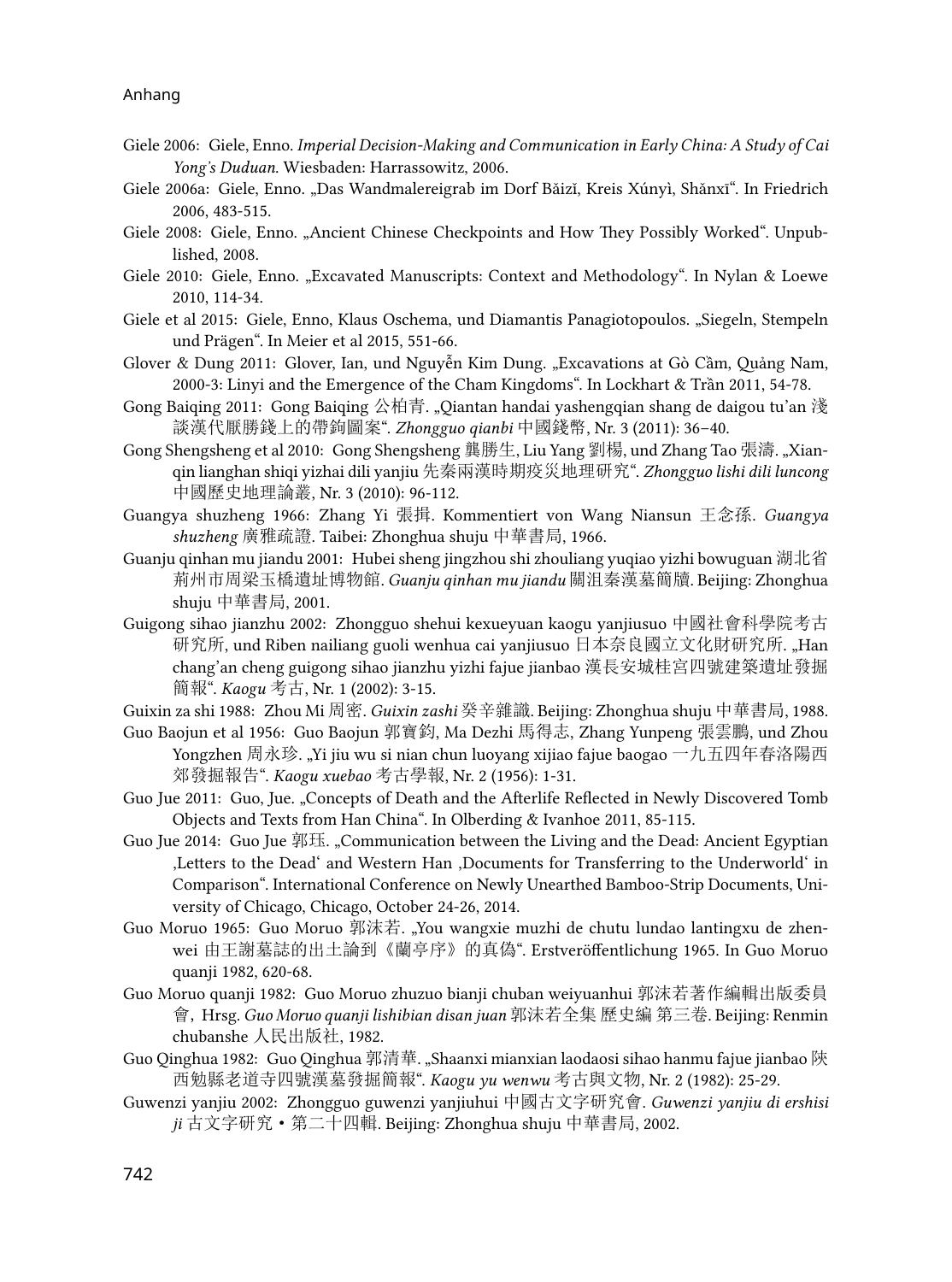- Halbwachs 1985: Halbwachs, Maurice. *Das kollektive Gedächtnis*. Ungekürzte Ausg. Frankfurt am Main: Fischer-Taschenbuch-Verl., 1985.
- Han Baoquan et al 1999: Han Baoquan 韓保全, Cheng Linquan 程林泉, Han Guohe 韓國河, und Xi'an shi wenwu baohu kaogusuo 西安市文物保護考古所. *Xi'an longshouyuan hanmu* 西安 龍首原漢墓. Xi'an: Xibei daxue chubanshe 西北大學出版社, 1999.
- Han chang'an cheng weiyang gong 1996: Zhongguo shehui kexueyuan kaogu yanjiusuo 中國社會 科學院考古研究所. *Han chang'an cheng weiyang gong: 1980-1989 nian kaogu fajue baogao* 漢 長安城未央宮: 1980-1989 年考古發掘報告. Beijing: Zhongguo dabaike quanshu chubanshe 中國大百科全書出版社, 1996.
- Han Ziqiang & Li Can 1988: Han Ziqiang 韓自強, und Li Can 李燦. "Boxian fuyang chutu handai qianquan jianshi 亳縣、阜陽出土漢代鉛券箋釋". *Wenwu yanjiu* 文物研究 3 (1988): 253-58.
- Hang Dezhou 1958: Hang Dezhou 杭德州. "Chang'an xian sanlicun donghan muzang fajue jianbao 長安縣三里村東漢墓葬發掘簡報". *Wenwu cankao ziliao* 文物參考資料, Nr. 7 (1958): 62-65.
- Hanguan yi ji qita erzhong 1939: Ying Shao 應劭, Cai Zhi 蔡質, und Sun Xingyan 孫星衍. *Hanguan yi ji qita er zhong* 漢官儀及其他二種. Congshu jicheng chubian 1935-1940, G1551 shang. Changsha: Shangwu yinshuguan 商務印書館, 1939.
- Hanjian yanjiu wenji 1984: Gansu sheng wenwu gongzuodui 甘肅省文物工作隊, und Gansu sheng bowuguan 甘肅省博物館. *Hanjian yanjiu wenji* 漢簡研究文集. Lanzhou: Gansu renmin chubanshe 甘肅人民出版社, 1984.
- Hanshu: Ban Gu 班固. Kommentiert von Yan Shigu 顏師古. *Hanshu* 漢書 *[Book of Han]*. 12 Bände. Beijing: Zhonghua shuju 中華書局, 1962.
- Hao Benxing & Wei Xingtao 2009: Hao Benxing 郝本性, und Wei Xingtao 魏興濤. "Sanmenxia nanjiaokou donghan mu zhenmuping zhushuwen kaolue 三門峽南交口東漢墓鎮墓瓶朱書 文考略". *Wenwu* 文物, Nr. 3 (2009): 57-61.
- Harada 1963: Harada Masami 原田正己. "Minzoku shiryo to shite no boken: jodai chugokujin no shiryokan no ichimen 民俗資料としての墓券——上代中國人の死霊観の一面". フィロソ フィア *Philosophia*, 45 (1963): 1-26.
- Harada 1967: Harada Masami 原田正己. "Bokenbun ni mirareru meikai no kami to sono saishi 墓 券文に見られる冥界の神とその祭祀". *Tōhō shūkyō* 東方宗教 *[The Journal of eastern religions]*, Nr. 7 (1967): 17-35.
- Harper 1979: Harper, Donald J. "The Han Cosmic Board (Shih 式)". *Early China* 4 (1979): 1-10.
- Harper 1994: Harper, Donald. "Resurrection in Warring States Popular Religion -Harper 1994". *Taoist Resources*, Nr. 5 (1994): 13-28.
- Harper 2004: Harper, Donald. "Contracts with the Spirit World in Han Common Religion: The Xuning Prayer and Sacrifice Documents of A.D. 79". *Cahiers d'Extrême-Asie*, 14 (2004): 227-67.
- Harth & Schenk 2004: Harth, Dietrich, und Gerrit Schenk, Hrsg. *Ritualdynamik : Kulturübergreifende Studien zur Theorie und Geschichte rituellen Handels*. Heidelberg: Synchron, Wiss.-Verl. der Autoren, 2004.
- Hayashi 1974: Hayashi Minao 林巳奈夫. "Kandai kishin no sekai 漢代鬼神の世界". Tōhō Gakuhō 東方學報, Nr. 46 (1974): 223-306.
- He Changqun 1958: He Changqun 賀昌群. *Hantang jian fengjian de guoyou tudizhi yu juntianzhi*  漢唐間封建的國有土地制與均田制. Shanghai: Shanghai renmin chubanshe 上海人民出版 社, 1958.
- He Jiejun 2004: He Jiejun 何介鈞, Hunan sheng bowuguan 湖南省博物館, und Hunan sheng wenwu kaogu yanjiusuo 湖南省文物考古硏究所. *Changsha mawangdui er sanhao hanmu di yi juan:*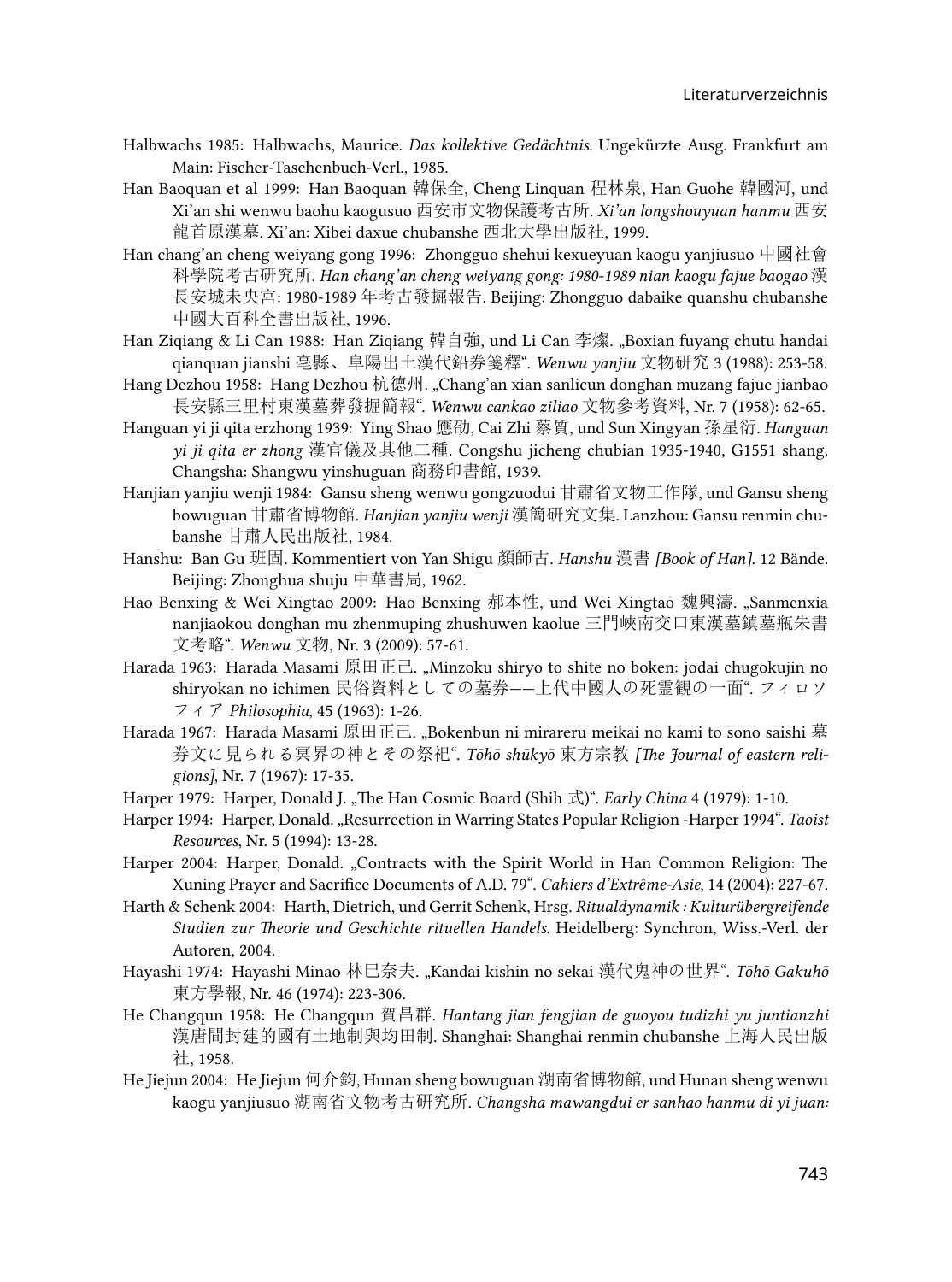*tianye kaogu fajue baogao* 長沙馬王堆二*,* 三號漢墓 第一卷:田野考古發掘報告. Beijing: Wenwu chubanshe 文物出版社, 2004.

- He Shuangquan 1989: He Shuangquan 何雙全. "Tianshui fangmatan qinjian zongshu 天水放馬灘 秦簡綜述". *Wenwu* 文物, Nr. 2 (1989): 23-31/102-103.
- He Shuangquan 2004: He Shuangquan 何雙全. *Jiandu* 簡牘. Lanzhou: Dunhuang wenyi chubanshe 敦煌文藝出版社, 2004.
- He Yinghui 1993: He Yinghui 何應輝. *Zhongguo shufa quanji di 7-8 juan: qinhan keshi juan* 中國書 法全集·第7-8卷:秦漢刻石卷. Beijing: Rongbao zhai 榮寳齋, 1993.
- Heo Sun-young 2005: Heo Sun-young 許仙瑛. "Handai wadang yanjiu 漢代瓦當研究". Diss., National Taiwan University 國立臺灣大學, 2005.
- Hobsbawm & Ranger 1983: Hobsbawm, Eric J., und Terence Ranger, Hrsg. *The Invention of Tradition.*  Cambridge [u.a.]: Cambridge University Press, 1983.
- Hobsbawm 1983: Hobsbawm, Eric. "Mass-Producing Traditions: Europe, 1870-1914". In Hobsbawm & Ranger 1983, 263-307.
- Hong Shi 2006: Hong Shi 洪石. *Zhanguo qinhan qiqi yanjiu* 戰國秦漢漆器研究. Beijing: Wenwu chubanshe 文物出版社, 2006.
- Hong Yi 1974: Hong Yi 弘一. "Jiangling fenghuangshan shihao hanmu jiandu chutan 江陵鳳凰山 十號漢墓簡牘初探". *Wenwu* 文物, Nr. 6 (1974): 78-84.
- Hou Xudong 2005: Hou Xudong 侯旭東. *Beichao cunmin de shenghuo shijie: chaoting zhouxian yu cunli* 北朝村民的生活世界*:* 朝廷,州縣與村里. Beijing 北京: Shangwu yinshuguan 商務印 書館, 2005.
- Hou Xudong 2009: Hou Xudong 侯旭東. "Beijing dabaotai hanmu zhujian shiyi: handai juluo ziming de xinzhengju 北京大葆台漢墓竹簡釋義——漢代聚落自名的新證據". *Zhongguo lishi wenwu*  中國歷史文物, Nr. 5 (2009): 62-66.
- Houhanshu: Fan Ye 範曄. Kommentiert von Li Xian 李賢 et al. *Houhanshu* 後漢書. Beijing: Zhonghua shuju 中華書局, 1965.
- Hsiao Teng-fu 1990: Hsiao Teng-fu 蕭登福. Xianqin lianghan mingjie ji shenxian sixiang tanyuan 先秦兩漢冥界及神仙思想探原. Taibei: Wenjin chubanshe youxian gongsi 文津出版社有限 公司, 1990.
- Hsieh Shu-wei 2008: Hsieh Shu-wie 謝世維. "Shouguo yu chanhui: zhonggu shiqi zuiguan wenhua tantao 首過與懺悔:中古時期罪感文化探討". Internationale Konferenz über "*Chenglun chanhui zu jiudu: zhongguo wenhua de chanhui shuxie* 沉淪、懺悔與救度:中國文化的懺 悔書寫", Zhongyang yanjiuyuan zhongguo wenzhe yanjiusuo ji fagu fojiao xueyuan zhuban 中央研究院中國文哲研究所暨法鼓佛教學院主辦, Taibei, 4-6 Dezember, 2008.
- Hsing I-tien 1989: Hsing I-tien 邢義田. "Handai anbi zai xian huo zai xiang 漢代案比在縣或在 鄉?". *Zhongyang yanjiuyuan lishi yuyan yanjiusuo jikan* 中央研究院歷史語言研究所集刊 *[Bulletin of the Institute of History and Philology Academia Sinica]* 60, Nr. 2 (1989): 451-87.
- Hsing I-tien 2005: Hsing I-tien 邢義田. "Cong zhanguo zhi xihan de zuju zuzang shiye: lun zhongguo gudai zongzu shehui de yanxu 從戰國至西漢的族居、族葬、世業:論中國古代宗族 社會的延續". In Huang & Liu 2005, 88-121.
- Hsing I-tien 2006: Hsing I-tien 邢義田. "Shanxi xunyi baizicun bihuamu de muzhu shidai yu tianmen wenti 陝西旬邑百子村壁畫墓的墓主、時代與「天門」問題". *Gugong xueshu jikan* 故 宮學術季刊 23, Nr. 3 (2006): 1-38/156.
- Hsing I-tien 2011: Hsing I-tien 邢義田. *Zhiguo angbang: fazhi xingzheng yu junshi* 治國安邦*:* 法制*,*  行政與軍事. Beijing: Zhonghua shuju 中華書局, 2011.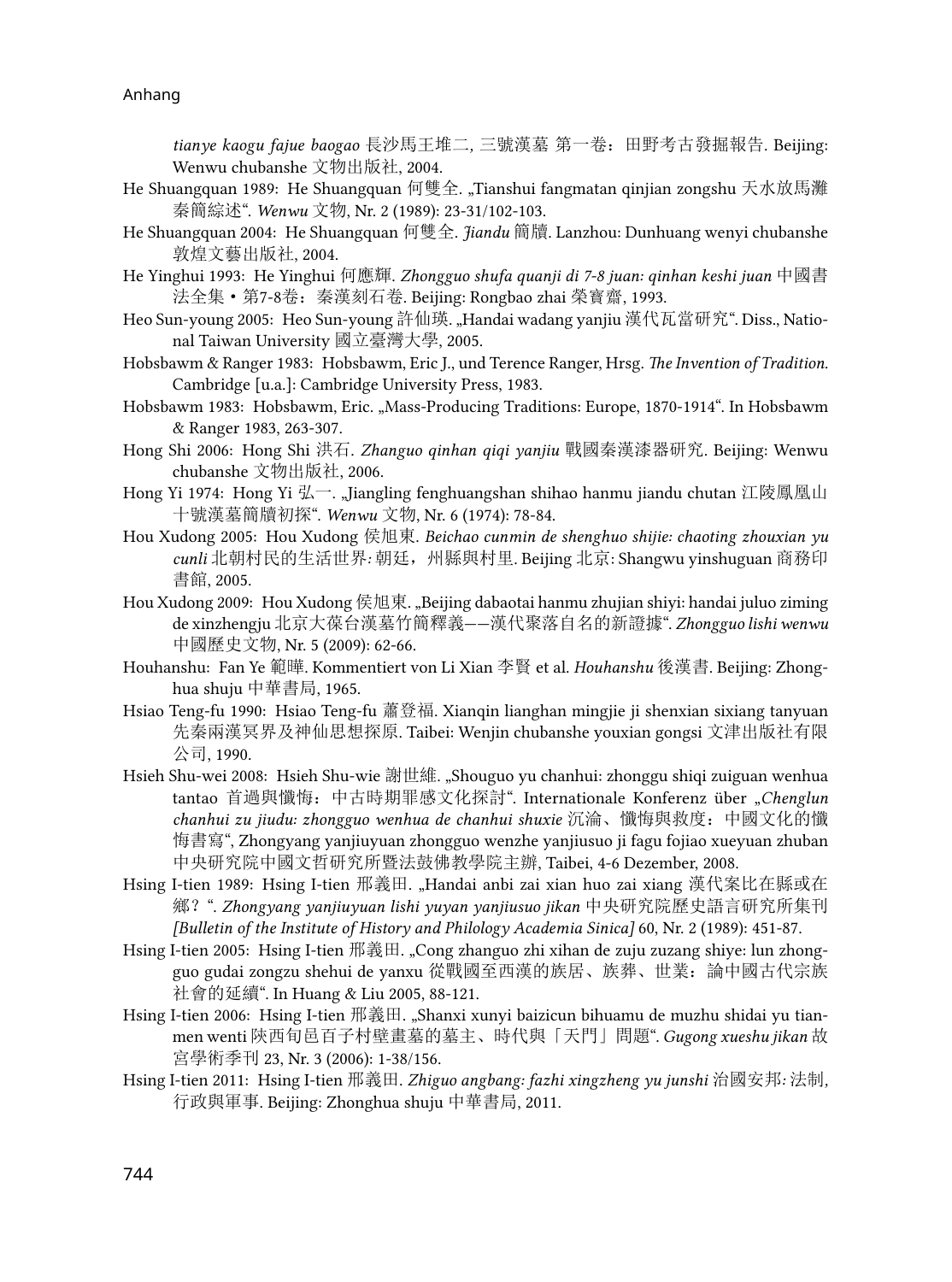- Hsing I-tien 2011a: Hsing I-tien 邢義田. "Qinhan de lüling xue 秦漢的律令學". In Hsing I-tien 2011, 1-61.
- Hsing I-tien 2011b: Hsing I-tien 邢義田. "Cong jiandu kan handai de xingzheng wenshu fanben: shi 從簡牘看漢代的行政文書範本——「式」". In Hsing I-tien 2011, 450-72.
- Hsing I-tien 2011c: Hsing I-tien 邢義田. "Cong chutu ziliao kann qinhan juluo xingtai he xiangli xingzheng 從出土資料看秦漢聚落形態和鄉里行政". In Hsing I-tien 2011, 249-355.
- Hsing I-tien 2011d: Hsing I-tien 邢義田. "Hunan longshan liye J1(8) he J1(9)1-12 hao qindu de wenshu goucheng biji he yuandang cunfang xingshi 湖南龍山里耶J1(8)157和J1(9)1-12號秦 牘的文書構成,筆跡和原檔存放形式". Erstveröffentlichung 1989. In Hsing I-tien 2011, 471- 98.
- Hsing I-tien 2011e: Hsing I-tien 邢義田. "Handai shuzhuo wenshu yongyu taru moumou ji jianwu sannian shieryue housu jun suo ze kouen shi jiance dang'an de goucheng 漢代書佐、文書 用語"它如某某"及"建武三年十二月候粟君所責寇恩事"簡冊檔案的構成". In Hsing I-tien 2011, 499-529.
- Hsing & Liu 2013: Hsing I-tien 邢義田, und Liu Tseng-kuei 劉增貴. *Gudai shumin shehui* 古代庶民 社會. Taibei: Zhongyang yanjiuyuan 中央研究院, 2013.
- Hsu Cho-yun 1965: Hsu Cho-yun 許倬雲. *Ancient China in Transition: An Analysis of Social Mobility, 722-222 B.C*. Stanford, Calif.: Stanford University Press, 1965.
- Hsu Cho-yun 1982: Hsu Cho-yun 許倬雲. *Qiugu bian* 求古編 . Taibei: Lianjing chuban shiye gongsi 聯經出版事業公司, 1982.
- Hsu Cho-yun 1998: Xu Zhuoyun 許倬雲. *Handai nongye: zaoqi zhongguo nongye jingji de xingcheng*  漢代農業:早期中國農業經濟的形成. Nanjing: Jiangsu renmin chubanshe 江蘇人民出版社, 1998.
- Hsu Fu-kuan 2001: Hsu Fu-kuan 徐復觀. *Lianghan sixiangshi* 兩漢思想史 *[History of Thought in the Western and Eastern Han Dynasties]*. 3 Bände. Shanghai: Huadong shifan daxue chubanshe 華 東師範大學出版社, 2001.
- Hsu Fu-kuan 2001a: Hsu Fu-kuan 徐復觀. *Zhongguo renxinglun shi: xianqin pian* 中國人性論史· 先秦篇. Shanghai: Shanghai sanlian shudian 上海三聯書店, 2001.
- Hu Changchun 2011: Hu Changchun 胡常春. "Kaogu faxian de donghan shiqi ,tiandi shizhe' yu 'chiije shizhe' 考古發現的東漢時期'天帝使者'與'持節使者' ". *Kaogu yu wenwu* 考古與文 物, Nr. 5 (2011): 66-74.
- Hu Changchun 2012: Hu Changchun 胡常春. "Chuqi daojiao diyuxing xiangguan wenti yanjiu 初 期道教地域性相關問題研究". Diss., Nagoya University 名古屋大學, 2012.
- Hu Pingsheng & Li Tianhong 2004: Hu Pingsheng 胡平生, und Li Tianhong 李天虹. *Changjiang liuyu chutu jiandu yu yanjiu* 長江流域出土簡牘與研究. Wuhan: Hubei jiaoyu chubanshe 湖 北教育出版社, 2004.
- Hu Pingsheng & Ma Yuehua 2004: Hu Pingsheng 胡平生, und Ma Yuehua 馬月華. *Jiandu jianshu kao jiaozhu* 簡牘檢署考校注. Shanghai: Shanghai guji chubanshe 上海古籍出版社, 2004.
- Hu Pingsheng & Zhang Defang 2001: Hu Pingsheng 胡平生, und Zhang Defang 張德芳. *Dunhuang xuanquan hanjian shicui* 敦煌懸泉漢簡釋粹. Shanghai: Shanghai guji chubanshe 上海古籍 出版社, 2001.
- Hu Pingsheng 1996: Hu Pingsheng 胡平生. "Yunmeng longgang liuhao qinmu muzhu kao 雲夢龍 崗六號秦墓墓主考". *Wenwu* 文物, Nr. 8 (1996): 73-76.
- Hu Pingsheng 2009: Hu Pingsheng 胡平生. "Xiejiaqiao hanjian ,gaodishu' shijie 謝家橋漢簡《告 地書》釋解[", Erstveröffentlichung am 15. April 2009. http://www.bsm.org.cn/show\\_article.](http://www.bsm.org.cn/show_article.php?id=1025) [php?id=1025.](http://www.bsm.org.cn/show_article.php?id=1025)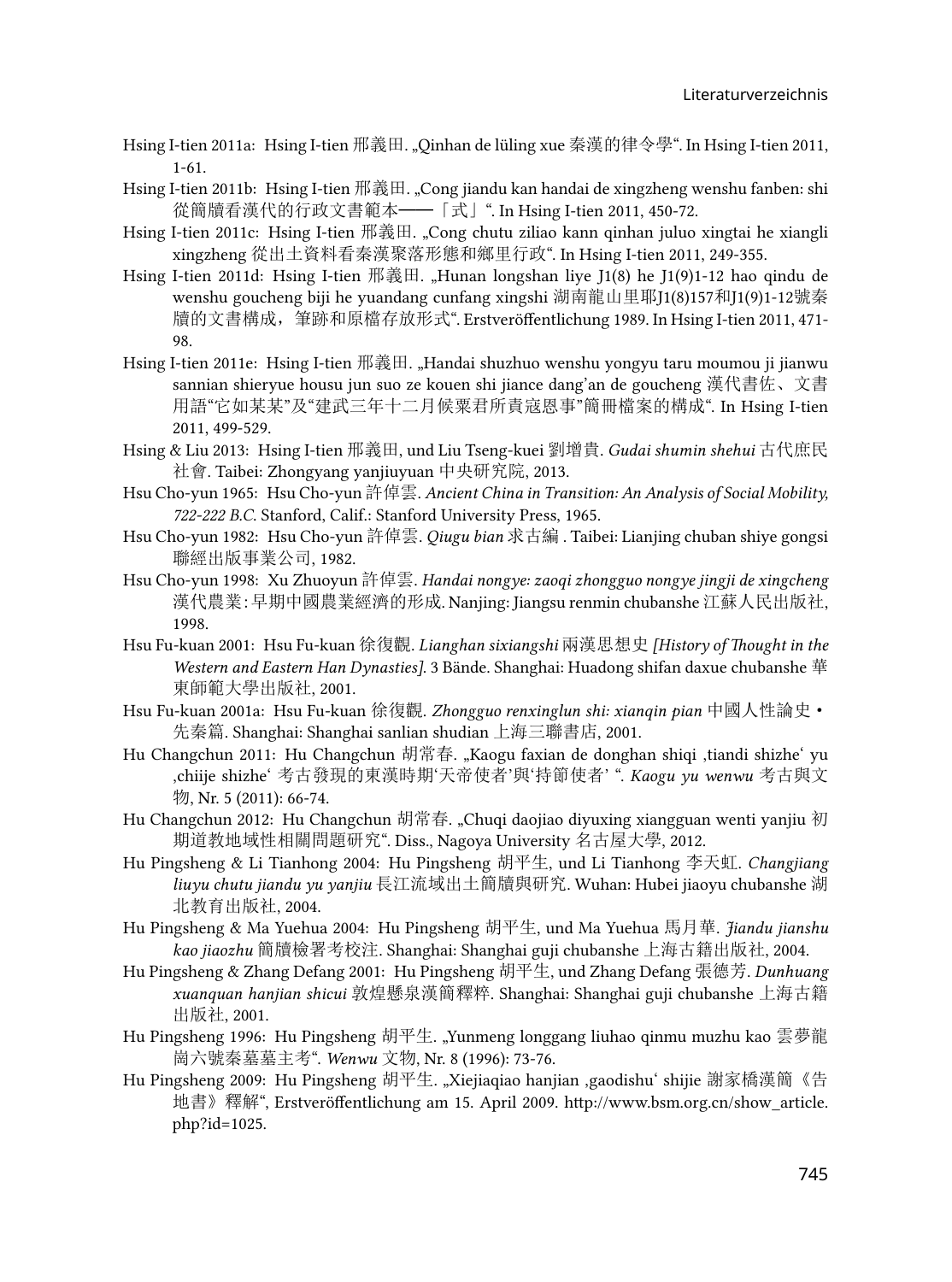- Hu Shih 1946: Hu, Shih. "The Concept of Immortality in Chinese Thought". *Harvard Divinity School Bulletin* 122 (1946): 23-46.
- Huainanzi jishi 1998: He Ning 何寧. *Huainanzi jishi* 淮南子集釋 . Beijing: Zhonghua shuju 中華 書局, 1998.
- Huang & Liu 2005: Huang Kuan-chung 黃寬重, und Liu Tseng-kuei 劉增貴. *Jiazu yu shehui* 家族與 社會. Beijing: Zhongguo dabaike quanshu chubanshe 中國大百科全書出版社, 2005.
- Huang & Shan 1980: Huang Yunfu 黃運甫, Shan Xiushan 閃修山, Nanyang diqu wenwudui 南陽 地區文物隊, und Nanyang bowuguan 南陽博物館. "Tanghe han yuping dayin feng ruren huaxiangshimu 唐河漢郁平大尹馮君孺人畫象石墓". *Kaogu xuebao* 考古學報, Nr. 2 (1980): 239-62.
- Huang Jingchun 2004: Huang Jingchun 黃景春. "Zaoqi maidiquan zhenmuwen zhengli yu yanjiu 早 期買地券、鎮墓文整理與研究". Diss., East China Normal University 華東師範大學, 2004.
- Huang Jingchun 2009: Huang Jingchun 黄景春. "Cong yipian donghan zhenmuwen kan woguo minghun xisu 从一篇东汉镇墓文看我国冥婚习俗". *Hubei minzu xueyuan xuebao (zhexue shehui kexue ban)* 湖北民族学院学报(哲学社会科学版), Nr. 6 (2009): 41–45.
- Huang Jingchun 2018: Huang Jingchun 黃景春. *Zhongguo zongjiaoxing suizang wenshu yanjiu: yi maidiquan zhenmuwen yiwushu weizhu* 中國宗教性隨葬文書研究*——*以買地券、鎮墓文、 衣物疏為主. Shanghai: Shanghai renmin chubanshe 上海人民出版社, 2018.
- Huang Kuan-chung 2009: Huang Kuan-chung 黃寬重. *Zhongguoshi xinlun: jiceng shehui fence* 中國 史新論·基層社會分冊 . Taibei: Zhongyang yanjiuyuan 中央研究院 und Lianjing chuban shiye gufen youxian gongsi 聯經出版事業股份有限公司, 2009.
- Huang Ren-erh 2007: Huang Ren-erh 黃人二. "Changsha dongpailou donghan xiping yuannian tan chao renxing mudu shitan 長沙東牌樓東漢熹平元年覃超人形木牘試探". *Dongfang congkan*  東方叢刊 3 (2007): 85-91.
- Huang Ru-xuan 2015: Huang Ru-xuan 黃儒宣. "Shitu yu shipan 式圖與式盤". *Kaogu* 考古, Nr. 1 (2015): 92-102.
- Huang Shengzhang 1974: Huang Shengzhang 黃盛璋. "Jiangling fenghuangshan jiandu jiqi zai lishi dili yanjiu shang de jiazhi 江陵鳳凰山漢墓簡牘及其在歷史地理研究上的價值". *Wenwu* 文 物, Nr. 6 (1974): 66-77.
- Huang Shengzhang 1977: Huang Shengzhang 黃盛璋. "Guanyu jiangling fenghuangshan 168 hao hanmu de jige wenti 關於江陵鳳凰山168號漢墓的幾個問題". *Kaogu* 考古, Nr. 1 (1977): 43-50.
- Huang Shengzhang 1982: Huang Shengzhang 黃盛璋. *Lishi dili lunji* 歷史地理論集. Beijing: Renmin chubanshe 人民出版社, 1982.
- Huang Shengzhang 1982a: Huang Shengzhang 黄盛璋. "Jiangling fenghuangshan hanmu jiandu yu lishi dili yanjiu 江陵鳳凰山漢墓簡牘與歷史地理研究". In Huang Shengzhang 1982, 456-79.
- Huang Shengzhang 1994: Huang Shengzhang 黃盛璋. "Jiangling gaotai hanmu xinchu gaodice qiance yu xiangguan zhidu fafu 江陵高臺漢墓新出"告地策"、遣策與相關制度發複". *Jianghan kaogu* 江漢考古, Nr. 2 (1994): 41-44/26.
- Huang Shengzhang 1996: Huang Shengzhang 黃盛璋. "Jiekai gaodice zhumi: cong yunmeng longgang qinmu hanjiang huchang hanmu mudu shuoqi 揭開"告地策"諸迷——從雲夢龍崗秦 墓、邗江胡場漢墓木牘說起". *Gugong wenwu yuekan* 故宮文物月刊 14, Nr. 8 (1996): 124-34.
- Huang Shengzhang 1996a: Huang Shengzhang 黃盛璋. "Hanjiang huchang hanmu suowei wengaodu yu gaodice mi zai jie 邗江胡場漢墓所謂"文告牘"與告地策謎再揭". *Wenbo* 文博, Nr. 5 (1996): 54-59.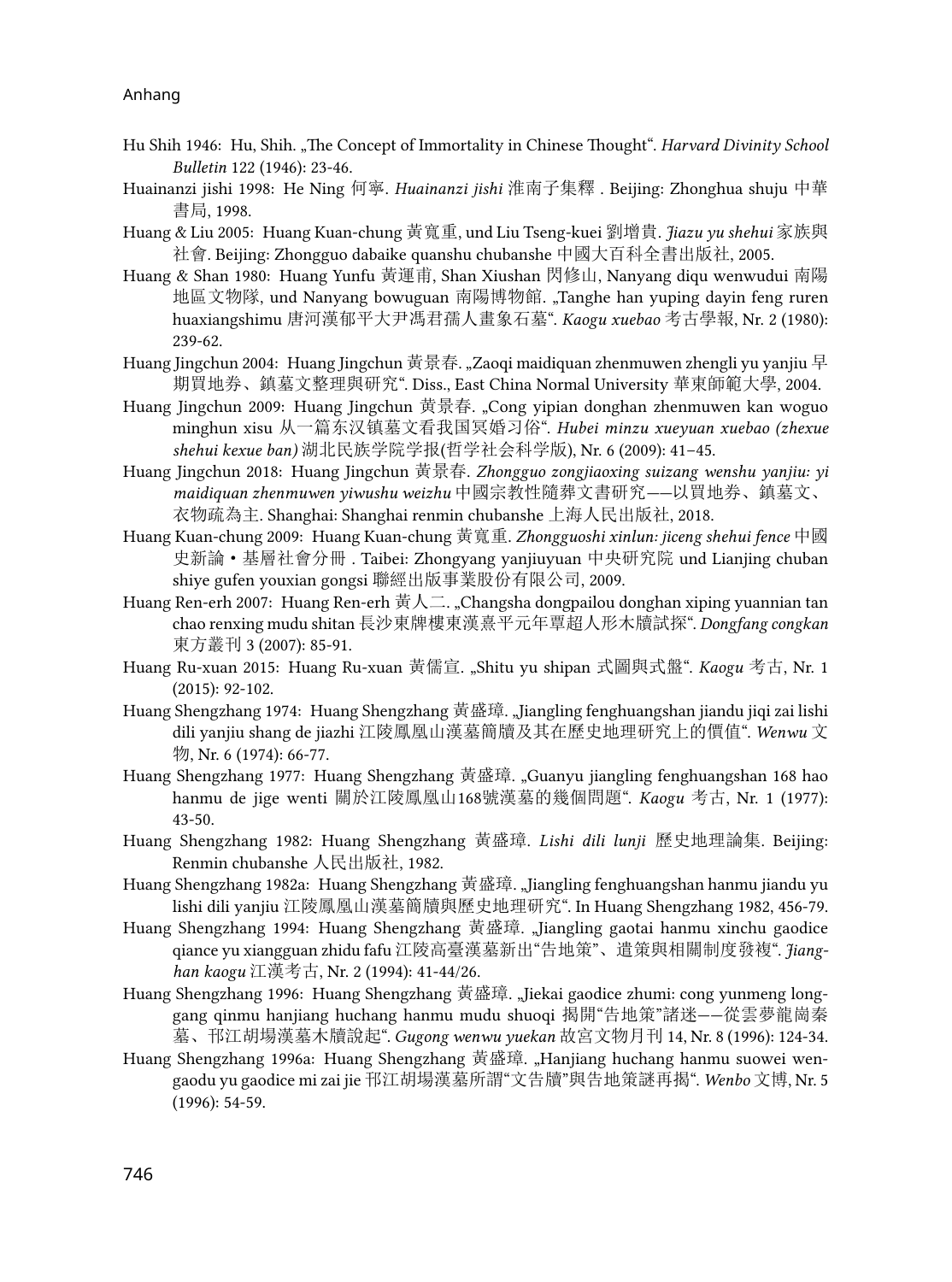- Huang Xiaofen 2003: Huang Xiaofen 黃曉芬. *Hanmu de kaoguxue yanjiu* 漢墓的考古學硏究. Changsha: Yuelu shushe 嶽麓書社, 2003.
- Huang Yijun 2015: Huang Yijun 黃義軍. "Chang'an's Funerary Culture and the Core Han Culture". In Nylan & Vankeerberghen 2015, 153-74.
- Huangdi neijing suwen jiaoshi 1982: Shandong zhongyi xueyuan 山東中醫學院, und Hebei yixueyuan 河北醫學院. *Huangdi neijing suwen jiaoshi* 黃帝內經素問校釋. Beijing: Renmin weisheng chubanshe 人民衛生出版社, 1982.
- Huaxia wenming yu chuanshi cangshu 1996: Zhongguo shehui kexueyuan lishi yanjiusuo 中國社 會科學院歷史研究所, Hrsg. *Huaxia wenming yu chuanshi cangshu: zhongguo guoji hanxue yantaohui lunwenji* 華夏文明與傳世藏書*:* 中國國際漢學硏討會論文集. Beijing: Zhongguo shehui kexue chubanshe 中國社會科學出版社, 1996.
- Hucker 1985: Hucker, Charles O. *A Dictionary of Official Titles in Imperial China*. Stanford, Calif.: Stanford University Press, 1985.
- Hulsewé 1957: Hulsewé, A. F. P. "Han-Time Documents: A Survey of Recent Studies Occasioned by the Finding of Han-Time Documents in Central Asia ". *T'oung Pao*, Second Series, Vol. 45, Livr. 1/3 (1957): 1-50.
- Hulsewé 1978: Hulsewé, A. F. P. ", Contracts' of the Han period." In Lanciotti 1978, 11-38.
- Ikeda 1981: Ikeda On 池田溫. "Chugoku rekidai boken ryakko 中國歷代墓券略考 [Textuntersuchungen zu den das Grab beschützenden Texten aus China]". *Toyo bunka kenkyujo kiyo* 東洋 文化研究所紀要 86 (1981): 193-278
- Ikezawa 2008: Ikezawa Masaru 池澤優. "Gokanjidai no chinbobun to doukyo no jyoshoubun no bunshoukousei: chugoku doukyokoukogaku no kentou o chushin ni 後漢時代の鎮墓文と 道教の上章文の文書構成――『中國道教考古』の検討を中心に". In Watanabe 2008, 342- 427.
- Itano 1972: Itano Chōhachi 板野長八. *Chūgoku kodai ni okeru ningenkan no tenkai* 中國古代にお ける人間観の展開. Tokyo: Iwanami Shoten 岩波書店, 1976.
- Itano 1972a: Itano Chōhachi 板野長八. "Zenkanmatsu ni okeru soubyo koushi no kaikaku undou 前 漢末に於ける宗廟·郊祀の改革運動". In Itano 1972, 543-60.
- Jao Tsung-i 1996: Jao Tsung-i 饒宗頤. "Ji jianxing nianba nian songren jiechu jian 記建興廿八年" 松人"解除簡——漢"五龍相拘絞"說 ". In Jianbo yanjiu 1996, 390-94.
- Jao Tsung-i 1996a: Jao Tsung-i 饒宗頤. "Zhongwen daxue wenwuguan cang jianchu sinian ,xuning bing jian' yu ,baoshan jian': lun woguo qin han jieji daoci zhi zhushen yu gushi renwu 中文 大學文物館藏建初四年"序寧病簡"與"包山簡"——論我國秦、漢解疾禱祠之諸神與古史 人物". In Huaxia wenming yu chuanshi cangshu 1996, 662-72.
- Jao Tsung-i 1998: Jao Tsung-i 饒宗頤. "Dunhuang chutu zhenmuwen suojian jiechu guanyu kaoshi 敦煌出土鎮墓文所見解除慣語考釋". *Dunhuang tulufan yanjiu* 敦煌吐魯番研究, Nr. 3 (1998): 13-18.
- Jao Tsung-i 2009: Jao Tsung-i 饒宗頤. *Rao zongyi ershi shiji xueshu wenji* 饒宗頤二十世紀學術文 集. Beijing: Zhongguo renmin daxue chubanshe 中國人民大學出版社, 2009.
- Ji Xinhong & Yang Chunqiao 2008: Ji Xinhong 吉新宏, und Yang Chunqiao 楊春俏. "Haoli kao, 蒿 里'考". *Shidai jiaoyu (jiaoyu jiaoxue ban)* 時代教育(教育教學版), Nr. 7 (2008): 15-17.
- Jia Maiming 1993: Jia Maiming 賈麥明. "Hancheng shi hanmu chutu lüshi zhushu taoping kaoshi 韓 城市漢墓出土閭氏朱書陶瓶考釋". *Dongnan wenhua* 東南文化, Nr. 3 (1993): 59-62.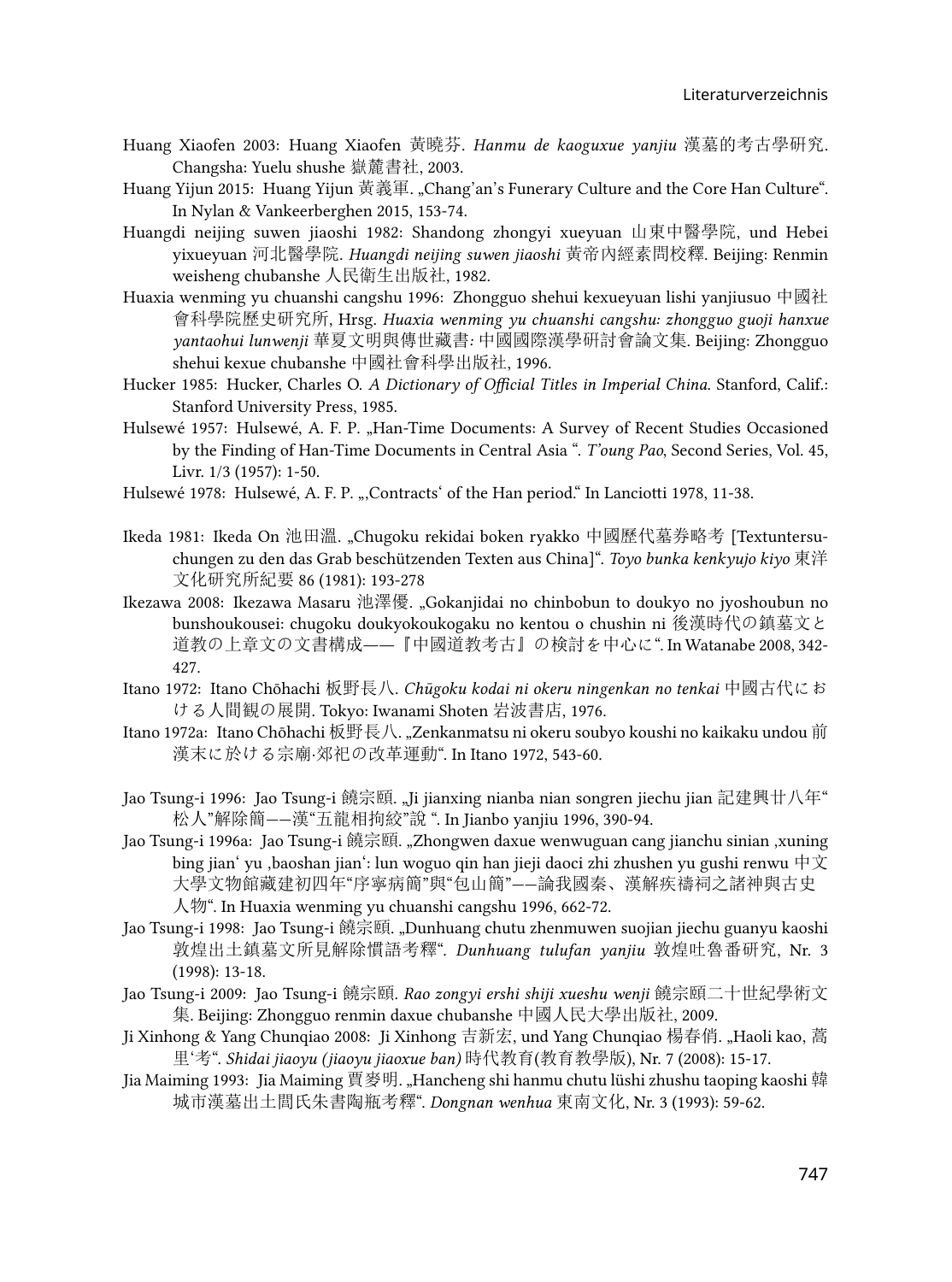- Jianbo 2009: Chen Wei 陳偉, Hrsg. *Jianbo disi ji* 簡帛·第四輯. Shanghai: Shanghai guji chubanshe 上海古籍出版社, 2009.
- Jianbo yanjiu 1996: Li Xueqin 李學勤, Hrsg. *Jianbo yanjiu di er ji* 簡帛研究·第二輯. Beijing: Falü chubanshe 法律出版社, 1996.
- Jianbo yanjiu 2008: Bu Xianqun 卜憲群, und Yang Zhenhong 楊振紅, Hrsg. *Jianbo yanjiu 2006* 簡 帛研究·二〇〇六. Guilin: Guangxi shifan daxue chubanshe 廣西師範大學出版社, 2008.
- Jianbo yanjiu yicong di er ji 1998: Zhongguo shehui kexueyuan jianbo yanjiu zhongxin 中國社會科 學院簡帛研究中心. *Jianbo yanjiu yicong di er ji* 簡帛研究譯叢·第二輯. Changsha: Hunan renmin chubanshe 湖南人民出版社, 1998.
- Jiang Baolian & Zhao Qiang 2016: Jiang Baolian 姜寶蓮, und Zhao Qiang 趙強. "Yangzhou hanmu chutu longwen qianbing chutan 揚州漢墓出土龍紋鉛餅初探". *Zhongguo wenwubao* 中國文 物報, 13. Dez. 2016, 5. Seite.
- Jiang Boqin 1996: Jiang Boqin 姜伯勤. *Dunhuang yishu zongjiao yu liyue wenming: dunhuang xinshi sanlun* 敦煌藝術宗敎與禮樂文明: 敦煌心史散論. Beijing: Zhongguo shehui kexue chubanshe 中國社會科學出版社, 1996.
- Jiang Hua 1980: Jiang Hua 蔣華. "Yangzhou ganquanshan chutu donghan liu yuantai maidi zhuanquan 揚州甘泉山出土東漢劉元台買地磚券". *Wenwu* 文物, Nr. 6 (1980): 57-58.
- Jiang Li 2004: Jiang Li 蔣莉. "Chu qin hanjian biaodian fuhao chutan 楚秦漢簡標點符號初探". Master thesis, Sichuan Normal University 四川師範大學, 2004.
- Jiang Ruoshi 1997: Jiang Ruoshi 蔣若是. *Qinhan qianbi yanjiu* 秦漢錢幣硏究. Beijing: Zhonghua shuju 中華書局, 1997.
- Jiang Shoucheng 2006: Jiang Shoucheng 姜守誠. "Xianggang suo cang songren jiechu mudu yu hanjin muzang zhi jinji fengsu 香港所藏「松人」解除木牘與漢晉墓葬之禁忌風俗 [Hong Kong Collection of 'Songren' Releasing Bamboo Tablets and Taboos Custom of Burial Rituals during HanJin Dynasties]". *Chengda lishi xuebao* 成大歷史學報 31 (2006): 1-64.
- Jiang Shoucheng 2013: Jiang Shoucheng 姜守誠. "Fangmatan qinjian zhiguai gushi zhong de zongjiao xinyang 放馬灘秦簡《志怪故事》中的宗教信仰". *Shijie zongjiao yanjiu* 世界宗教研 究, Nr. 5 (2013): 160-75.
- Jiang Shoucheng 2014: Jiang Shoucheng 姜守誠. "Beida qindu taiyuan you sizhe kaoshi 北大秦牘 《泰原有死者》考釋". *Zhonghua wenshi luncong* 中華文史論叢, Nr. 3 (2014): 143-178/393- 394.
- Jiang Yingju 1983: Jiang Yingju 蔣英炬. "Handai de xiao citang: jiaxiang Songshan han huaxiangshi de jianzhu fuyuan 漢代的小祠堂——嘉祥宋山漢畫像石的建築復原". *Kaogu* 考古, Nr. 8 (1983): 741-51.
- Jiang Zhongmu 2014: Jiang Zhongmu 蔣重母. "Huangdi neijing suwen handai chengshu shuo buzheng: cong yizu chongyongci yanbian guiji rushou 《黃帝內經·素問》漢代成書說補 正——從一組常用詞演變軌跡入手". *Hubei keji xueyuan xuebao* 湖北科技學院學報, Nr. 2 (2014): 60-62.
- Jiangling fenghuangshan 1975: Jinancheng fenghuangshan yi liu ba hao hanmu fajue zhenglizu 紀南城鳳凰山一六八號漢墓發掘整理組. "Hubei jiangling fenghuangshan yi liu ba hao hanmu fajue jianbao 湖北江陵鳳凰山一六八號漢墓發掘簡報". *Wenwu* 文物, Nr. 9 (1975): 1-7/22/8/5-12.
- Jiangling jiudian dongzhou mu 1995: Hubei sheng wenwu kaogu yanjiusuo 湖北省文物考古研究 所. *Jiangling jiudian dongzhou mu* 江陵九店東周墓. Beijing: Kexue chubanshe 科學出版社, 1995.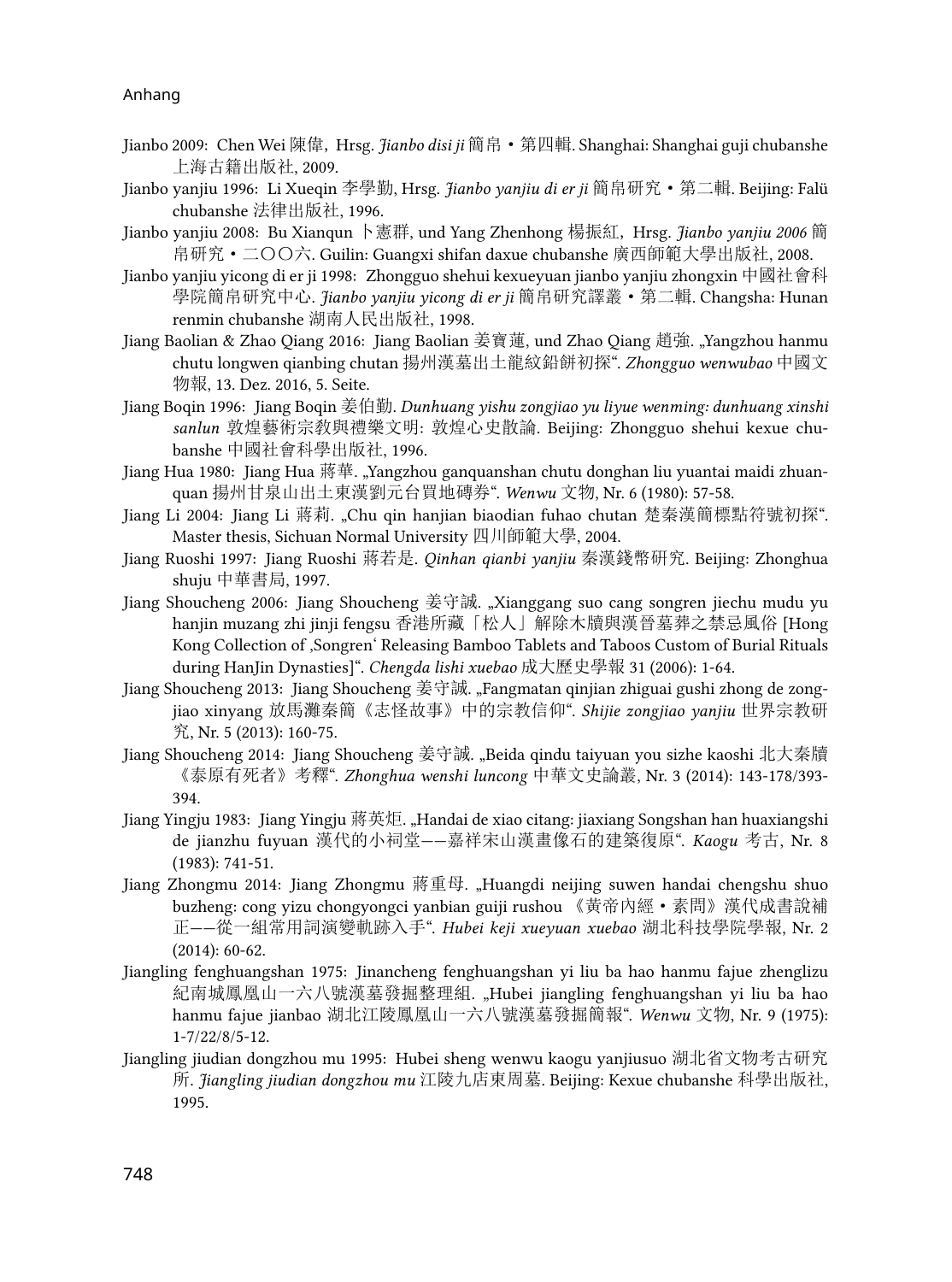- Jiao Nanfeng et al 2017: Jiao Nanfeng 焦南峰, Ma Yongying 馬永嬴, Wang Dong 王東, Yang Wuzhan 楊武站, Zhao Xuyang 趙旭陽 et al. "Shaanxi xianyang weichengqu mingsheng gongcheng hanmu fajue jianbo 陝西咸陽渭城區民生工程漢墓發掘簡報". *Kaogu yu wenwu* 考古與文 物, Nr. 2 (2017): 10-27.
- Jin Zhengyao 1991: Jin Zhengyao 金正耀. "Luelun daojiao waidan zhong de jizhong kuangwu jinshu 略論道教外丹中的幾種礦物金屬". *Zhongguo daojiao* 中國道教, Nr. 4 (1991): 6-12.
- Jingzhou gaotai qinhan mu 2000: Hubei sheng jingzhou bowuguan 湖北省荊州博物館. *Jingzhou gaotai qinhan mu: yihuanggonglu jingzhou duan tianye kaogu baogao zhiyi* 荊州高臺秦漢墓*:*  宜黃公路荊州段田野考古報告之一. Beijing: Kexue chubanshe 科學出版社, 2000.
- Jinshi lubu: Ye Yibao 葉奕苞. *Jinshi lubu* 金石錄補, In Shike shiliao xinbian 1977-2006, 1:12, 8985- 9190.
- Jinshu 1974: Fang Xuanling 房玄齡. *Jinshu* 晉書. Beijing: Zhonghua shuju 中華書局, 1974.
- Jinwen bian 2012: Rong Geng 容庚. *Jinwen bian* 金文編. Beijing: Zhonghua shuju 中華書局, 2012. Juyan hanjian jiayi bian 1980: Zhongguo shehui kexueyuan kaogu yanjiusuo 中國社會科學院考古
- 硏究所. *Juyan hanjian jiayi bian* 居延漢簡甲乙編. Beijing: Zhonghua shuju 中華書局, 1980.
- Juyan xinjian 1990: Gansu sheng wenwu kaogu yanjiusuo 甘肅省文物考古硏究所. *Juyan xinjian: jiaqu houguan yu disi sui* 居延新簡*:* 甲渠候官與第四燧. Beijing: Wenwu chubanshe 文物出 版社, 1990.
- Kalinowski 1995: Kalinowski, Marc. "Mawangdui boshu xingde shitan 馬王堆帛書<刑德>試探". *Huaxue* 華學 1 (1995): 82-101.
- Kalinowski 2010: Kalinowski, Marc. "Divination and Astrology: Received Texts and Excavated Manuscripts". In Nylan & Loewe 2010, 339-58.
- Kaneko 2006: Kaneko Shūichi 金子修一. *Chūgoku kodai kōtei saishi no kenkyū* 中國古代皇帝祭祀 の研究. Tokyo: Iwanami Shoten 岩波書店, 2006.
- Kawakatsu 2007: Kawakatsu Yoshio 川勝義雄. Übersetzt von Xu Gufan 徐穀芃, und Li Jicang 李濟 滄. *Liuchao guizuzhi shehui yanjiu* 六朝貴族制社會研究. Shanghai: Shanghai guji chubanshe 上海古籍出版社, 2007.
- Kern 2005: Kern, Martin. *Text and Ritual in Early China*. Seattle: University of Washington Press, 2005.
- Kern 2015: Kern, Martin. Übersetzt von 劉倩. *Qinshihuang shike: zaoqi zhongguo de wenben yu yishi*  秦始皇石刻*:* 早期中國的文本與儀式. Shanghai: Shanghai guji chubanshe 上海古籍出版社, 2015.
- Kleeman 1984: Kleeman, Terry. "Land Contracts and Related Documents". In Makio Ryokai hakase shoju 1984, 1-34.
- Koh 2003: Koh Yuko 江優子. "Kanbo shutsudo no chinbohei ni tsuite meibun to bo nai haichi ni mieru shiseikan 漢墓出土の鎮墓瓶について : 銘文と墓內配置に見える死生観 [On The Zhen-Mu-Ping Unearthed from Han Tombs : The Concept of Death as seen from its Inscriptions and Arrangement in Tombs]". *Bukkyo University* 鷹陵史學 *[Journal of historical studies]* 29 (2003): 1-45.
- Koh 2005: Koh Yuko 江優子. "Gokan jidai no boken ni kansuru ichi kosatsu tokuni boken no bunrui ni tsuite 後漢時代の墓券に関する一考察 : 特に墓券の分類について". 佛教大學大學院紀 要 *Memoirs of the Postgraduate Research Institute, Bukkyo University* 33 (2005): 65-78.
- Kominami 1994: Kominami Ichiro 小南一郎. "Kandai no sorei kannen 漢代の祖靈觀念 [Han Conceptions of Ancestral Spirits]". *Tōhō Gakuhō* 東方學報 66 (1994): 1-62.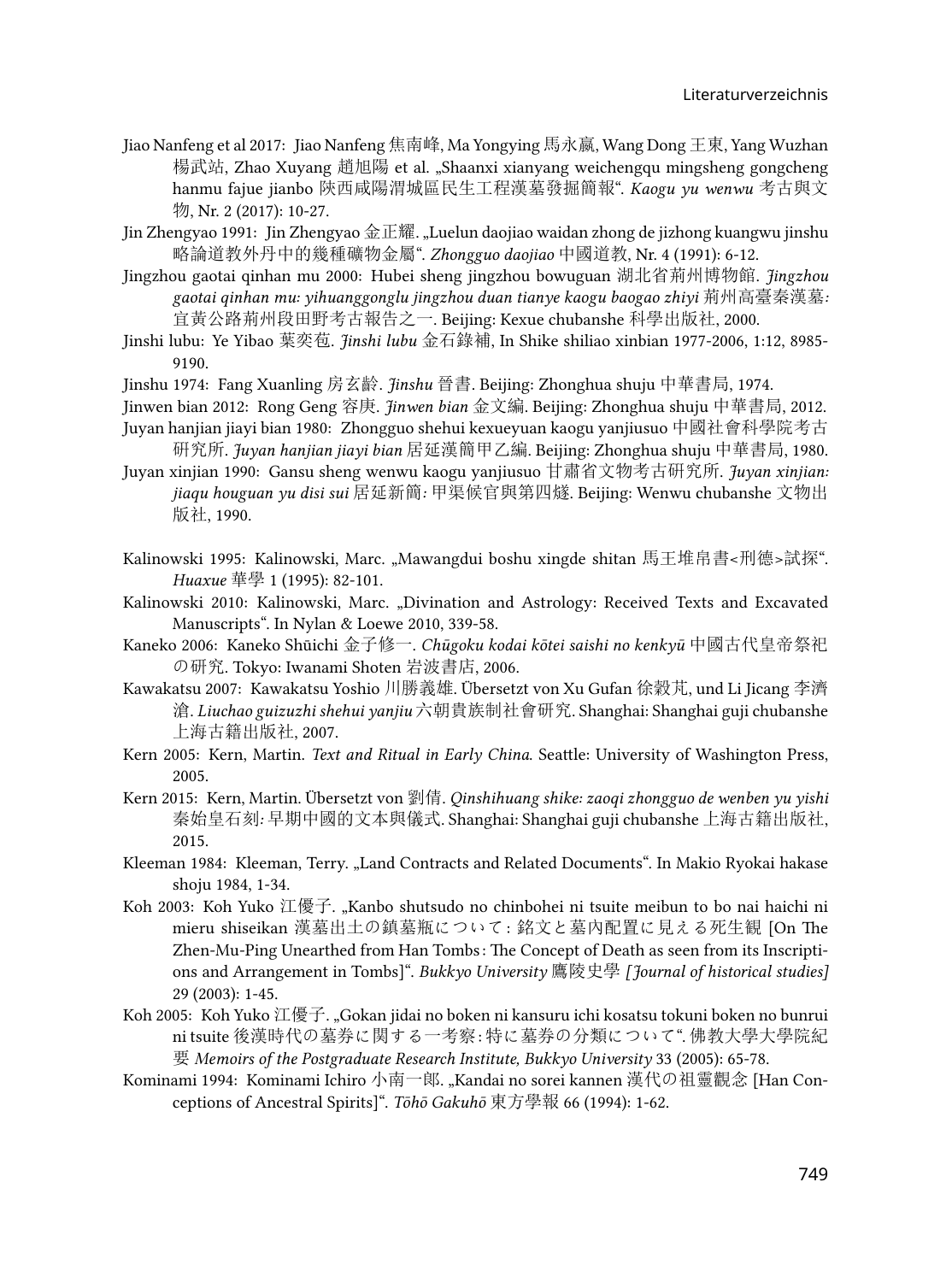- Kong Xiangxing & Liu Yiman 1984: Kong Xiangxing 孔祥星, und Liu Yiman 劉一曼. *Zhongguo gudai tongjing* 中國古代銅鏡. Beijing: Wenwu chubanshe 文物出版社, 1984.
- Lagerwey 2004: Lagerwey, John, Hrsg. *Religion and Chinese Society: Ancient and Medieval China*. Hong Kong: Chinese University Press, 2004.
- Lagerwey & Kalinowski 2009: Lagerwey, John, und Marc Kalinowski. *Early Chinese Religion, Part One: Shang Through Han (1250 BC-220 AD)*. Leiden: Brill, 2009.
- Lai Chi-tim 2003: Lai Chi-tim 黎志添. *Daojiao yanjiu yu zhongguo zongjiao wenhua* 道教研究與中 國宗教文化. Hongkong: Zhonghua shuju 中華書局, 2003.
- Lai Guolong 2005: Lai, Guolong. "Death and the Otherworldly Journey in Early China as Seen through Tomb Texts, Travel Paraphernalia and Road Rituals ". *Asia Major*, 3. Serie, Vol. 28, Nr. 01 (2005): 1-44.
- Lai Guolong 2006: Lai Guolong 來國龍. "Mawangdui sangfutu xukao 馬王堆《喪服圖》續考". In Gao Ming xiansheng jiuzhi 2016, 271-282.
- Lai Guolong 2014: Lai Guolong 來國龍. "Hanjin zhijian heguishu de shanbian he guishenhua de yuanliu 漢晉之間劾鬼術的嬗變和鬼神畫的源流". In Shih & Yen 2014 2014, 63-89*.*
- Lai Guolong 2015: Lai, Guolong. *Excavating the Afterlife: The Archaeology of Early Chinese Religion*. Seattle: University of Washington Press, 2015.
- Lanciotti 1978: Lanciotti, Lionello. *Il diritto in Cina: teoria e applicazioni durante le dinastie imperiali e problematica del diritto cinese contemporaneo*. Firenze: L.S. Olschki, 1978.
- Lao Kan 1935: Lao Kan 勞榦. "Lianghan junguo mianji zhi guji ji koushu zengjian zhi tuice 兩漢 郡國面積之估計及口數增減之推測". *Zhongyang yanjiuyuan lishi yuyan yanjiusuo jikan* 中 央研究院歷史語言研究所集刊 *[Bulletin of the Institute of History and Philology Academia Sinica]* 5, Nr. 2 (1935): 215-40.
- Lao Kan 1943-1944: Lao Kan 勞榦. *Juyan hanjian kaoshi* 居延漢簡攷釋. 6 Bände. Lizhuang (Sichuan): Guoli zhongyang yanjiuyuan lishi yuyan yanjiusuo 國立中央硏究院歷史語言硏究所, 1943- 1944.
- Lao Kan 1956: Lao Kan 勞榦. "Yupei yu gangmao 玉佩與剛卯". *Zhongyang yanjiuyuan lishi yuyan yanjiusuo jikan* 中央研究院歷史語言硏究所集刊 *[Bulletin of the Institute of History and Philology Academia Sinica]*27 (1956): 183-96.
- Lao Kan 1962: Lao Kan 勞榦. "Kongmiao baishi zushi bei kao 孔廟百石卒史碑考". *Zhongyang yanjiuyuan lishi yuyan yanjiusuo jikan* 中央研究院歷史語言硏究所集刊 *[Bulletin of the Institute of History and Philology Academia Sinica]* 34 (1962): 99-114.
- Lao Kan 1969: Lao Kan 勞榦. "The Division of Time in the Han Dynasty as seen in the Mooden Slips". *Zhongyang yanjiuyuan lishi yuyan yanjiusuo jikan* 中央研究院歷史語言研究所集刊 *[Bulletin of the Institute of History and Philology Academia Sinica]* 39 (1969): 351-68.
- Laufer 1909: Laufer, Berthold. *Chinese Pottery of the Han Dynasty*. Leiden: E.J. Brill, 1909.
- Ledderose & Schlombs 1990: Ledderose, Lothar, und Adele Schlombs, Hrsg. *Jenseits der Grossen Mauer: der erste Kaiser von China und seine Terrakotta-Armee*. Gütersloh [u.a.]: Bertelsmann-Lexikon-Verl., 1990.
- Ledderose 1988: Ledderose, Lothar. "Die Gedenkhalle für Mao Zedong: Ein Beispiel von Gedächtnisarchitektur". In Assmann & Hölscher 1988, 311-39.
- Ledderose 2000: Ledderose, Lothar. *Ten Thousand Things: Module and Mass Production in Chinese Art*. Princeton, NJ: Princeton University Press, 2000.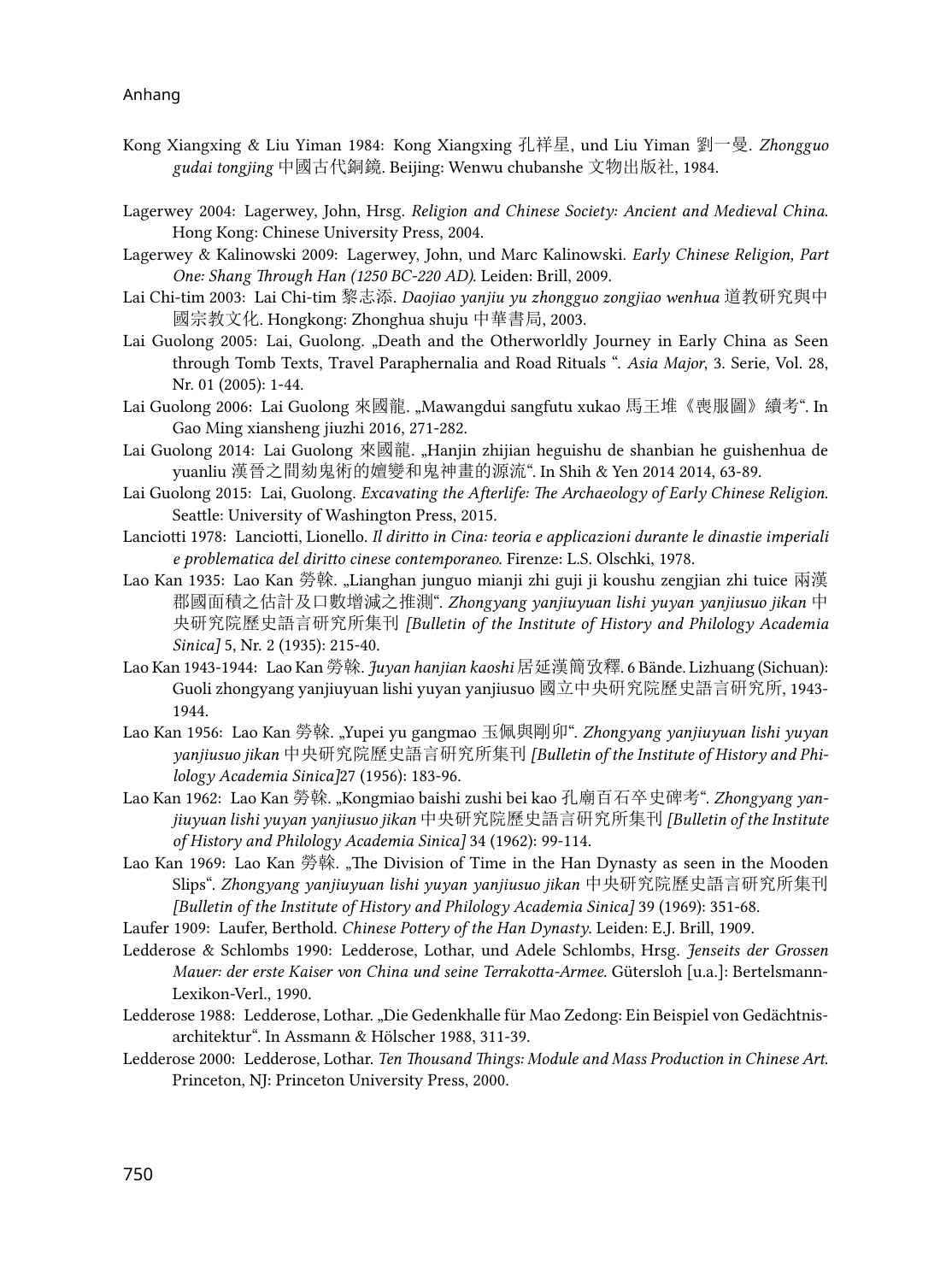- Ledderose 2005: Ledderose, Lothar 雷德侯. Übersetzt von Zhang Zong 張總 et al. *Wanwu: zhongguo yishu zhong de mojianhua he guimohua shengchan* 萬物*:* 中國藝術中的模件化和規模化生產. Beijing: Sanlian shudian 三聯書店, 2005.
- Lei Hongji 2007: Lei Hongji 雷虹霽. *Qinhan lishi dili yu wenhua fenqu yanjiu: yi Shiji Hanshu Fangyan wei zhongxin* 秦漢歷史地理與文化分區研究*:* 以《史記》《漢書》《方言》為中 心. Beijing: Zhongyang minzu daxue chubanshe 中央民族大學出版社, 2007.
- Lévi 1987: Lévi, Jean. "Les Fonctions religieuses de la bureaucratie céleste ". *L'Homme* 27, Nr. 101 (1987): 35-57.
- Lewis 1999: Lewis, Mark Edward. *Writing and Authority in Early China*. Albany: State University of New York Press, 1999.
- Li Can 1978: Li Can 李燦. "Boxian caocao zongzu muzang 亳縣曹操宗族墓葬". *Wenwu* 文物, Nr. 8 (1978): 32-45.
- Li Defang et al 1982: Li Defang 李德方, Song Yutao 宋雲濤, Yu Fuwei 余扶危, Ye Wansong 葉 萬松, und Luoyang shi wenwu gongzuodui 洛陽市文物工作隊. "Luoyang xigong donghan bihuamu 洛陽西工東漢壁畫墓". *Zhongyuan wenwu* 中原文物, Nr. 3 (1982): 18-24.
- Li Feng 2007: Li Feng 李峰. Übersetzt von 徐峰. *Xizhou de miewang: zhongguo zaoqi guojia de dili he zhengzhi weiji* 西周的滅亡*:* 中國早期國家的地理和政治危機. Shanghai: Shanghai guji chubanshe 上海古籍出版社, 2007.
- Li Jiahao 1996: Li Jiahao 李家浩. "Wuzun zong ji qita 毋尊、縱及其他". *Wenwu* 文物, Nr. 6 (1994): 64-70.
- Li Jianmin 1999: Li Jianmin 李建民. "Contagion and its Consequences: The Problem of Death Pollution in Ancient China". In Otsuka et al 1999, 201-22.
- Li Jianmin 2001: Li Jianmin 李建民. "Hanshu jiang chong zhuan tongmuren xiaokao 《漢書·江充 傳》"桐木人"小考". *Zhongguo kejishi zazhi* 中國科技史雜誌, Nr. 4 (2001): 360-62.
- Li Jianmin 2002: Li Jianmin 李建民. "Zhongguo zaoqi shushu tongkao 中囯早期數朮通考". In Faguo hanxue 2002, 68-77.
- Li Jianmin 2005: Li Jianmin 李建民. Shengming shixue: cong yiliao kann zhongguo lishi 生命史學: 從醫療看中國歷史. Taibei: Sanmin shuju 三民書局, 2005.
- Li Jianmin 2005a: Li Jianmin 李建民. "Mawangdui hanmu boshu yuzang maibaotu jianzheng 馬王 堆漢墓帛書「禹藏埋胞圖」箋証". Erstveröffentlichung 1994. In Li Jianmin 2005, 207-324.
- Li Jiemin 2005: Li Jiemin 李解民. ,Yangzhou yizheng xupu jianshu xinkao 揚州儀征胥浦簡書新考". In Changsha sanguo wujian 2005, 449-57.
- Li Jinghua 1964: Li Jinghua 李京華, und Henan sheng wenhuaju wenwu gongzuodui 河南省文化 局文物工作隊. "Luoyang xihan bihuamu fajue baogao 洛陽西漢壁畫墓發掘報告". *Kaogu xuebao* 考古學報, Nr. 2 (1964): 107-125/235-242/259-260.
- Li Junming & He Shuangquan 1990: Li Junming 李均明, und He Shuangquan 何雙全. *Sanjian jiandu heji* 散見簡牘合輯. Beijing: Wenwu chubanshe 文物出版社, 1990.
- Li Junming 1983: Li Junming 李均明. "Hanjian suojian churufu zhuan yu churu mingji 漢簡所見出 入符、傳與出入名籍". *Wenshi* 文史 19 (1983): 33-35.
- Li Junming 1999: Li Junming 李均明. *Chuxue lu* 初學錄. Taibei: Lantai chubanshe 蘭臺出版社, 1999.
- Li Junming 2002: Li Junming 李均明. "Du 'Xianggang zhongwen daxue wenwuguan cang jiandu' oushi 讀<香港中文大學文物館藏簡牘>偶識". In Guwenzi yanjiu 2002, 449-53.
- Li Junming 2002a: Li Junming 李均明. "Hanjian suo fanying de guanjin zhidu 漢簡所反映的關津 制度". *Lishi yanjiu* 歷史研究, Nr. 3 (2002): 26-35.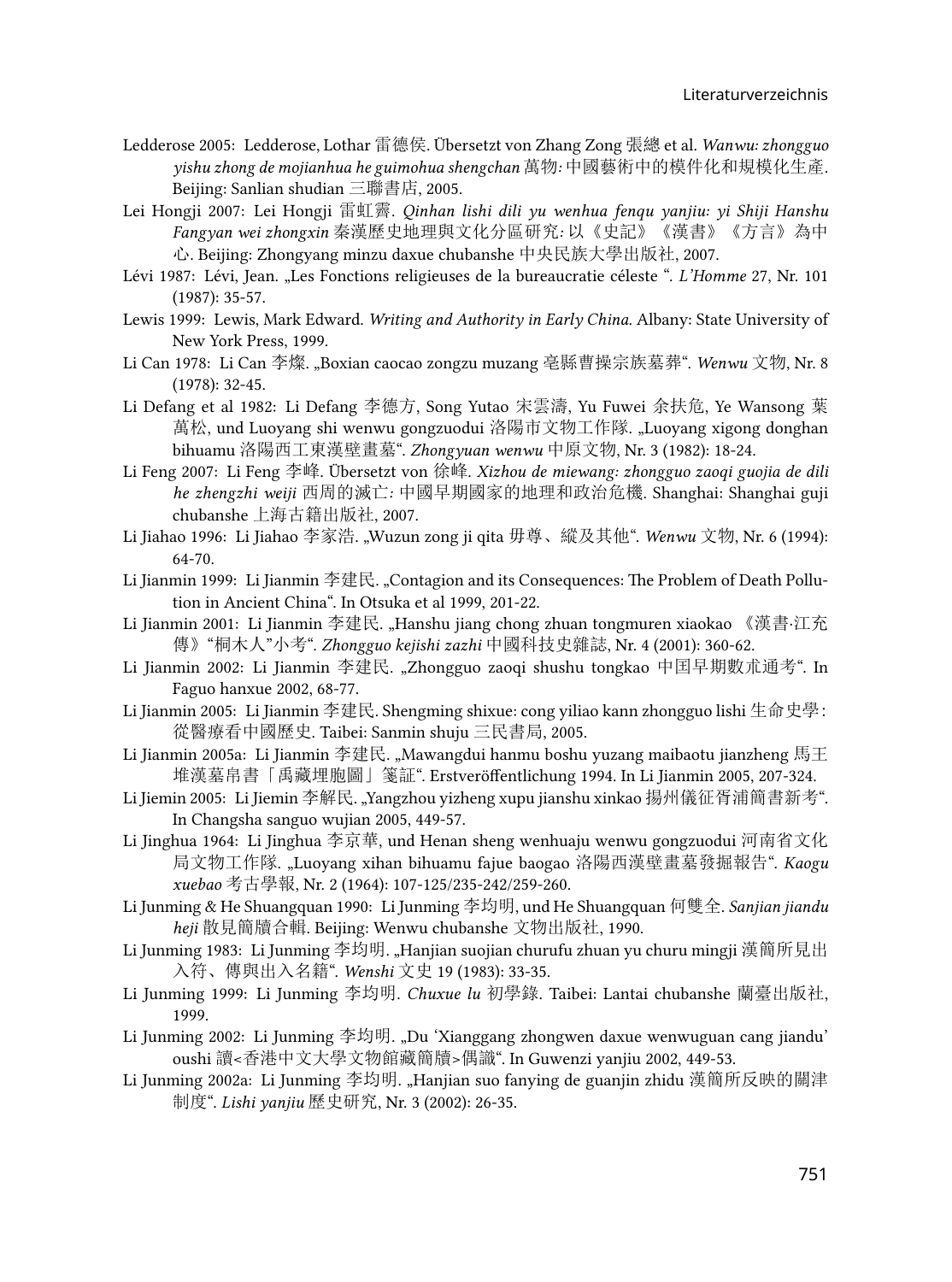- Li Kaiyuan 2000: Li Kaiyuan 李開元. *Han diguo de jianli yu liu bang jituan: jungong shouyi jieceng yanjiu* 漢帝國的建立與劉邦集團*:* 軍功受益階層硏究. Beijing: Sanlian shudian 三聯書店, 2000.
- Li Ling 1991: Li Ling 李零. "Mawangdui hanmu shenqitu ying shu bibingtu 馬王堆漢墓"神祇圖"應 屬辟兵圖". *Kaogu* 考古, Nr. 10 (1991): 940-42.
- Li Ling 1999: Li Ling 李零. "Qin Yin daobin yuban de yanjiu 秦駰禱病玉版的研究". *Guoxue yanjiu*  國學研究 6 (1999): 525-48.
- Li Ling 2000: Li Ling 李零. *Zhongguo fangshu xukao* 中國方術續考. Beijing: Dongfang chubanshe 東方出版社, 2000.
- Li Ling 2001: Li Ling 李零. *Zhongguo fangshu kao (xiudingben)* 中國方術考(修訂本). Beijing: Dongfang chubanshe 東方出版社, 2001.
- Li Ling 2004: Li Ling 李零. *Rushan yu chusai* 入山與出塞. Beijing: Wenwu chubanshe 文物出版 社, 2004.
- Li Ling 2005: Li Ling 李零. *Shuo gu zhu jin: kaogu faxian yu fugu yishu* 鑠古鑄今*:* 考古發現和復古 藝術. Hong Kong: Zhongwen daxue chubanshe 中文大學出版社, 2005.
- Li Ling 2008: Li Ling 李零. *Jianbo gushu yu xueshu yuanliu* 簡帛古書與學術源流. Beijing: Sanlian shudian 三聯書店, 2008.
- Li Ling 2008a: Li Ling 李零. "Shiri rishu he yeshu: sanzhong jianbo wenxian de qubie yu dingming 視日、日書和葉書——三種簡帛文獻的區別與定名". *Wenwu* 文物, Nr. 12 (2008): 73-80.
- Li Ling 2009: Li Ling 李零. "Zhongguo gudai de muzhu huaxiang: kaogu yishushi biji 中國古代的 墓主畫像——考古藝術史筆記". *Zhongguo lishi wenwu* 中國歷史文物, Nr. 2 (2009): 12-20.
- Li Ling 2011: Li Ling 李零. "Qinjian de dingming yu fenlei 秦簡的定名與分類". *Jianbo* 簡帛 6 (2011): 1-12.
- Li Ling 2012: Li Ling 李零. "Beida qindu taiyuan you sizhe jianjie 北大秦牘《泰原有死者》簡介". *Wenwu* 文物, Nr. 6 (2012): 81-84.
- Li Mingxiao 2016: Li Mingxiao 李明曉. "Shanxi xinzhou xiping ernian (173) zhang shujing zhenmuwen jizhu 山西忻州熹平二年 (173) 張叔敬鎮墓文集注", Erstveröffentlichung am 30. März 2016. [http://www.bsm.org.cn/show\\_article.php?id=2508](http://www.bsm.org.cn/show_article.php?id=2508).
- Li Minsheng 1984: Li Minsheng 李敏生. "Xianqin yongqian de lishi gaikuang 先秦用鉛的歷史概 況". *Wenwu* 文物, Nr. 10 (1984): 84-89.
- Li Shougang 1978: Li Shougang 李壽岡. "Yetan diquan de jianbie 也談「地券」的鑒別". *Wenwu* 文 物, Nr. 7 (1978): 79-80.
- Li Song 2000: Li Song 李凇. *Lun handai yishu zhong de xiwangmu tuxiang* 論漢代藝術中的西王母 圖像. Changsha: Hunan jiaoyu chubanshe 湖南教育出版社, 2000.
- Li Song 2010: Li Song 李凇. "Zouhui tuxiang: cong liangge handai shili kann dutu de wuqu 走回圖 像——從兩個漢代實例看讀圖的誤區". *Nanjing yishu xueyuan xuebao (meishu yu sheji)* 南京 藝術學院學報(美術與設計), Nr. 5 (2010): 14-21.
- Li Song 2012: Li Song 李凇. Zhongguo daojiao meishushi di yi juan 中國道教美術史·第一卷 *[A History of Chinese Daoist art Vol. 1]*. Changsha: Hunan meishu chubanshe 湖南美術出版 社, 2012.
- Li Tao 1939: Li Tao 李濤. "Zhongguo jiehebing shi 中國結核病史". *Zhonghua yixue zazhi* 中華醫學 雜誌 25, Nr. 12 (1939): 1047-55.
- Li Tianhong 2004: Li Tianhong 2004 李天虹. "Hanjian zhiji kaobian: du zhangjiashan jinguanlü zhaji 漢簡"致籍"考辨: 讀張家山〈津關律〉劄記". Wenshi 文史, Nr. 2 (2004): 33-37.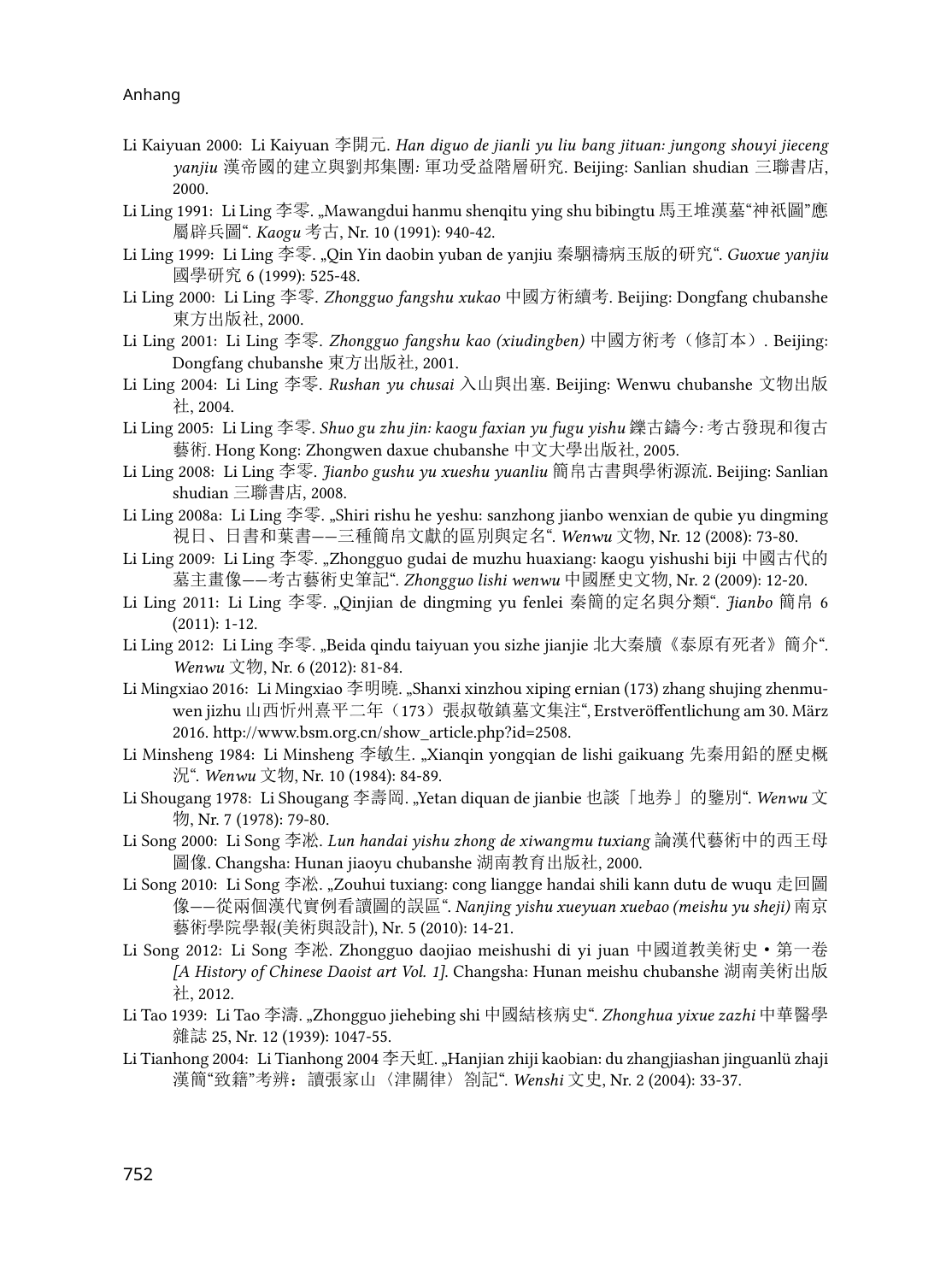- Li Xinxin 2014: Li Xinxin 李欣欣. "Lianghan wuweijin shiqi moshu wenzi de zhengli yu jishi: yi qiangbi tiji deng cailiao wei zhongxin 兩漢吳魏晉時期墨書文字的整理與集釋——以牆壁題 記等材料為中心". Master thesis, Jilin University 吉林大學, 2014.
- Li Xueqin 1978: Li Xueqin 李學勤. "Tan zhangye duwei qixin 談"張掖都尉棨信"". *Wenwu* 文物, Nr. 1 (1978): 42-43.
- Li Xueqin 1990: Li Xueqin 李學勤. "Fangmatan jian zhong de zhiguai gushi 放馬灘簡中的志怪故 事". *Wenwu* 文物, Nr. 4 (1990): 43-47.
- Li Xueqin 2007: Li Xueqin 李學勤. *Dongzhou yu qinhan wenming* 東周與秦代文明. Shanghai: Shiji chuban jituan 世紀出版集團, 2007.
- Li Zebin 1991: Li Zebin 李則斌, Yangzhou bowuguan 揚州博物館, und Hanjiang xian tushuguan 邗江縣圖書館. "Jiangsu hanjiang xian yangshou xiang baonüdun xinmang mu 江蘇邗江縣 楊壽鄉寶女墩新莽墓". *Wenwu* 文物, Nr. 10 (1991): 39-61/104.
- Li Zhaoyang 2012: Li Zhaoyang 李朝陽. "Xianyang shi dongjiao chutu donghan zhenmuping 咸陽 市東郊出土東漢鎮墓瓶". *Kaogu yu wenwu* 考古與文物, Nr. 1 (2012): 48-51.
- Li Zhenhong 1981: Li Zhenhong 李振宏. "Lianghan dijia chutan 兩漢地價初探". *Zhongguo shi yanjiu* 中國史研究, Nr. 2 (1981): 37-47.
- Li Zhenhong 1990: Li Zhenhong 李振宏. "Lianghan dijia bulun 兩漢地價補論". *Shixue yuekan* 史 學月刊, Nr. 3 (1990): 19-23/93.
- Lian Shaoming 1995: Lian Shaoming 連劭名. "Kaogu faxian yu zaoqi daofu 考古發現與早期道符". *Kaogu* 考古, Nr. 12 (1995): 1125-30.
- Lian Shaoming 1996: Lian Shaoming 連劭名. "Donghan jianchu sinian wudao quanshu yu gudai de cezhu 東漢建初四年巫禱券書與古代的冊祝". *Chuantong wenhua yu xiandaihua* 傳統文化 與現代化, Nr. 6 (1996): 28-33.
- Lian Shaoming 1998: Lian Shaoming 連劭名. "Hanjin jiechuwen yu daojia fangshu 漢晉解除文與 道家方術". *Huaxia kaogu* 華夏考古, Nr. 4 (1998): 75-86.
- Liang Yong 2010: Liang Yong 梁勇. "Shilun dajiang gongsikong 試論"大匠宮司空"". *Xuzhou shifan daxue xuebao (zhexue shehui kexue ban)* 徐州師範大學學報(哲學社會科學版), Nr. 1 (2010): 69-73.
- Liang Yong 2011: Liang Yong 梁勇. "Jiangsu hanjiang huchang wuhao hanmu mudu tongyin ji xiangguan wenti zai kao 江蘇邗江胡場五號漢墓木牘、銅印及相關問題再考". *Dongnan wenhua* 東南文化, Nr. 2 (2011): 55-59.
- Liangge shijie de paihuai 2016: Beijing daxue zhongguo kaoguxue yanjiu zhongxin 北京大學中國 考古學研究中心, Hrsg. *Liangge shijie de paihuai: zhonggu shiji sangzang guannian fengsu yu liyi zhidu xueshu yantaohui lunwenji* 兩個世界的徘徊*——*中古時期喪葬觀念風俗與禮儀制 度學術研討會論文集. Beijing: Kexue chubanshe 科學出版社, 2016.
- Lianghan ji 2002: Xun Yue 荀悅, Yuan Hong 袁宏. Zhang Lie 張烈, Hrsg. *Lianghan ji* 兩漢紀. Beijing: Zhonghua shuju 中華書局, 2002.
- Lin Bo & Li Deren 1989: Lin Bo 林泊, und Li Deren 李德仁. "Lintong faxian han chuping yuannian mu 臨潼發現漢初平元年墓". *Wenbo* 文博, Nr. 1 (1989): 37-41/97.
- Lin Fu-shih 1988: Lin Fu-shih 林富士. *Handai de wuzhe* 漢代的巫者. Xinbei: Daoxiang chubanshe 稻鄉出版社, 1988.
- Lin Fu-shih 1995: Lin Fu-shih 林富士. "Donghan wanqi de jiyi yu zongjiao 東漢晚期的疾疫與 宗教". *Zhongyang yanjiuyuan lishi yuyan yanjiusuo jikan* 中央研究院歷史語言研究所集刊 *[Bulletin of the Institute of History and Philology Academia Sinica]*, 66, Nr. 3 (1995): 695-745.
- Lin Fu-shih 2010: Lin Fu-shih 林富士. *Zhongguoshi xinlun: zongjiaoshi fence* 中國史新論:宗教史 分冊. Taibei: Lianjing chuban sheye gongsi 聯經出版事業公司, 2010.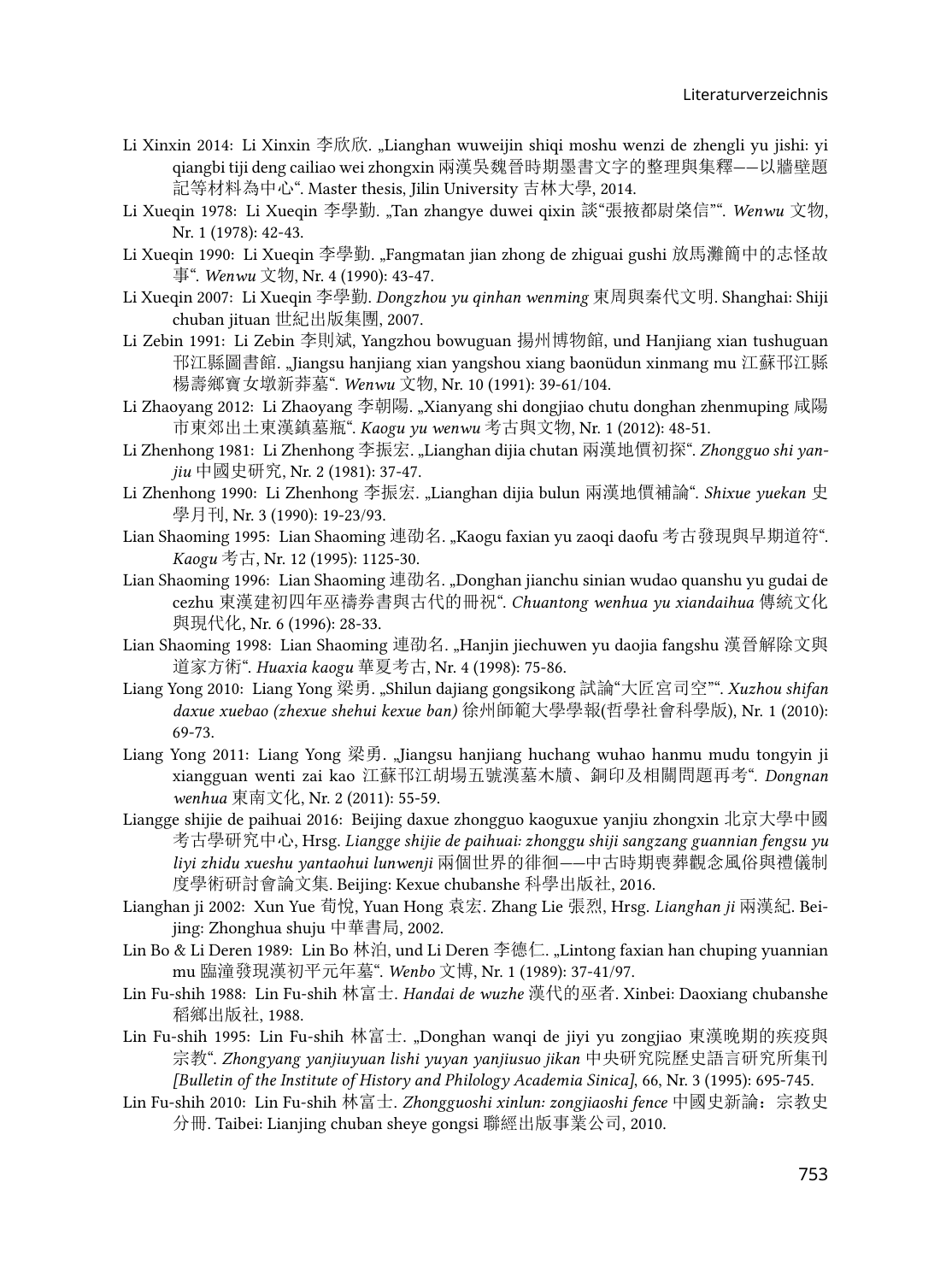- Lin Jianming 1982: Lin Jianming 林劍鳴. "Lun handai ,nubi' bushi nuli 論漢代"奴婢"不是奴隸". *Xueshu yuekan* 學術月刊, Nr. 3 (1982): 75-79.
- Lin Yi-der 2010: Lin Yi-der 林益德. "Review on Miranda Brown, The Politics of Mourning in Early China 評介 Miranda Brown, The Politics of Mourning in Early ". *Taiwan shida lishi xuebao* 臺 灣師大歷史學報 44 (2010): 295-308.

Lishi lixu 1985: Hong Kuo 洪適. *Lishi lixu* 隸釋·隸續. Beijing: Zhonghua shuju 中華書局, 1985.

- Little 1992: Little, Daniel. *Understanding Peasant China: Case Studies in the Philosophy of Social Science*. New Haven: Yale University Press, 1992.
- Liu Chenggan 1933: Liu Chenggan 劉承幹. *Xigulou jinshi cuibian* 希古樓金石萃編. Auflage 1933. In Shike shiliao xinbian 1977-2006, 1:5, 3787-3946.
- Liu Daiyun 1989: Liu Daiyun 劉呆運, und Shaanxi sheng kaogusuo peihe jijian kaogudui 陝西省考 古所配合基建考古隊. "Shaanxi changʻan xian 206 jijian gongdi hanjin mu qingli jianbao 陜 西長安縣206基建工地漢晉墓清理簡報". *Kaogu yu wenwu* 考古與文物, Nr. 5 (1989): 38-47.
- Liu Fude 2008: Liu Fude 劉夫德. "Mingjing de tuxiang yu wenzi 銘旌的圖像與文字". *Wenbo* 文博, Nr. 4 (2008): 12-25.
- Liu Guosheng 1997: Liu Guosheng 劉國勝. "Yunmeng longgang jiandu kaoshi buzheng jiqi xiangguan wenti de tantao 雲夢龍崗簡牘考釋補正及其相關問題的探討". *Jianghan kaogu* 江漢 考古, Nr. 1 (1997): 62-69.
- Liu Guosheng 2002: Liu Guosheng 劉國勝. "Gaotai handu andu biejie 高臺漢牘"安都"別解". *Gu wenzi yanjiu* 古文字研究 24 (2002): 444-48.
- Liu Guosheng 2008: Liu Guosheng 劉國勝[. "Jiangling maojiayuan yihao hanmu gaodishu du buyi](http://www.bsm.org.cn/show_article.php?id=890) 江陵毛家園一號漢墓《告地書》牘補議[", Erstveröffentlichung am 27. Oktober 2008. http://](http://www.bsm.org.cn/show_article.php?id=890) [www.bsm.org.cn/show\\_article.php?id=890.](http://www.bsm.org.cn/show_article.php?id=890)
- Liu Guosheng 2009: Liu Guosheng 劉國勝. "Xiejiaqiao yihao hanmu gaodishu du de chubu kaocha 謝家橋一號漢墓《告地書》牘的初步考察". *Jianghan kaogu* 江漢考古, Nr. 3 (2009): 120-22.
- Liu Guosheng 2011: Liu Guosheng 劉國勝. "Du xihan sangzang wenshu zhaji 讀西漢喪葬文書劄 記". *Jianghan kaogu* 江漢考古, Nr. 3 (2011): 116-19.
- Liu Hsin-ning 2007: Liu Hsin-ning 劉欣寧. "Liye huji jiandu yu ,xiaoshangzao' zaitan 里耶戶籍 簡牘與"小上造"再探[", Erstveröffentlichung am 20. November 2007. http://www.bsm.org.cn/](http://www.bsm.org.cn/show_article.php?id=751) show article.php?id=751.
- Liu Jinhua 2008: Liu Jinhua 劉金華. "Handai wujia kao (er): yi hanjian wei zhongxin 漢代物價考 (二)——以漢簡為中心". *Wenbo* 文博, Nr. 2 (2008): 27-33.
- Liu Lexian 1993: Liu Lexian 劉樂賢. "Shuihudi qinjian rishu jiejiupian yanjiu 睡虎地秦簡日書《詰 咎篇》研究". *Kaogu xuebao* 考古學報, Nr. 4 (1993): 435-54.
- Liu Lexian 1994: Liu Lexian 劉樂賢. *Shuihudi qinjin rishu yanjiu* 睡虎地秦簡日書研究 *[Research on the Daybook written on Qin Bamboo Slips from Shuihudi]*. Taibei: Wenjin chubanshe 文津 出版社, 1994.
- Liu Lexian 2001: Liu Lexian 劉樂賢. "Du xianggang zhongwen daxue wenwuguan cang jiandu 讀香 港中文大學文物館藏簡牘". *Jianghan kaogu* 江漢考古, Nr. 4 (2001): 60-64.
- Liu Lexian 2002: Liu Lexian 劉樂賢. *Jianbo shushu wenxian tanlun* 簡帛數術文獻探論. Wuhan 武 漢: Hubei jiaoyu chubanshe 湖北教育出版社, 2002.
- Liu Lexian 2006: Liu Lexian 劉樂賢. "Donghan xuning jian bushi 東漢"序寧"簡補釋". *Huaxue* 華 學 8 (2006): 190-95.
- Liu Lexian 2007: Liu Lexian 劉樂賢[. "Du kongjiapo hanmu gaodishu zhaji](http://www.bsm.org.cn/show_article.php?id=547) 讀孔家坡漢墓《告地 書》劄記", Erstveröffentlichung am 14. April 2007. http://www.bsm.org.cn/show article. [php?id=547.](http://www.bsm.org.cn/show_article.php?id=547)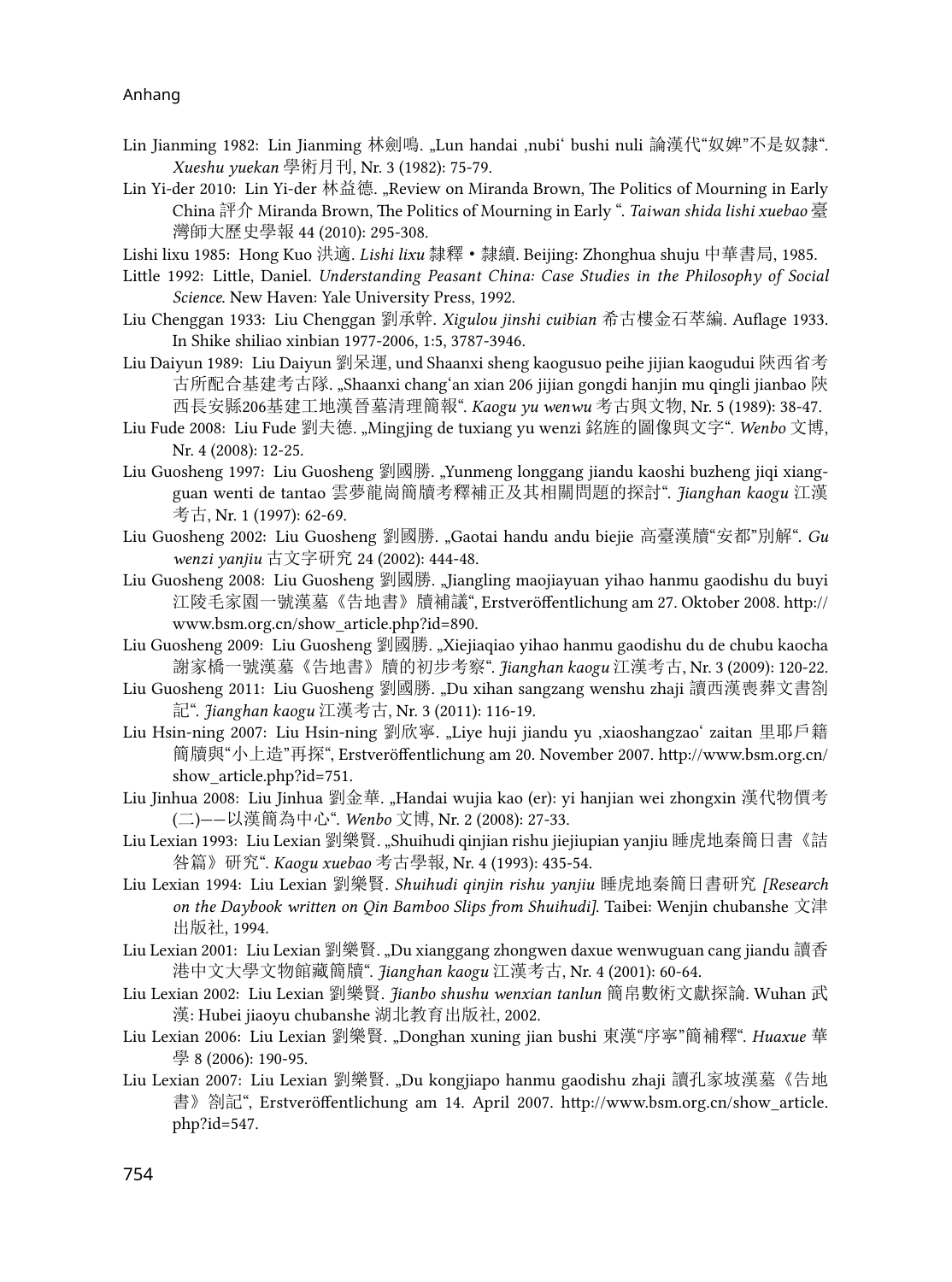- Liu Lexian 2008: Liu Lexian 劉樂賢. "Xuanquan hanjian zhong de jianchu zhan shi canwen 懸泉漢 簡中的建除占"失"殘文 ". *Wenwu* 文物, Nr. 12 (2008): 81-85.
- Liu Lexian 2010: Liu Lexian 劉樂賢. *Zhanguo qinhan jianbo congkao* 戰國秦漢簡帛叢考. Beijing: Wenwu chubanshe 文物出版社, 2010.
- Liu Lexian 2011: Liu Lexian 劉樂賢. "Shengsi yilu geyou chengguo: du luotuocheng chutu de yijian minghun wenshu "生死異路,各有城郭"——讀駱駝城出土的一件冥婚文書". *Lishi yanjiu*  歷史研究, Nr. 6 (2011): 86-98.
- Liu Qin et al 2007: Liu Qin 劉勤, Guo Fei 郭菲, und Ma Zhaowu 馬照武. "Jiangsu yizheng liuji lianying xihan mu chutu zhanbu qipan 江蘇儀征劉集聯營西漢墓出土占卜漆盤". *Dongnan wenhua* 東南文化, Nr. 6 (2007): 19-22/97.
- Liu Tseng-kuei 1985: Liu Tseng-kuei 劉增貴. "Cong beike shiliao lun hanmo shizu 從碑刻史料論 漢末士族". In Zhongguo shi xinlun 1985, 321-70.
- Liu Tseng-kuei 2007: Liu Tseng-kuei 劉增貴. "Jinji: qinhan xinyang de yige cemian 禁忌——秦漢信 仰的一個側面". *Xin shixue* 新史學 18, Nr. 4 (2007): 1-70.
- Liu Tseng-kuei 2007a: Liu Tseng-kuei 劉增貴. "Shuihudi qinjian rishu tuji pian shushu kaoshi 睡虎 地秦簡《日書》〈土忌〉篇數術考釋 ". *Zhongyang yanjiuyuan lishi yuyan yanjiusuo jikan*  中央研究院歷史語言研究所集刊 *[Bulletin of the Institute of History and Philology Academia Sinica]* 78, Nr. 4 (2007): 671-704.
- Liu Tseng-kuei 2009: Liu Tseng-kuei 劉增貴. "Taboos: An Aspect of Beliefs in the Qin and Han". In Lagerwey & Kalinowski 2009, 881-948.
- Liu Weipeng: Liu Weipeng 劉衛鵬. "Wufang zhenmu kao 五方鎮墓考", unveröffentlichter Aufsatz.
- Liu Weipeng & Cheng Yi 2008: Liu Weipeng 劉衛鵬, und Cheng Yi 程義. "Hanjin muzang zhong suizang taoping neichengwu de chubu yanjiu 漢晉墓葬中隨葬陶瓶內盛物的初步研究. *Jianghan kaogu* 江漢考古, Nr. 3 (2008): 78-85.
- Liu Weipeng & Li Zhaoyang 2004: Liu Weipeng 劉衛鵬, und Li Zhaoyang 李朝陽. "Xianyang yaodian chutu de donghan zhushu taoping 咸陽窯店出土的東漢朱書陶瓶". *Wenwu* 文物, Nr. 2 (2004): 86-87.
- Liu Weipeng & Zhao Xuyang 2000: Liu Weipeng 劉衛鵬, Zhao Xuyang 趙旭陽, und Xianyang shi wenwu kaogu yanjiusuo 咸陽市文物考古研究所. "Xianyang jiaoyu xueyuan hanmu qingli jianbao 咸陽教育學院漢墓清理簡報". In Wenwu kaogu lunji 2000, 227-34.
- Liu Weipeng 2000: Liu Weipeng 劉衛鵬. "Han yongping sannian zhushu taoping kaoshi 漢永平三 年朱書陶瓶考釋". In Wenwu kaogu lunji 2000, 164-69.
- Liu Weipeng 2001: Liu Weipeng 劉衛鵬. "Wushi zhenmu shuo 五石鎮墓說". *Wenbo* 文博, Nr. 1 (2001): 24-29.
- Liu Weipeng 2009: Liu Weipeng 劉衛鵬. "Shanxi gaoling chutu de donghan jianhe sannian zhushu taoping 陝西高陵出土的東漢建和三年朱書陶瓶". *Wenwu* 文物, Nr. 12 (2009): 82-86.
- Liu Xinfang 1997: Liu Xinfang 劉信芳. "Guanyu yunmeng longgang qindu shaxian de diwang wenti 關於雲夢龍崗秦牘"沙羨"的地望問題". *Wenwu* 文物, Nr. 11 (1997): 76-77.
- Liu Yi 2005: Liu Yi 劉屹. *Jingtian yu chongdao: zhonggu jingjiao daojiao xingcheng de sixiangshi beijing* 敬天與崇道*:* 中古經教道教形成的思想史背景. Beijing: Zhonghua shuju 中華書局, 2005.
- Liu Yi 2016: Liu Yi 劉屹. "Zhenmu de xinyang chuantong yu zongjiao qinghuai "鎮墓"的信仰傳統 與宗教情懷". In Liangge shijie de paihuai 2016, 331-45.
- Liu Zhao 2003: Liu Zhao 劉釗. "Jiangsu gaoyou shaojiagou handai yizhi chutu mujian shenming kaoshi 江蘇高郵邵家溝漢代遺址出土木簡神名考釋". *Dongnan wenhua* 東南文化, Nr. 1 (2003): 69-70.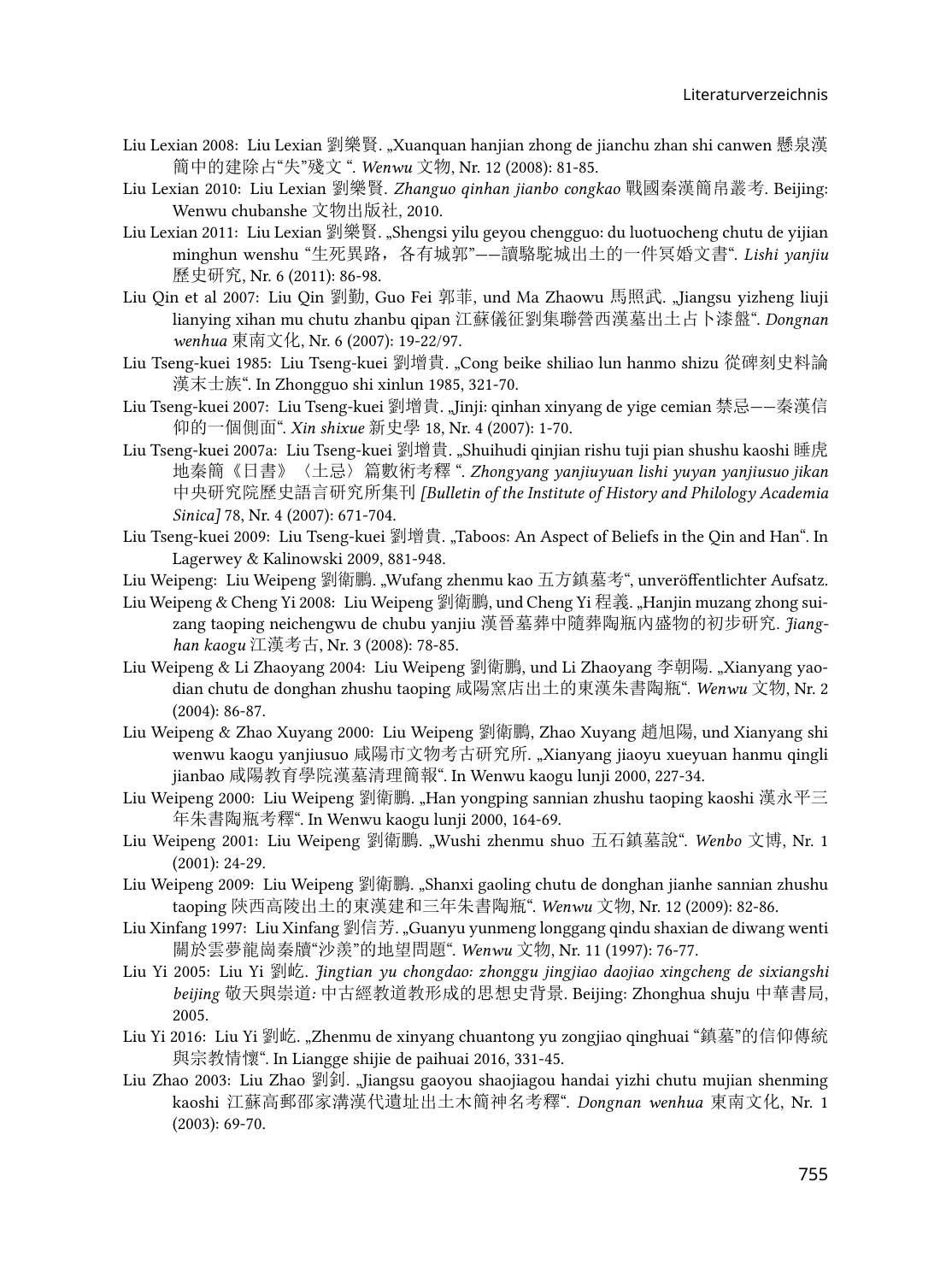- Liu Zhao 2004: Liu Zhao 劉釗. *Chutu jianbo wenzi congkao* 出土簡帛文字叢考. Taibei: Taiwan guji chuban youxian gongsi 台灣古籍出版有限公司, 2004.
- Liu Zhaorui 1991: Liu Zhaorui 劉昭瑞. "Tan kaogu faxian de daojiao jiezhuwen 談考古發現的道教 解注文". *Dunhuang* 敦煌研究, Nr. 4 (1991): 51-57.
- Liu Zhaorui 1992: Liu Zhaorui 劉昭瑞. "Taiping jing yu kaogu faxian de donghan zhenmuwen 《太 平經》與考古發現的東漢鎮墓文". *Shijie zongjiao yanjiu* 世界宗教研究, Nr. 4 (1992): 111-19.
- Liu Zhaorui 1993: Liu Zhaorui 劉昭瑞. "Guanyu tulufan chutu suizang yiwushu de jige wenti 關於 吐魯番出土隨葬衣物疏的幾個問題". *Dunhuang yanjiu* 敦煌研究, Nr. 3 (1993): 64-72.
- Liu Zhaorui 1995: Liu Zhaorui 劉昭瑞. "Chengfu shuo yuanqi lun "承負說"緣起論". In *Shijie zongjiao yanjiu* 世界宗教研究, Nr. 04 (1995): 100-107.
- Liu Zhaorui 1996: Liu Zhaorui 劉昭瑞. "Lun huangshen yuezhang: jiantan huangjin kouhao de yiyi ji xiangguan wenti 論"黃神越章"——兼談黃巾口號的意義及相關問題". *Lishi yanjiu* 歷史研 究, Nr. 1 (1996): 125-32.
- Liu Zhaorui 2001: Liu Zhaorui 劉昭瑞. "Kaogu faxian yu minsuxue faxian er san shi 考古發現與民 俗學研究二三事". *Zhongshan daxue xuebao (shehui kexue ban)* 中山大學學報(社會科學版), Nr. 3 (2001): 122-29.
- Liu Zhaorui 2001a: Liu Zhaorui 劉昭瑞. *Hanwei shike wenzi xinian* 漢魏石刻文字繫年. Taibei: Xin wenfeng chuban gongsi 新文豐出版公司, 2001.
- Liu Zhaorui 2002: Liu Zhaorui 劉昭瑞. "Andu cheng yu wuyi jun 安都丞與武夷君". *Wenshi* 文史 59 (2002): 51-59.
- Liu Zhaorui 2002b: Liu Zhaorui 劉昭瑞. "Ji liangjian chutu de xingyu mudu 記兩件出土的刑獄木 牘". *Gu wenzi yanjiu* 古文字研究 24 (2002): 440-443.
- Liu Zhaorui 2007: Liu Zhaorui 劉昭瑞. Kaogu faxian yu zaoqi daojiao yanjiu 考古發現與早期道教 研究. Beijing: Wenwu chubanshe 文物出版社, 2007.
- Liu Zunzhi & Liang Yong 2003: Liu Zunzhi 劉尊志, und Liang Yong 梁勇. "Xuzhou chutu mifu fengni de fengjian fangfa qianxi 徐州出土"祕府"封泥的封緘方法淺析". *Huaxia kaogu* 華夏 考古, Nr. 3 (2003): 96-97/108.
- Liusha zhuijian 1993: Luo Zhenyu 羅振玉, und Wang Guowei 王國維. *Liusha zhuijian* 流沙墜簡. Beijing: Zhonghua shuju 中華書局, 1993.
- Lockhart & Trần 2011: Lockhart, Bruce McFarland, und Kỳ Phương Trần. *The Cham of Vietnam: History, Society, and Art*. Singapore: NUS Press, 2011.
- Loewe 1967: Loewe, Michael. *Records of Han Administration*. 2 Bände. London: Cambridge University Press, 1967.
- Loewe 1974: Loewe, Michael. *Crisis and Conflict in Han China: 104 BC to AD 9*. London: Allen & Unwin, 1974.
- Loewe 1979: Loewe, Michael. *Ways to Paradise: The Chinese Quest for Immortality*. London: Allen & Unwin, 1979.
- Loewe 2000: Loewe, Michael. *A Biographical Dictionary of the Qin, Former Han and Xin Periods 221 BC - AD 24*. Leiden; Boston; Köln: Brill, 2000.
- Lü Jian & Geng Jianjun 2010: Lü Jian 呂健, Geng Jianjun 耿建軍, und Xuzhou bowuguan 徐州博物 館. "Jiangsu xuzhou heitoushan xihan liu shen mu fajue jianbao 江蘇徐州黑頭山西漢劉慎 墓發掘簡報". *Wenwu* 文物, Nr. 11 (2010): 17-41.
- Lü Simian 1983: Lü Simian 呂思勉. *Qinhan shi* 秦漢史. Shanghai: Shanghai guji chubanshe 上海古 籍出版社, 1983.
- Lu Xiqi 2006: Lu Xiqi 魯西奇. "Handai maidiquan de shizhi yuanyuan yu yiyi 漢代買地券的實質、 淵源與意義". *Zhongguoshi yanjiu* 中國史研究, Nr. 1 (2006): 47-68.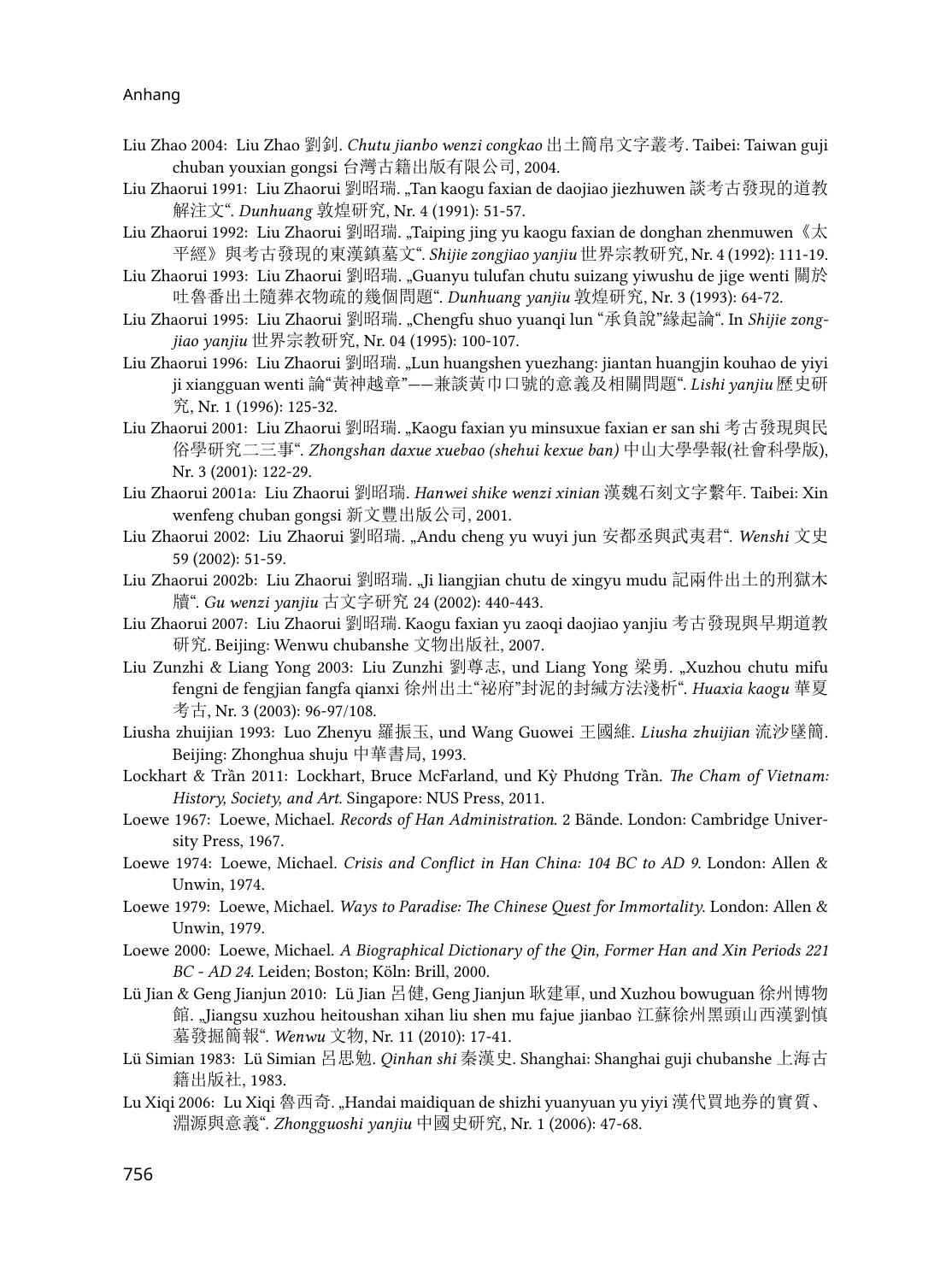- Lu Xiqi 2014: Lu Xiqi 魯西奇. *Zhongguo gudai maidiquan yanjiu* 中國古代買地券研究. Xiamen: Xiamen daxue chubanshe 廈門大學出版社, 2014.
- Lu Xixing 2003: Lu Xixing 陸錫興. "Songdai yongchu hanjian de zhengli he yanjiu 宋代永初漢簡 的整理和研究". *Nanchang daxue xuebao (renwen shehui kexue ban)* 南昌大學學報(人文社會 科學版), Nr. 4 (2003): 72-77.
- Lu Xixing 2012: Lu Xixing 陸錫興. "Kaogu faxian de taogeng yu taoren 考古發現的桃梗與桃人". *Kaogu* 考古, Nr. 12 (2012): 78-85.
- Lu Xixing 2013: Lu Xixing 陸錫興. "Cong chutu wenwu kan shuowen shushu 從出土文物看《說 文》殳書". *Minsu dianji wenzi yanjiu* 民俗典籍文字研究, Nr. 1 (2013): 89-98.
- Lu Yun 1986: Lu Yun 盧雲. "Lun wenhua de chuanbo yu wenhua quyu de bianqian 論文化的傳播 與文化區域的變遷". *Fudan xuebao (shehui kexue ban)* 復旦學報(社會科學版), Nr. 03 (1986): 11-18.
- Lu Yun 1991: Lu Yun 盧雲. *Han jin wenhua dili* 漢晉文化地理. Xi'an: Shaanxi renmin jiaoyu chubanshe 陝西人民教育出版社, 1991.
- Lu Zengxiang 1925: Lu Zengxiang 陸增祥. "Baqiongshi jinshi buzheng 八瓊室金石補正". Vorwort 1925. In Shike shiliao xinbian 1977-2006, 1:6-8, 3947-6130.
- Lü Zhifeng 2007: Lü Zhifeng 呂志峰. "Donghan xiping ernian zhang shujing wafou kaoshi 東漢熹 平二年張叔敬瓦缶考釋". *Zhongwen zixue zhidao* 中文自學指導, Nr. 2 (2007): 19-23.
- Lü Zhifeng 2013: Lü Zhifeng 呂志峰. "Jiangsu xuyi dongyang hanmu zhudao ciling kaoshi 江蘇盱 眙東陽漢墓祝禱辭令考釋". *Zhongguo wenzi yanjiu* 中國文字研究 17 (2013): 108-10.
- Lunheng jiaoshi 1990: Wang Chong 王充. Kommentiert von Huang Hui 黃暉. *Lunheng jiaoshi* 論衡 校釋. Beijing: Zhonghua shuju 中華書局, 1990.
- Lunyu jishi 1990: Cheng Shude 程樹德. Cheng Junying 程俊英, und Jiang Jianyuan 蔣見元, Hrsg. *Lunyu jishi* 論語集釋. Beijing: Zhonghua shuju 中華書局, 1990.
- Luo Erhu 2007: Luo Erhu 羅二虎. "Donghan huaxiang zhong suojian de zaoqi minjian daojiao 東漢 畫像中所見的早期民間道教". *Wenyi yanjiu* 文藝研究, Nr. 2 (2007): 121-29.
- Luo Fuyi 1960: Luo Fuyi 羅福頤. "Xiang Ta jun shicitang tizi jieshi 薌他君石祠堂題字解釋". *Gugong bowuyuan yuankan* 故宮博物院院刊, Nr. 2 (1960): 178-81.
- Luo Fuyi 1978: Luo Fuyi 羅福頤. *Hanyin wenzi zheng* 漢印文字征. Beijing: Wenwu chubanshe 文 物出版社, 1978.
- Luo Fuyi 1981: Luo Fuyi 羅福頤. *Gu xiyin gailun* 古璽印概論. Beijing: Wenwu chubanshe 文物出 版社, 1981.
- Luo Fuyi 1987: Luo Fuyi 羅福頤. *Qinhan nanbeichao guanyin zhengcun* 秦漢南北朝官印征存. Beijing: Wenwu chubanshe 文物出版社, 1987.
- Luo Shi-jie 2008: Luo Shi-jie 羅仕傑. "Juyan hanjian jiaqu saibu sui houzhang houshi renming zhengli ji renqi fuyuan 居延漢簡甲渠塞部燧候長、候史人名整理及任期復原". *Zhishan* 止 善, Nr. 4 (2008): 175-201.
- Luo Xuetang xiansheng quanji 1968-1977: Luo Zhenyu 羅振玉. *Luo Xuetang xiansheng quanji* 羅雪 堂先生全集. 7 Serien, 140 Bände, Taibei: Wenhua chuban gongsi 文華出版公司 und Datong shuju 大通書局, 1968-1977.
- Luo Zhenyu 1886: Luo Zhenyu 羅振玉. "Bu huanyu fangbei lu kanwu 補寰宇訪碑錄刊誤". Vorwort 1886. In Shike shiliao xinbian 1977-2006, 1:27, 20271-84.
- Luo Zhenyu 1914: Luo Zhenyu 羅振玉. *Haoli yizhen* 蒿里遺珍*.* Holzdruck. Vorwort 1914.
- Luo Zhenyu 1915: Luo Zhenyu 羅振玉. "Mangluo zhongmu yiwen xubian 芒洛塚墓遺文續編". Vorwort 1915. In Shike shiliao xinbian 1977-2006, 1:19, 14055-106.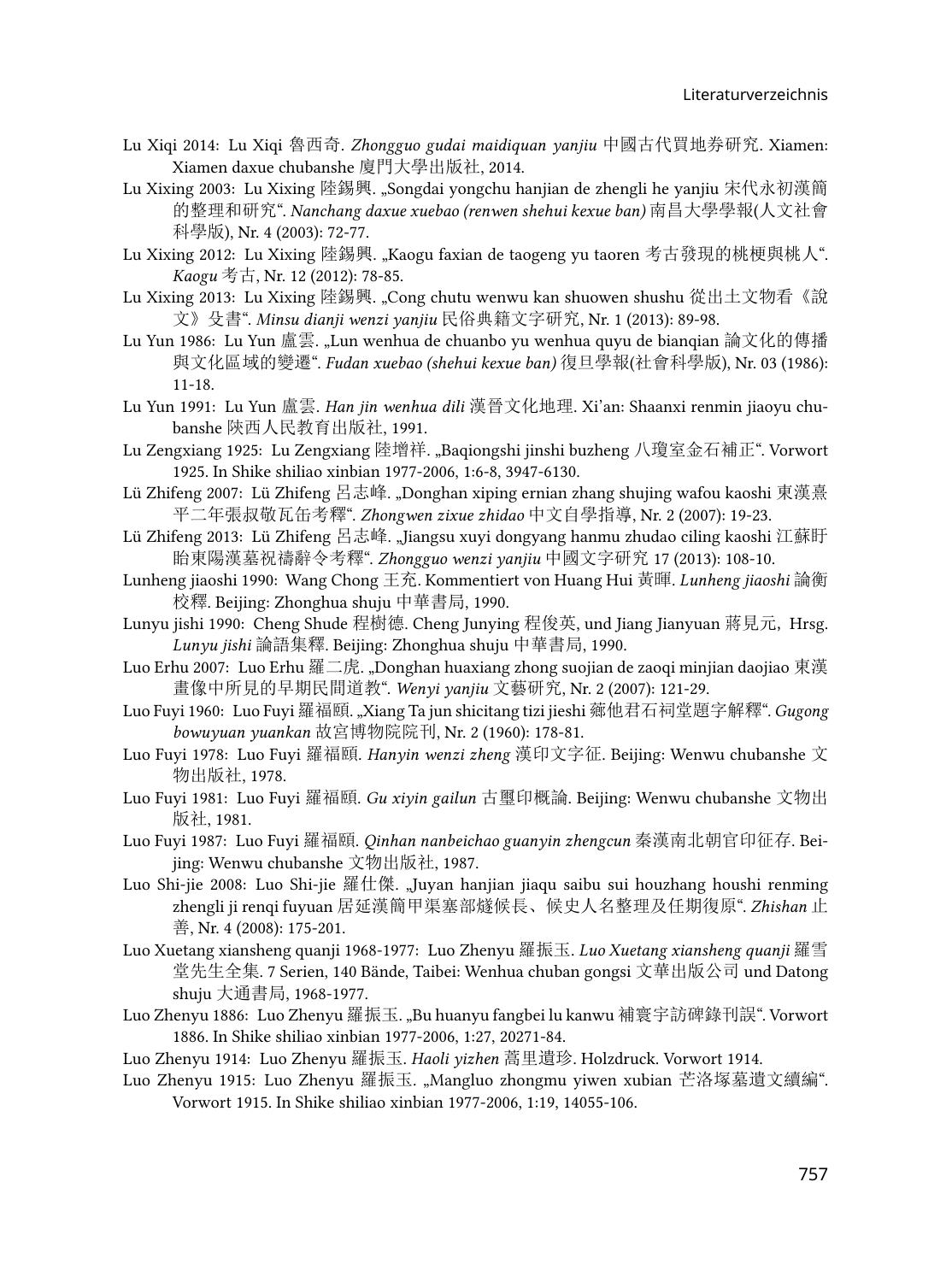- Luo Zhenyu 1916: Luo Zhenyu 羅振玉. Gu mingqi tulu 古明器圖錄. Vorwort 1916. In Luo Xuetang xiansheng quanji 1968-1977, 2:6, 2413-2556.
- Luo Zhenyu 1918: Luo Zhenyu 羅振玉. *Diquan zhengcun* 地券徴存. Vorwort 1918. In Luo Xuetang xiansheng quanji 1968-1977, 5:3, 1299–1309.
- Luo Zhenyu 1929: Luo Zhenyu 羅振玉. "Gu qiwu shi xiaolu 古器物識小錄". Vorwort 1929. In Luoxuetang xiansheng quanji 1968-1977, 1:7, 2839-88.
- Luo Zhenyu 1930: Luo Zhenyu 羅振玉. "Zhensong tang jigu yiwen 貞松堂集古遺文". Vorwort 1930. In Luoxuetang xiansheng quanji 1968-1977, 1:13, 5167-5290.
- Luoyang shaogou hanmu 1959: Luoyang qu kaogu fajuedui 洛陽區考古發掘隊, und Zhongguo kexueyuan kaogu yanjiusuo 中國科學院考古研究所. *Luoyang shaogou hanmu* 洛陽燒溝漢 墓. Beijing: Kexue chubanshe 科學出版社, 1959.
- Luoyang xingtu mudi 1972: Zhongguo kexueyuan kaogu yanjiusuo luoyang gongzuodui 中國科學 院考古研究所洛陽工作隊. "Donghan luoyang nanjiao de xingtu mudi 東漢洛陽城南郊的 刑徒墓地". *Kaogu* 考古, Nr. 4 (1972): 2-19/68-69.
- Luoyang zhongzhoulu 1959: Zhongguo kexueyuan kaogu yanjiusuo 中國科學院考古研究所. *Luoyang zhongzhoulu: xigongduan* 洛陽中州路*:* 西工段. Beijing: Kexue chubanshe 科學出 版社, 1959.
- Ma Boying 1991: Ma Boying 馬伯英. "Zhongguo gudai zhuyao chuanranbing bianyi 中國古代主要 傳染病辨異". *Ziran kexueshi yanjiu* 自然科學史研究, Nr. 3 (1991): 280-87.
- Ma Heng 1958: Ma Heng 馬衡. "Handai wulu chong mu chutu de cixiu canpian 漢代五鹿充墓出土 的刺繡殘片". *Wenwu cankao ziliao* 文物參考資料, Nr. 11 (1958): 68-71.
- Ma Jian 1981: Ma Jian 馬儉. "Baoji shi chanchechang hanmu: jiantan M1 chutu de xingkaiti zhushu taoping 寶雞市鏟車廠漢墓——兼談M1出土的行楷體朱書陶瓶". *Wenwu* 文物, Nr. 3 (1981): 46-52.
- Ma Jingqing 1935-1949: Ma Jingqing 馬鏡清. *Han Zhang Shujing biyang wapen wen* 漢張叔敬避央 瓦盆文. privat gedruckt, 1935.
- Ma Yi 2004: Ma Yi 馬怡. "Zaonang yu hanjian suojian zao weishu 皂囊與漢簡所見皂緯書". *Wenshi*  文史, Nr. 4 (2004): 37-47.
- Ma Yi 2006: Ma Yi 馬怡. "Handai de jishiqi ji xiangguan wenti 漢代的計時器及相關問題". *Zhongguoshi yanjiu* 中國史研究, Nr. 3 (2006): 17-36.
- Ma Yi 2011: Ma Yi 馬怡. "Wuwei hanmu zhi zhao: muzang fanwu de mingcheng tezheng yu yange 武威漢墓之旐——墓葬幡物的名稱、特徵與沿革". *Zhongguoshi yanjiu* 中國史研究, Nr. 4 (2011): 61-82.
- Ma Yi 2013: Ma Yi 馬怡. "Handai de mabu ji xiangguan wenti tantao 漢代的麻布及相關問題探討". In Hsing & Liu 2013, 171-240.
- Ma Yong 1973: Ma Yong 馬雍. "Lun changsha mawangdui yihao hanmu chutu bohua de mingcheng he zuoyong 論長沙馬王堆一號漢墓出土帛畫的名稱和作用". *Kaogu* 考古, Nr. 2 (1973): 118- 25.
- Makio Ryokai hakase shoju 1984: Makio Ryōkai Hakase Shōju Kinen Ronshū Kankōkai 牧尾良海 博士頌壽記念論集刊行會. *Chūgoku no Shūkyō, Shisō to Kagaku: Makio Ryōkai Hakase Shōju Kinen Ronshū* 中國の宗教・思想と科學*:* 牧尾良海博士頌壽記念論集. Tokyo: Kokusho Kankōkai 國書刊行會, 1984.
- Mancheng hanmu 1980: Zhongguo shehui kexueyuan kaogu yanjiusuo 中國社會科學院考古研究 所, und Hebei sheng wenwu guanlichu 河北省文物管理處. *Mancheng hanmu fajue baogao*  滿城漢墓發掘報告. Beijing: Wenwu chubanshe 文物出版社, 1980.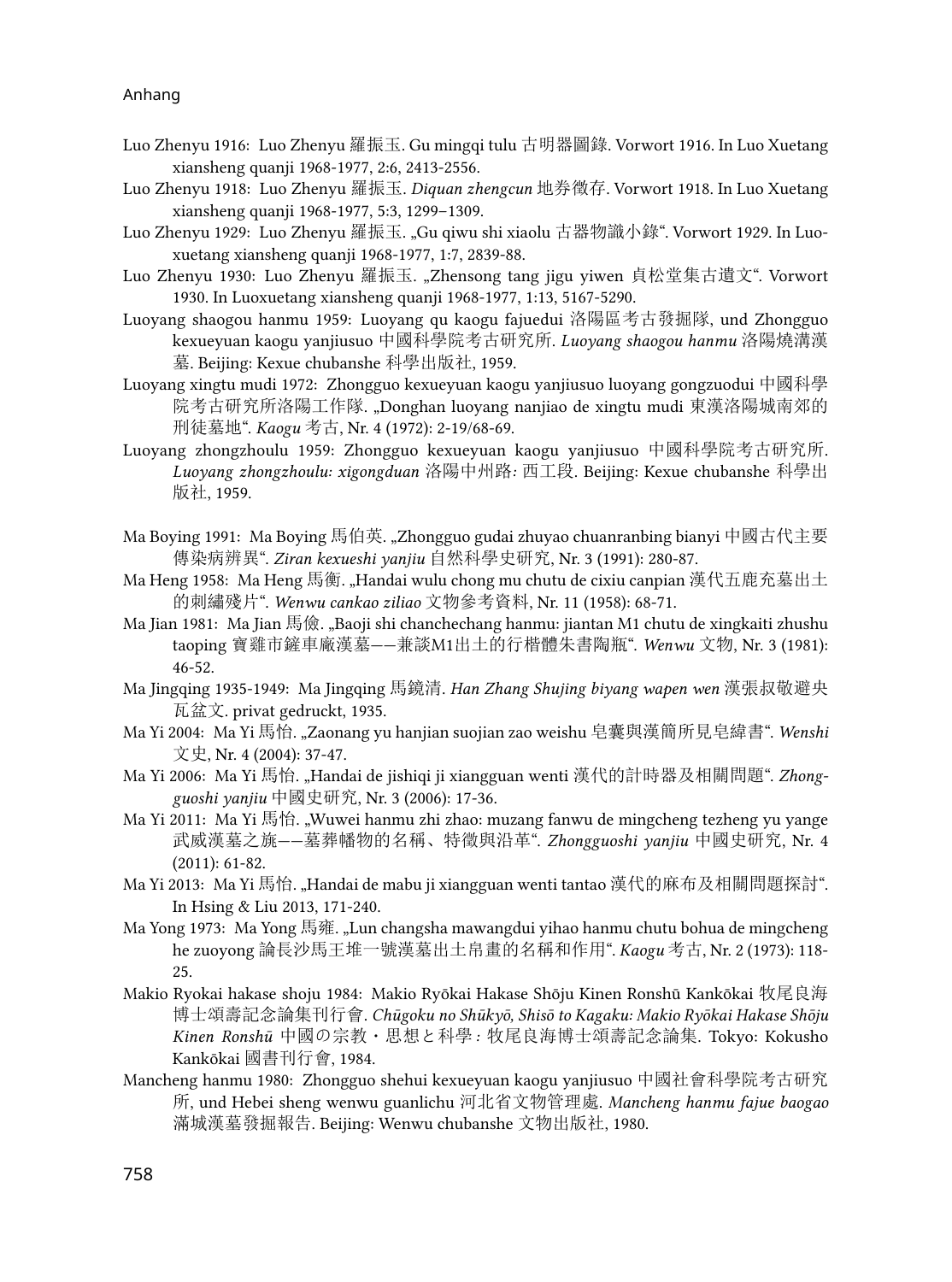- Maran 2009: Maran, Joseph, Hrsg. *Constructing Power: Architecture, Ideology and Social Practice = Konstruktion Der Macht : Architektur, Ideologie Und Soziales Handeln*. Hamburg: LIT Verlag, 2009.
- Meier et al 2015: Meier, Thomas, Michael R. Ott, und Rebecca Sauer, Hrsg. *Materiale Textkulturen: Konzepte, Materialien, Praktiken*. Berlin ; München [u.a.]: De Gruyter, 2015.
- Meng Naichang & Meng Qingxuan 1993: Meng Naichang 孟乃昌, und Meng Qingxuan 孟慶軒. *Wangu danjing wang: zhouyi cantongqi sanshi si jia zhushi jicui* 萬古丹經王:《周易參同契》 三十四家注釋集萃. Beijing: Huaxia chubanshe 華夏出版社, 1993.
- Meng Zhaolin 1959: Meng Zhaolin 孟昭林. "Wuji zhenshi zhu mu de faxian jiqi youguan wenti 無 極甄氏諸墓的發現及其有關問題". *Wenwu* 文物, Nr. 1 (1959): 44-46.
- Mikami 1965: Mikami Yoshio 三上義夫, und Lin Ketang 林科棠. *Zhongguo suanxue zhi tese* 中國算 學之特色. Taibei: Taiwan shangwu yinshuguan 臺灣商務印書館, 1965.
- Momiyama 1998: Momiyama Akira 籾山明. Übersetzt von Hu Pingsheng 胡平生. "Kechi jiandu chuban: hanjian xingtai lun 刻齒簡牘初探——漢簡形態論". In Jianbo yanjiu yicong di er ji 1998, 147-77.
- Momiyama 2015: Momiyama Akira 籾山明. *Shin kan shutsudo moji shiryō no kenkyū: keitai seido shakai* 秦漢出土文字史料の研究*:* 形態・制度・社會. Tokyo: Sōbunsha 創文社, 2015.
- Nagata 1994: Nagata Hidemasa 永田英正, Hrsg. *Kandai sekkoku shūsei. zuhan shakubun hen* 漢代石 刻集成*•*圖版*•*釋文篇 *[A Collection of Stone Inscriptions of the Han Dynasty]*. Kyoto: Dōhōsha Shuppan 同朋舎出版, 1994.
- Nakamura 1927: Nakamura Fusetsu 中村不折. *Uiki shutsudo bokuhō shohō genryū kō: Kōkotei Nakamura Fusetsu zō narabini cho* 禹域出土墨寶書法源流考*——*孔固亭中邨不折蔵並著. Tokyo: Seitō Shobō 西東書房, 1927.
- Nakamura 2003: Nakamura Fusetsu 中村不折. Übersetzt von Li Defan 李德範. *Yuyu chutu mobao shufa yuanliukao* 禹域出土墨寶書法源流考. Beijing: Zhonghua shuju 中華書局, 2003.
- Needham 1976: Needham, Joseph, Ho Ping-yü, und Lu Gwei-djen. *Science and Civilisation in China, Vol. 5: Chemistry and Chemical Technology, Part 3: Spagyrical Discovery and Invention: Historical Survey, from Cinnabar Elixirs to Synthetic Insulin*. Cambridge: Cambridge University Press, 1976.
- Needham 1978: Needham, Joseph 李約瑟. Übersetzt von Zhongguo kexue jishushi fanyi xiaozu 《中國科學技術史》翻譯小組. *Zhongguo kexue jishushi di sanjuan shuxue* 中國科學技術 史*·*第三卷*·*數學. Beijing: Kexue chubanshe 科學出版社, 1978.
- Nickel 2011: Nickel, Lukas. *Gräber der Han-Zeit in Luoyang*. Stuttgart: Franz Steiner Verlag, 2011.
- Nickerson 1996: Nickerson, Peter Samuel. "Taoism, Death, and Bureaucracy in Early Medieval China". Diss., University of California, Berkeley, 1996.
- Nickerson 1997: Nickerson, Peter. "Introduction to and Translation of , The Great Petition for Sepulchral Plaints'". In Bokenkamp & Nickerson 1997, 230-74.
- Nienhauser 1978: Nienhauser, William H., Jr. "Once Again, the Authorship of the Hsi-ching tsa-chi 西京雜記 (Miscellanies of the Western Capital)". *Journal of the American Oriental Society* 98 (1978): 219-36.
- Niida 1938: Niida Noboru 仁井田 陞. "Kangi rikuchō no tochi baibai monjo 漢魏六朝の土地賣買 文書". *Tōhō Gakuhō* 東方學報 (東京), Nr. 8 (1938): 33-101.
- Niida 1960: Niida Noboru 仁井田陞. *Chūgoku hōseishi kenkyū: Tochihō, Torihikihō* 中國法制史 研究: 土地法·取引法 *[A Study of Chinese Legal History: Law of Land and Law of Transactions]*. Tokyo: Tōkyō Daigaku Shuppankai 東京大學出版會, 1960.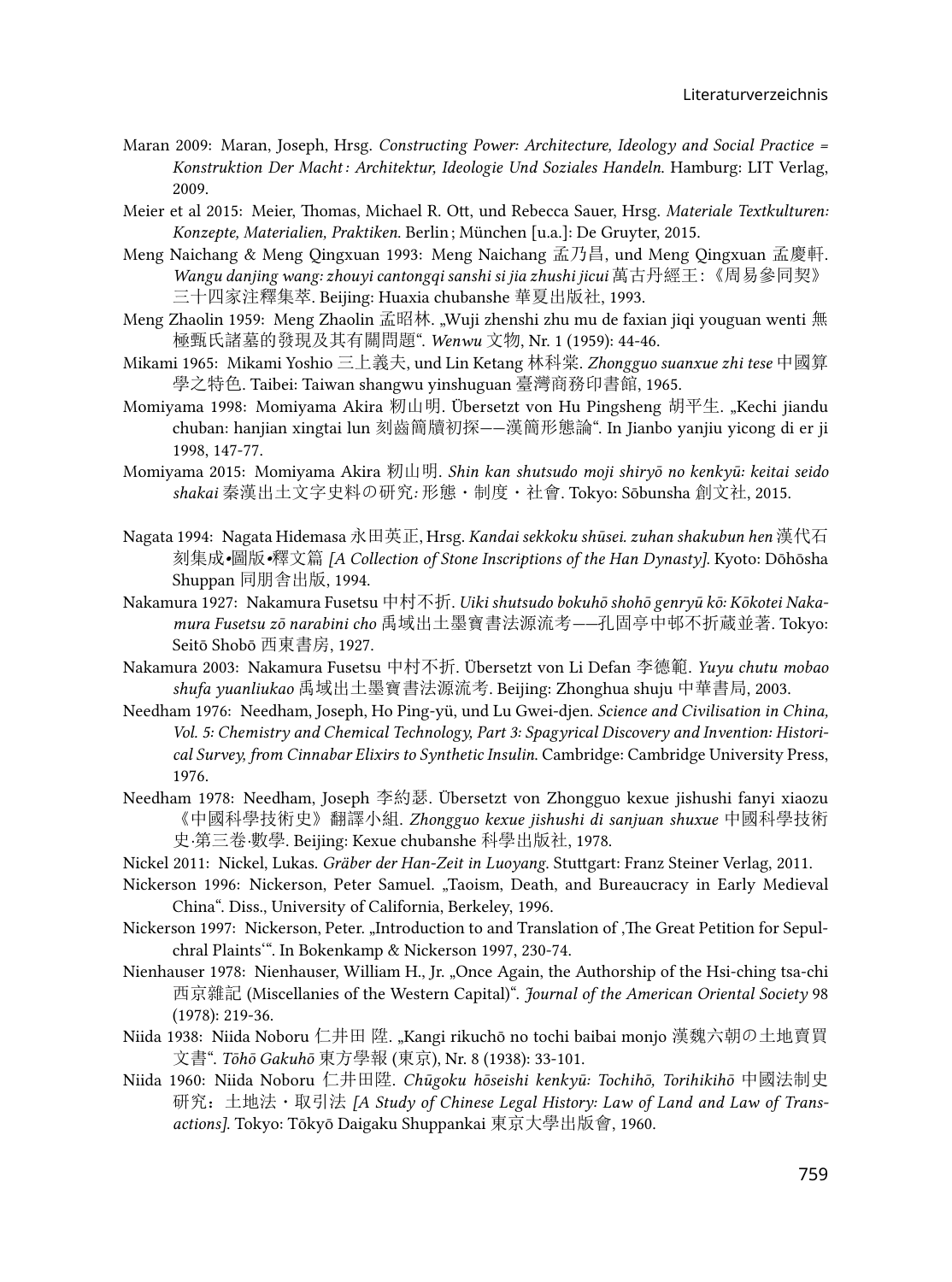- Niida 2011: Niida Noboru 仁井田陞. Übersetzt von 牟發松. *Zhongguo fazhi shi* 中國法制史. Shanghai: Shanghai guji chubanshe 上海古籍出版社, 2011.
- Ning Ke 1980: Ning Ke 寧可. "Handai de she 漢代的社". *Wenshi* 文史 9 (1980): 7-13.
- Ning Ke 1999: Ning Ke 寧可. *Ning Ke shixue lunji* 寧可史學論集. Beijing: Zhongguo shehui kexue chubanshe 中國社會科學出版社, 1999.
- Nishijima 2004: Nishijima Sadao 西嶋定生. Übersetzt von 武尚清. *Zhongguo gudai diguo de xingcheng yu jiegou: ershideng juezhi yanjiu* 中國古代帝國的形成與結構*:* 二十等爵制研究. Beijing: Zhonghua shuju 中華書局, 2004.
- Nylan & Loewe 2010: Nylan, Michael, und Michael Loewe, Hrsg. *China's Early Empires: A Re-Appraisal*. Cambridge: Cambridge University Press, 2010.
- Nylan & Vankeerberghen 2015: Nylan, Michael, und Griet Vankeerberghen. *Chang'an 26 BCE: An Augustan Age in China*. Seattle: University of Washington Press, 2015.
- Nylan 2001: Nylan, Michael. *The Five "Confucian" Classics*. New Haven [u.a.]: Yale University Press, 2001.
- Nylan 2005: Nylan, Michael. "Toward an Archaeology of Writing". In Kern 2005, *Text and Ritual in Early China*, 3-49.
- Oba 1982: Oba Osamu 大庭脩. *Shin Kan hōseishi no kenkyū* 秦漢法制史の硏究. Tokyo: Sōbunsha 創文社, 1982.
- Oba 1992: Oba Osamu 大庭脩. *Kankan kenkyū* 漢簡研究. Kyoto: Dōhōsha Shuppan 同朋舎, 1992.
- Oba 2001: Oba Osamu 大庭脩. Übersetzt von Xu Shihong 徐世虹. *Hanjian yanjiu* 漢簡硏究. Guilin: Guangxi shifan daxue chubanshe 廣西師範大學出版社, 2001.
- Olberding & Ivanhoe 2011: Olberding, Amy, und Philip J. Ivanhoe. *Mortality in Traditional Chinese Thought*. Albany: State University of New York Press, 2011.
- Otsuka et al 1999: Otsuka, Yasuo, Shizu Sakai, und Shigehisa Kuriyama, Hrsg. *Medicine and the History of the Body: Proceedings of the 20th, 21st and 22nd International Symposium on the Comparative History of Medicine, East and West*. Tokyo: Ishiyaku EuroAmerica, 1999.
- Ouyang Moyi 2008: Ouyang moyi 歐陽摩一. "Lun han huaxiangshi wenzi bangti he tiji 論漢畫像 石文字榜題和題記". *Wenwu yanjiu* 文物研究, Nr. 1 (2008): 61-65.
- Pankenier 2013: Pankenier, David W. *Astrology and Cosmology in Early China: Conforming Earth to Heaven*. Cambridge: Cambridge University Press, 2013.
- Peng Hao et al 2007: Peng Hao 彭浩, Chen Wei 陳偉, und Kudō Motoo 工藤元男. *Ernian lüling yu zouyanshu: zhangjiashan er si qi hao hanmu chutu falü wenxian shidu* 二年律令與奏讞書*:* 張 家山二四七號漢墓出土法律文獻釋讀. Shanghai: Shanghai guji chubanshe 上海古籍出版 社, 2007.
- Pirazzoli-t'Serstevens 2009: Pirazzoli-t'Serstevens, Michèle. "Death and the Dead". In Lagerwey & Kalinowski 2009, Vol. 2, 949-1026.
- Poo Mu-chou 1993: Poo Mu-chou 蒲慕州. Muzang yu shengsi: zhongguo gudai zongjiao zhi xingsi 墓葬與生死*:* 中國古代宗教之省思. Taibei: Lianjing chuban shiye gongsi 聯經出版事業公 司, 1993.
- Poo Mu-chou 1998: Poo, Mu-chou. *In Search of Personal Welfare: A View of Ancient Chinese Religion*. Albany: State University of New York Press, 1998.
- Poo Mu-chou 2007: Poo Mu-chou 蒲慕州. *Zhuixun yiji zhi fu* 追尋一己之福. Shanghai: Shanghai guji chubanshe 上海古籍出版社, 2007.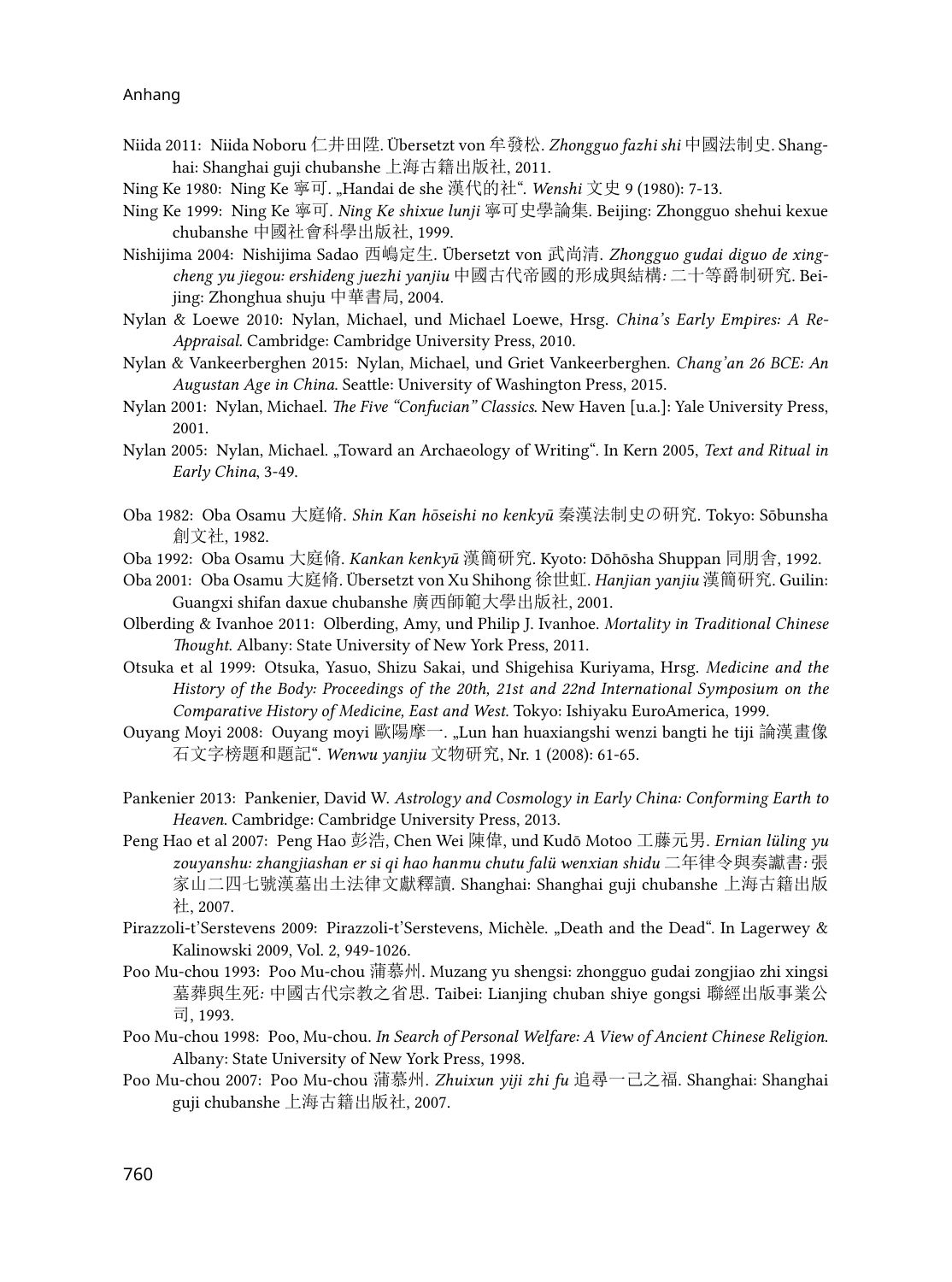- Poo Mu-chou 2009: Poo, Mu-Chou. "Ritual and Ritual Texts in Early China". In Lagerwey & Kalinowski 2009, Vol. 1, 281-314.
- Poo Mu-chou 2013: Poo Mu-chou 蒲慕州. "Handai zhi xinyang xianxiang yu xinfu zhi zhuiqiu 漢代 之信仰、想像、與幸福之追求". In Hsing & Liu 2013, 299-323.
- Prüch & Kieser 2006: Prüch, Margarete, und Annette Kieser. *Tradition und Wandel: Untersuchungen zu Gräberfeldern der westlichen Han-Zeit (206 v. Chr. - 9 n. Chr.)*. Wiesbaden: Reichert, 2006.
- Qi Dongfang 2006: Qi Dongfang 齊東方. "Fuzang mu yu gudai jiating 袝葬墓與古代家庭". *Gugong bowuyuan yuankan* 故宮博物院院刊, Nr. 5 (2006): 26-51.
- Qi Dongfang 2015: Qi Dongfang 齊東方. "Zhongguo gudai sangzang zhong de jinzhi 中國古代喪 葬中的晉制". *Kaogu xuebao* 考古學報, Nr. 3 (2015): 345-66.
- Qi Hao 2009: Qi Hao 亓浩. "Handai yinzhang yanjiu 漢代印章研究". Master thesis, Shandong University 山東大學, 2009.
- Qian Baocong 1932: Qian Baocong 錢寶琮. "Taiyi kao 太一考". *Yanjing xuebao* 燕京學報, Nr. 12 (1932): 2449-78.
- Qian Baocong 1983: Qian Baocong 錢寶琮, und Zhongguo kexueyuan zirankexueshi yanjiusuo 中 囯科學院自然科學史研究所. *Qian Baocong kexueshi lunwen xuanji* 錢寶琮科學史論文選集. Beijing: Kexue chubanshe 科學出版社, 1983.
- Qian Baokang 1990: Qian Baokang 錢寶康. "Baoji xian chutu tiandishizhe yinzhang 寶雞縣出土" 天帝使者"印章". *Kaogu yu wenwu* 考古與文物, Nr. 4 (1990): 110.
- Qian Cunxun 2004: Qian Cunxun 錢存訓. *Shuyu zhubo: zhongguo gudai de wenzi jilu* 書於竹帛*——* 中國古代的文字記錄. Shanghai: Shanghai shudian chubanshe 上海書店出版社, 2004.
- Qian Mu 1994: Qian Mu 錢穆. *Guoshi dagang* 國史大綱. Beijing: Shangwu yinshuguan 商務印書 館, 1994.
- Qian yejin 1976: Dongbei gongxueyuan youse zhongjinshu yelian jiaoyanshi 東北工學院有色重金 屬冶煉教研室. *Qian yejin* 鉛冶金. Beijing: Yejin gongye chubanshe 冶金工業出版社, 1976.
- Qianfu lun jian jiaozheng 1985: Wang Fu 王符. Kommentiert von Wang Jipei 汪繼培. Peng Duo 彭 鐸, Hrsg. *Qianfu lun jian jiaozheng* 潛夫論箋校正 *[Emendation of the Commentary on Qianfulun]*. Beijing: Zhonghua shuju 中華書局, 1985.
- Qin Jin 1980: Qin Jin 秦晉. "Fengxiang nanguchueng yizhi de zhuantan he shijue 鳳翔南古城遺址 的鑽探和試掘". *Kaogu yu wenwu* 考古與文物, Nr. 4 (1980): 48-54.
- Qingyi lu: Tao Gu 陶穀. Li Xiling 李錫齡, Hrsg. *Qingyi lu* 清異錄. Undatiert.
- Qiu Xigui 1974: Qiu Xigui 裘錫圭. "Hubei jiangling fenghuangshan shihao hanmu chutu jiandu kaoshi 湖北江陵鳳凰山十號漢墓出土簡牘考釋". *Wenwu* 文物, Nr. 7 (1974): 49-63.
- Qiu Xigui 1980: Qiu Xigui 裘錫圭. "Guanyu caoshi mu zhushu guan wenzi shiwen 關於曹氏墓朱 書罐文字釋文". *Kaogu yu wenwu* 考古與文物, Nr. 1 (1980): 124.
- Qiu Xigui 1981: Qiu Xigui 裘錫圭. "Du kaogu fajue suode wenzi biji ziliao biji (yi) 讀考古發掘所得 文字資料筆記(一)". *Renwen zazhi* 人文雜誌, Nr. 6 (1981): 97-99.
- Qiu Xigui 1981a: Qiu Xigui 裘錫圭. "Hanjian lingshi 漢簡零拾". *Wenshi* 文史 12 (1981): 1-37.
- Qiu Xigui 1988: Qiu Xigui 裘錫圭. *Wenzixue gaiyao* 文字學概要. Beijing: Shangwu yinshuguan 商 務印書館, 1988.
- Qiu Xigui 1992: Qiu Xigui 裘錫圭. *Gu wenzi lunji* 古文字論集. Beijing: Zhonghua shuju 中華書 局, 1992.
- Qiu Xigui 2014: Qiu Xigui 裘錫圭, Hunan sheng bowuguan 湖南省博物館, und Fudan daxue chutu wenxian yu guwenzi yanjiu zhongxin 復旦大學出土文獻與古文字研究中心. *Changsha*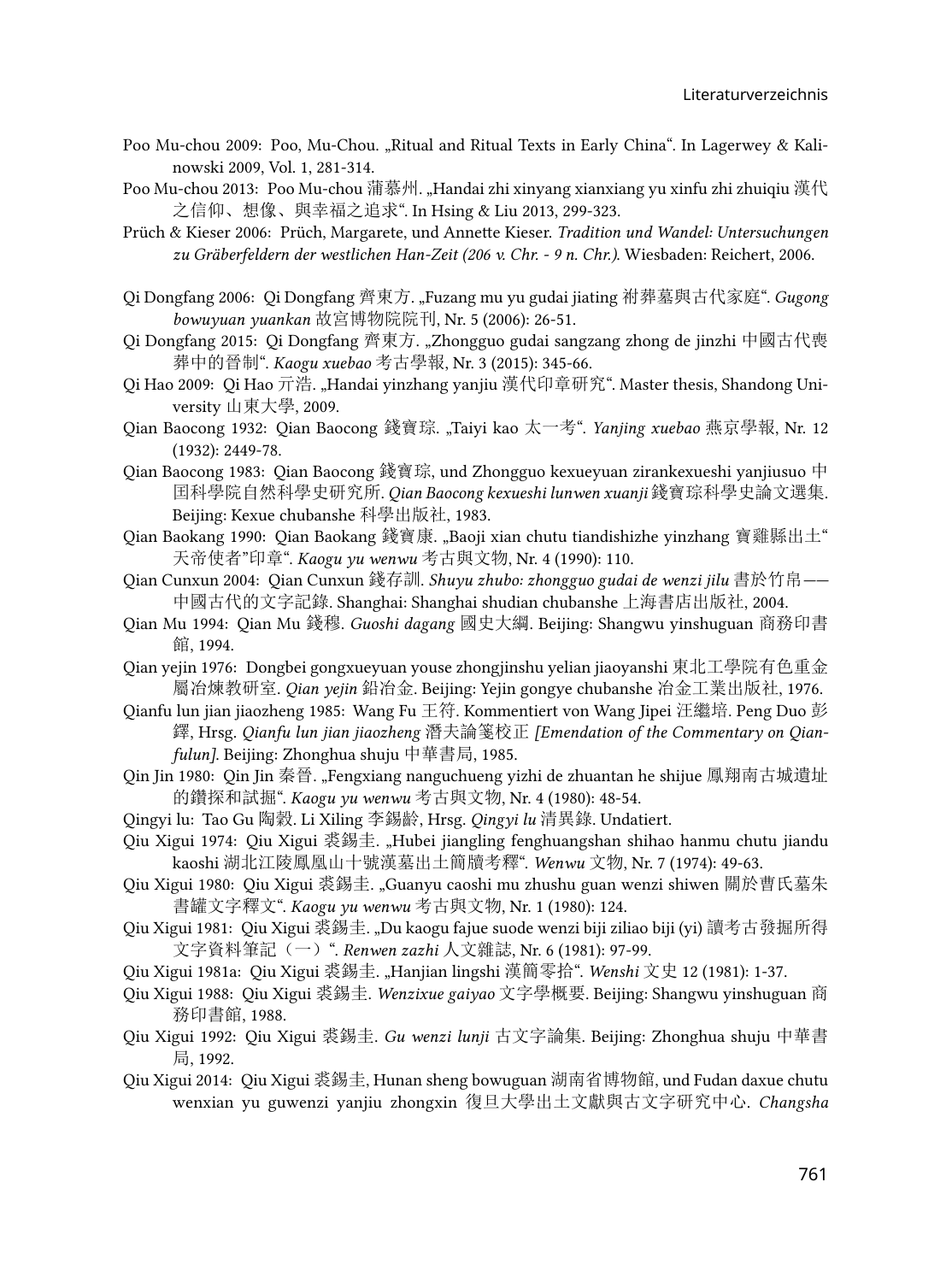*mawangdui hanmu jianbo jicheng* 長沙馬王堆漢墓簡帛集成. 7 Bände. Beijing: Zhonghua shuju 中華書局, 2014.

- Quan hanfu pingzhu houhan bufen 2003: Gong Kechang 龔克昌. *Quan hanfu pingzhu houhan bufen*  全漢賦評注·後漢部分. Shijiazhuang: Huashan wenyi chubanshe 花山文藝出版社, 2003.
- Rawson 2002: Rawson, Jessica. Übersetzt von Sun Xinfei 孫心菲. *Zhongguo gudai de yishu yu wenhua* 中國古代的藝術與文化. Beijing: Peking University Press 北京大學出版社, 2002.
- Ren Buyun 1984: Ren Buyun 任步雲. "Jiaqu houguan hanjian nianhao shuorun biao 甲渠侯官漢簡 年號朔閏表". In Hanjian yanjiu wenji 1984, 418-63.
- Rizhi lu jiaozhu 2007: Gu Yanwu 顧炎武. Kommentiert von Chen Yuan 陳垣. *Rizhi lu jiaozhu* 日知 錄校注. Hefei: Anhui daxue chubanshe 安徽大學出版社, 2007.
- Röllicke 2006: Röllicke, Hermann-Josef. "Die 'Als-ob'-Struktur der Riten: Ein Beitrag zur Ritualhermeneutik der Zhanguo- und Han-Zeit". In Friedrich 2006, 517-31.
- Sahara 1991: Sahara Yasuo 佐原康夫. "Kandai shidō gazō kō 漢代祠堂畫像考". *Tōhō Gakuhō* 東方 學報 63 (1991): 1-60.
- Sands & Myers 1986: Sands, Barbara, und Ramon H. Myers. "The Spatial Approach to Chinese History: A Test". *The Journal of Asian Studies* 45, Nr. 4 (1986): 721-43.
- Sangoku 2006: Sangoku jidai shutsudo moji shiryo no kenkyuhan「三國時代出土文字資料の研 究」班. "Kōryō Chōkazan Kankan shutsudo ,Ninen ritsuryōʻ yakuchū sono san 江陵張家山 漢墓出土「二年律令」譯注稿(その3) [A translation and annotation of Ernian luling 二年 律令 (3), being a report of the research project on Written Materials in the Three Kingdoms Period]". *Tōhō Gakuhō* 東方學報 78 (2006): 113-239.
- Schenk 2004: Schenk, Gerrit J. "Einleitung: Tradition und Wiederkehr des Rituellen". In Harth & Schenk 2004, 11-26.
- Schwartz 1985: Schwartz, Benjamin I. *The World of Thought in Ancient China*. Cambridge, Mass.: Belknap Press of Harvard University Press, 1985.
- Scogin 1990: Scogin, Hugh T. Jr. "Between Heaven and Man: Contract and the State in Han Dynasty China". *Southern California Law Review*, 63 (1990): 1325-1404.
- Scogin 2004: Scogin, H. T. 宋格文. "Tianren zhijian: handai de qiyue yu guojia 天人之間: 漢代的 契約與國家". In Turner et al 2004, 180-238.
- Segawa 2012: Segawa Eiji 佐川英治. Übersetzt von Wang Wei 王薇. "Han liuchao de jiaosi yu chengshi guihua 漢六朝的郊祀與城市規劃". In Yu Xin 2012, 194-223.
- Seidel 1987: Seidel, Anna. "Traces of Han Religion in Funeral Texts Found in Tombs". In Akizuki 1987, 21-57.
- Seidel 2002: Seidel, Anna 索安. Übersetzt von Zhao Hongbo 趙宏勃. "Cong muzang de zangyi wenshu kann handai zongjiao de guiji 從墓葬的葬儀文書看漢代宗教的軌跡". In Faguo hanxue di qi ji 2002, 118-48.
- Seidel 2002a: Seidel, Anna 索安. Übersetzt von Lv Pengzhi 呂鵬志, und Chen Ping 陳平. *Xifang dajiao yanjiu biannianshi* 西方道敎研究編年史. Beijing: Zhonghua shuju 中華書局, 2002.
- Sekino 1916: Sekino Tadashi 関野貞. *Shina santōshō ni okeru kandai funbo no hyōshoku* 支那山東省 に於ける漢代墳墓の表飾. Tokyo: Tōkyō Teikoku Daigaku 東京帝國大學, 1916.
- Shandong 2: Ledderose, Lothar 雷德侯, Wang Yongbo 王永波, und Caludia Wenzel 溫狄婭. *Zhongguo fojiao shijing: Shandong Sheng di er juan* 中國佛教石經:山東省第二卷*. Buddhist Stone Sutras in China: Shandong Province Volume 2.* Hangzhou und Wiesbaden: China Academy of Art Press 中國美院出版社 und Harrassowitz Verlag, 2015.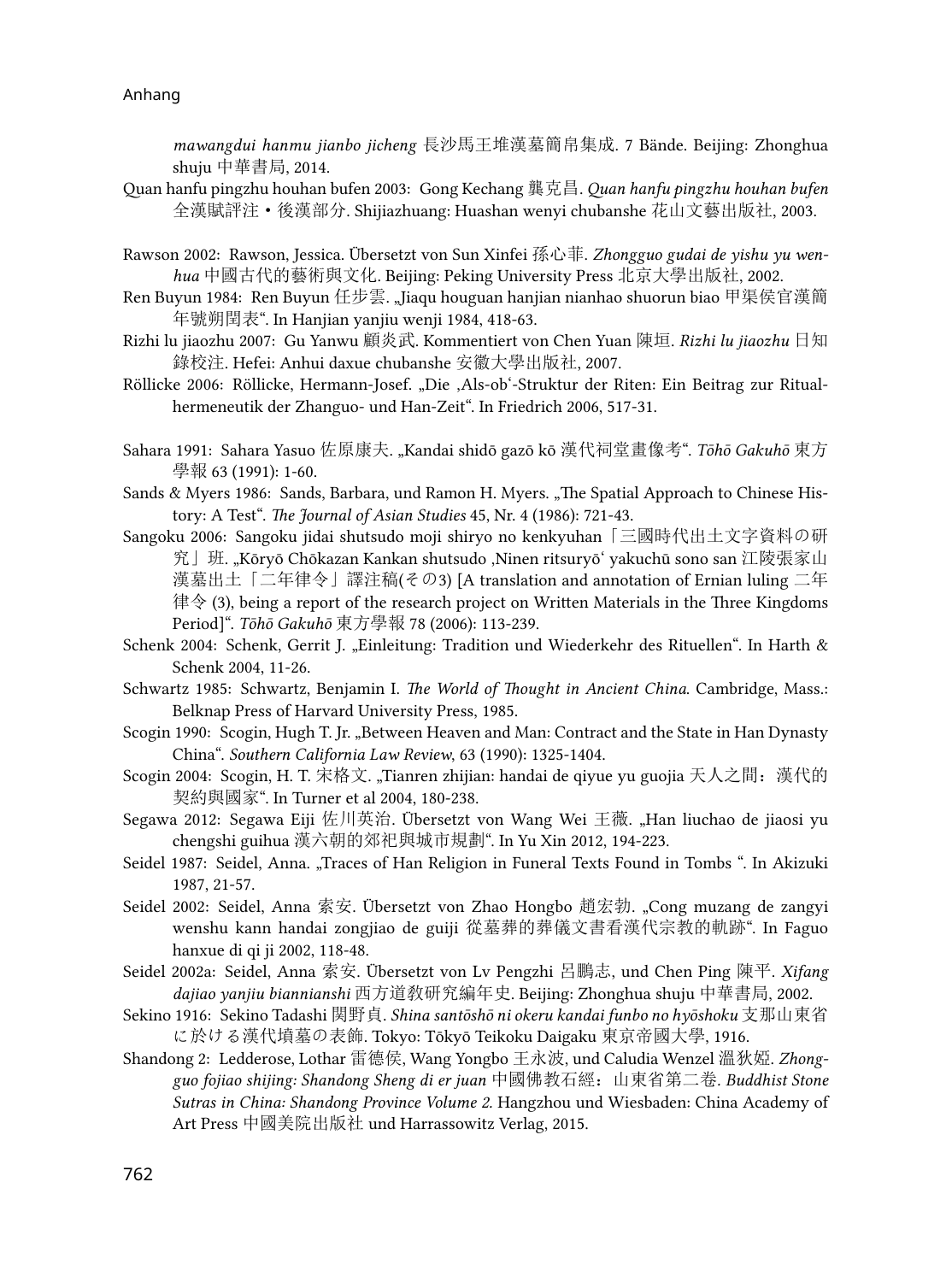- Shandong wenwu xuanji 1959: Shandong sheng wenwu guanlichu 山東省文物管理処, und Shandong sheng bowuguan 山東省博物館. *Shandong wenwu xuanji: pucha bufen* 山東文物選集· 普查部分. Beijing: Wenwu chubanshe 文物出版社, 1959.
- Shang sunjiazhai hanjin mu 1993: Qinghai sheng wenwu kaogu yanjiusuo 青海省文物考古研究所. *Shang sunjiazhai hanjin mu* 上孫家寨漢晉墓. Beijing: Wenwu chubanshe 文物出版社, 1993.
- Shang Tongliu & Liu Yongsheng 1992: Shang Tongliu 商彤流, Liu Yongsheng 劉永生, Shanxi sheng kaogu yanjiusuo 陝西省考古研究所, Lüliang diqu wenwu gongzuoshi 呂梁地區文物工作 室, und Lishi xian wenwu guanlisuo 離石縣文物管理所. "Shanxi lishi mamaozhuang donghan huaxiangshimu 山西離石馬茂莊東漢畫像石墓". *Wenwu* 文物, Nr. 4 (1992): 14-40.
- Shang Zhijun 1981: Shang Zhijun 尚志鈞. *Shennong bencao jing jiaodian* 神農本草經校點. Wuhu: Wannan yixueyuan keyanchu 皖南醫學院科研處, 1981.
- Shanghan zabing lun 1980: Zhang Zhongjing 張仲景. *Guilin guben shanghan zabing lun* 桂林古本 傷寒雜病論. Nanning: Guangxi renmin chubanshe 廣西人民出版社, 1980.
- Shangshu yizhu 2004: Li Min 李民, und Wang Jian 王健. *Shangshu yizhu* 尚書譯注. Shanghai: Shanghai guji chubanshe 上海古籍出版社, 2004.
- Shao Lei & Zhou Weilin 2001: Shao Lei 邵磊, und Zhou Weilin 周維林. "Jiangsu jiangning chutu sanmei guyin 江蘇江甯出土三枚古印". *Wenwu* 文物, Nr. 7 (2001): 84-85.
- Shen Congwen & Wang Yu 2004: Shen Congwen 沈從文, und Wang Yu 王㐨. *Zhongguo fushishi* 中 國服飾史. Xi'an: Shaanxi shifan daxue chubanshe 陝西師範大學出版社, 2004.
- Shen Gang 2008: Shen Gang 沈剛. *Juyan hanjian yuci huishi* 居延漢簡語詞匯釋. Beijing: Kexue chubanshe 科學出版社, 2008.
- Shennong bencao jing 1996.: Wu Pu 吳普. Sun Xingyan 孫星衍, und Sun Pingyi 孫馮翼, Hrsg. *Shennong bencao jing* 神農本草經*.* Beijing: Kexue jishu wenxian chubanshe 科學技術文獻 出版社, 1996.
- Shi Shuqing 1956: Shi Shuqing 史樹青. "Jin Zhou Fangming qi panshi yiwuquan kaoshi 晉周芳命 妻潘氏衣物券考釋". *Kaogu tongxun* 考古通訊, Nr. 2 (1956): 95-99.
- Shi Xiaoqun & Dang Shunmin 2004: Shi Xiaoqun 師小群, und Dang Shunmin 党順民. "Longwen qianbing tan 龍紋鉛餅探". *Wenbo* 文博, Nr. 1 (2004): 51-54.
- Shi Yang 2015: Shi Yang 石洋. "Qinhan caichan diaocha zhidu chutan 秦漢財產調查制度初探". *Hanxue yanjiu* 漢學研究 33, Nr. 1 (2015): 1-32.
- Shi Yunli et al 2012: Shi Yunli 石雲里, Fang Lin 方林, und Han Chao 韓朝. "Xihan xiahou zhao mu chutu tianwen yiqi xintan 西漢夏侯灶墓出土天文儀器新探". *Ziran kexueshi yanjiu zazhi* 自 然科學史研究雜誌 *[Studies in History of Natural Sciences]* 31, Nr. 1 (2012): 1-13.
- Shi Zhen 1992: Shi Zhen 史箴. "Fengshui diangu kaolue 風水典故考略". In Wang Qiheng 1992, 11-25.
- Shih & Yen 2014: 石守謙 Shih Shou-chien, und Yen Chuan-ying 顏娟英. *Yishushi zhong de hanjin yu tangsong zhi bian* 藝術史中的漢晉與唐宋之變. Taibei: Shitou chuban gufen youxian gongsi 石頭出版股份有限公司, 2014.
- Shiji: Sima Qian 司馬遷. Kommentiert von Pei Yin 裴駰, Sima Zhen 司馬貞, und Zhang Shoujie 張 守節. *Shiji* 史記. Beijing: Zhonghua shuju 中華書局, 1959.
- Shijia zhai yangxin lu 1983: Qian Daxin 錢大昕. *Shijia zhai yangxin lu* 十駕齋養新錄. Shanghai: Shanghai shudian 上海書店, 1983.
- Shijiao lu 1939: Luo Zhenyu 羅振玉. *Shijiao lu* 石交錄*.* Vorwort 1939. In Zhensong laoren yigao iiaii 1996.
- Shijing zhuxi 1991: Cheng Junying 程俊英, und Jiang Jianyuan 蔣見元. *Shijing zhuxi* 詩經注析. Beijing: Zhonghua shuju 中華書局, 1991.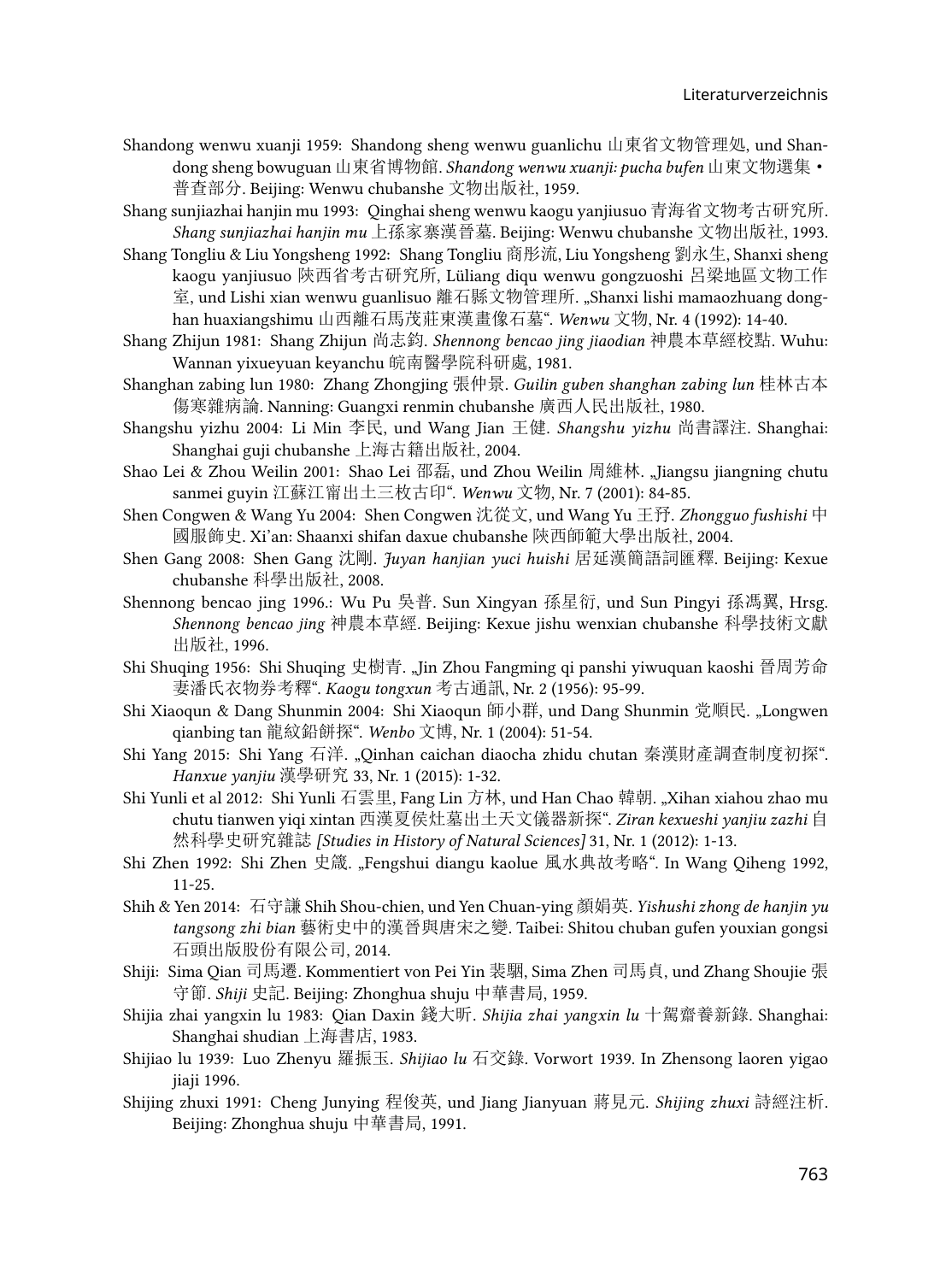- Shike shiliao xinbian 1977-2006: Xinwenfeng chuban gongsi bianjibu 新文豐出版公司編輯部. *Shike shiliao xinbian* 石刻史料新編. 4 Serien, 100 Bände. Taibei: Xinwenfeng chuban gongsi 新文豐出版公司, 1977-2006.
- Shiming huijiao 2006: Ren Jifang 任繼昉. *Shiming huijiao* 釋名匯校. Ji'an: Qilu shushe 齊魯書社, 2006.
- Shiming shuzheng bu 1896: Liu Xi 劉熙. Kommentiert von Wang Xianqian 王先謙, und Bi Yuan 畢 沅. *Shiming shuzheng bu* 釋名疏證補. privat gedruckt, 1896.
- Shimokura 2013: Shimokura Wataru 下倉涉. "Donghan jianchu sinian xuningjian kaoshi 東漢建初 四年「序寧簡」考釋". In Hsing & Liu 2013, 361-90.
- Shimonaka 1931: Shimonaka Yasaburō 下中彌三郎. *Shodō zenshū dai 3 kan* 書道全集*·*第*3*卷. Tokyo: Heibonsha 平凡社, 1931.
- Shiomi 1991: Shiomi Hiroshi 潮見浩. *Higashi Ajia no shoki tekki bunka* 東アジアの初期鐵器文化. Tokyo: Yoshikawa Kōbunkan 吉川弘文館, 1991.
- Shirakawa 2004-2005: Shirakawa Shizuka 白川靜. *Kinbun tsūshaku* 金文通釈. 9 Bände. 東京: Heibonsha 平凡社, 2004-2005.
- Shisanjing zhushu 1980: Ruan Yuan 阮元. *Shisanjing zhushu* 十三經注疏. Beijing: Zhonghua shuju 中華書局, 1980.
- Shuihudi qinmu zhujian 1990: Shuihudi qinmu zhujian zhengli xiaozu 睡虎地秦墓竹簡整理小組. *Shuihudi qinmu zhujian* 睡虎地秦墓竹簡. Beijing: Wenwu chubanshe 文物出版社, 1990.
- Shuowen jiezi zhu 1981: Duan Yucai 段玉裁. *Shuowen jiezi zhu* 說文解字注. Shanghai: Shanghai guji chubanshe 上海古籍出版社, 1981.
- Shuoyuan jiaozheng 1987: Liu Xiang 劉向. Kommentiert von Xiang Zonglu 向宗魯. *Shuoyuan jiaozheng* 說苑校證. Beijing: Zhonghua shuju 中華書局, 1987.
- Sibu beiyao 1920-1936: Zhonghua shuju bianjibu 中華書局編輯部. *Sibu beiyao* 四部備要. 336 Bände. Shanghai: Zhonghua shuju 中華書局, 1920-1936.
- Sivin 1968: Sivin, Nathan. *Chinese Alchemy: Preliminary Studies*. Cambridge: Harvard University Press, 1968.
- Sivin 2011: Sivin, Nathan. Übersetzt von Ren Anbo 任安波. *Kexueshi fangfalun jiangyanlu [Methodology of the history of science]* 科學史方法論講演錄. Beijing: Beijing daxue chubanshe 北 京大學出版社, 2011.
- Skinner 1978: Skinner, G. William. "Cities and the Hierarchy of Local Systems -Skinner 1978". In Wolf 1978, 1-78.
- Sofukawa 1993: Sofukawa Hiroshi 曽布川寛. "Kandai gazoseki ni okeru shosenzu no keifu 漢代畫 像石における昇仙図の系譜". *Tōhō Gakuhō* 東方學報, 65 (1993): 23-221.
- Sommarström 1956-1958: Sommarström, Bo. *Archaeological Researches in the Edsen-Gol Region, Inner Mongolia.* 2 Bände. Stockholm: Statens Etnografiska Museum, 1956-1958.
- Song Huaqiang 2010: Song Huaqiang 宋華強. "Fangmatan qinjian dicheng ye yushi shu shidu zhaji 放馬灘秦簡〈邸丞謁禦史書〉釋讀劄記". *Chutu wenxian yanjiu* 出土文獻研究 10 (2010): 137-43.
- Song Jie 1994: Song Jie 宋傑. *Jiuzhang suansu yu handai shehui jingji* 九章算術與漢代社會經濟. Beijing: Shoudu shifan daxue chubanshe 首都師範大學出版社, 1994.
- Song Rentao 2003: Song Rentao 宋任桃. "Qinhan jiating guanxi yanjiu 秦漢家庭關係研究". Master thesis, Suzhou University 蘇州大學, 2003.
- Song Shaohua 2010: Song Shaohua 宋少華. "Changsha xihan yuyang mu xiangguan wenti chuyi 長 沙西漢漁陽墓相關問題芻議". *Wenwu* 文物, Nr. 4 (2010): 59-63.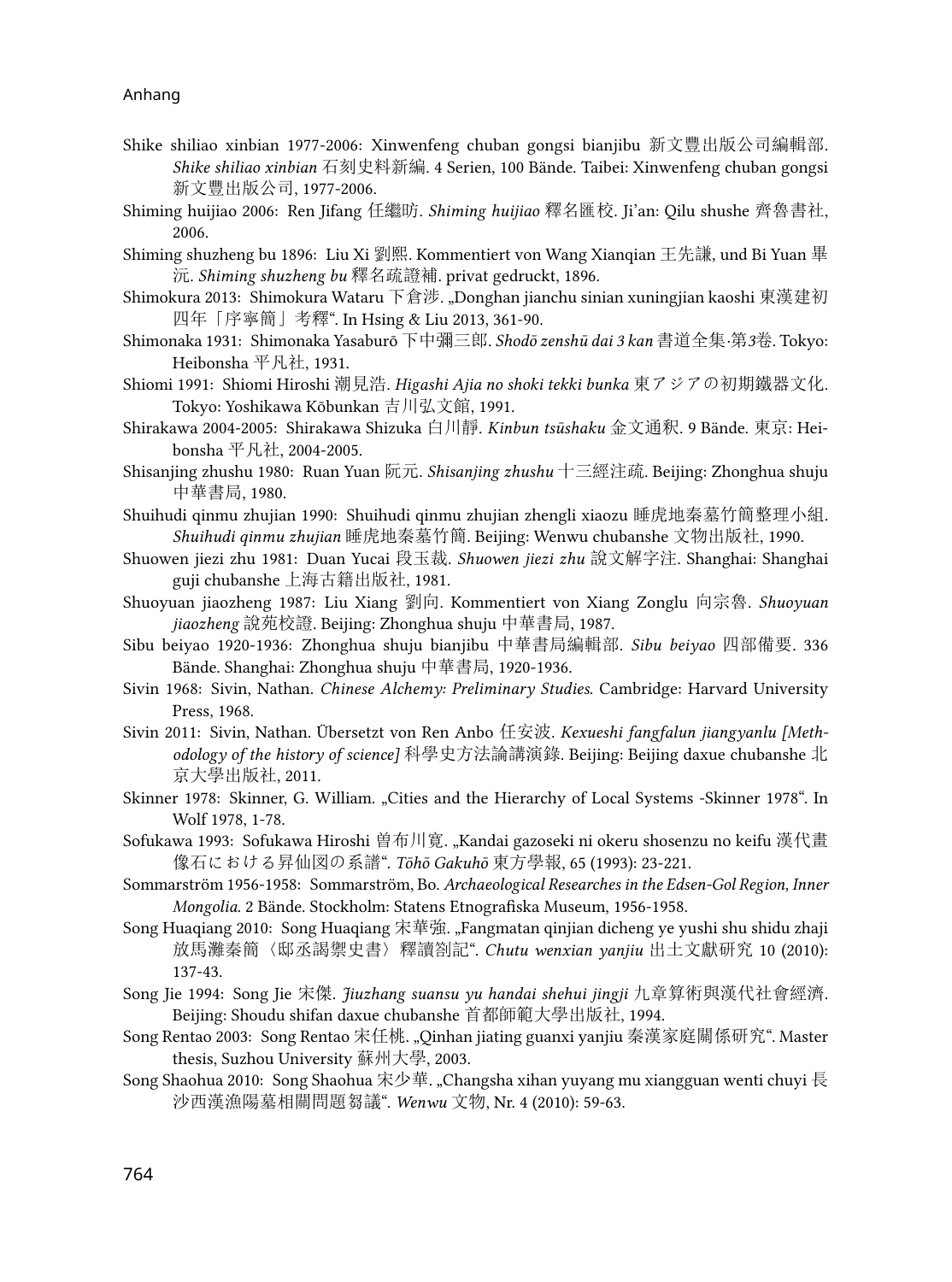- Stausberg 2004: Stausberg, Michael. "Ritualtheorien und Religionstheorien". In Harth & Schenk 2004, 29-48.
- Stein 1979: Stein, Rolf Alfred. "Religious Taoism and Popular Religion from the Second to Seventh Centuries". In Welch & Seidel 1979, 53-81.
- Su Bai 2002: Su Bai 宿白. *Baisha songmu* 白沙宋墓. Beijing: Wen wu chu ban she 文物出版社, 2002.
- Suizhou kongjiapo hanmu jiandu 2006: Hubei sheng wenwu kaogu yanjiusuo 湖北省文物考古研 究所, und Suizhou shi kaogudui 隨州市考古隊. *Suizhou kongjiapo hanmu jiandu* 隨州孔家 坡漢墓簡牘. Beijing: Wenwu chubanshe 文物出版社, 2006.
- Sun Changxu 1965: Sun Changxu 孫常敘. "Luoyang xihan bihuamu xingxiangtu kaozheng 洛陽西 漢壁畫墓星象圖考證". *Jilin shida xuebao (shehui kexue)* 吉林師大學報(社會科學), Nr. 1 (1965): 51-61.
- Sun Fuxi et al 2002: Sun Fuxi 孫福喜, Sun Wu 孫武, und Yang Junkai 楊軍凱. "Xi'an zhonghua xiaoqu donghan mu fajue jianbao 西安中華小區東漢墓發掘簡報". *Wenwu* 文物, Nr. 12 (2002): 15-31.
- Sun Ji 1991: Sun Ji 孫機. *Handai wuzhi wenhua ziliao tushuo* 漢代物質文化資料圖說. Beijing: Wenwu chubanshe 文物出版社, 1991.
- Sun Liying 2009: Sun Liying 孫立英. "Ceming weizhi yu donghan zhengzhi: mensheng guli zai yanjiu "策名委質"與東漢政治——門生故吏再研究". Master thesis, Suzhou University 蘇州 大學, 2009.
- Sun Sheng 1999: Sun Sheng 孫生. "Mensheng juzhu zhi guanxi yu hanshi fuwang 門生舉主之關係 與漢室覆亡". *Xibei minzu xueyuan xuebao (zhexue shehui kexue ban hanwen)* 西北民族學院 學報(哲學社會科學版*·*漢文), Nr. 4 (1999): 52-58.
- Sun Weizu 2002: Sun Weizu 孫慰祖. *Fengni: faxian yu yanjiu* 封泥:發現與硏究. Shanghai: Shanghai shudian chubanshe 上海書店出版社, 2002.
- Sun Zhanyu 2010: Sun Zhanyu 孫占宇. "Fangmatan qinjian yi 360-366 hao muzhuji shuo shangque 放馬灘秦簡乙360-366號"墓主記"說商榷". Xibei shida xuebao (shehui kexue ban) 西北師大 學報(社會科學版), Nr. 05 (2010): 46-49.
- Sun Zhanyu 2012: Sun Zhanyu 孫占宇[. "Fangmatan qinjian dan pian jiaozhu](http://www.bsm.org.cn/show_article.php?id=1725) 放馬灘秦簡 《丹》篇校注[", Erstveröffentlichung am 31. Juli 2012. http://www.bsm.org.cn/show\\_article.](http://www.bsm.org.cn/show_article.php?id=1725) [php?id=1725.](http://www.bsm.org.cn/show_article.php?id=1725)
- Suzuki 2003: Suzuki Masataka 鈴木雅隆. "Chinbobun no keifu to ten shido to no kankei 鎮墓文の 系譜と天師道との関係". *Shiteki* 史滴, 25 (2003): 2-20.
- Taiping jing hejiao 1979: Wang Ming 王明. *Taiping jing hejiao* 太平經合校. Beijing: Zhonghua shuju 中華書局, 1979.
- Tan Dan-jiong 1987: Tan Dan-jiong 譚旦冏. *Taoci hui lu* 陶瓷彙錄. Taibei: Guoli gugong bowuyuan 國立故宮博物院, 1987.
- Tan Qixiang 1982-1987: Tan Qixiang 譚其驤. *Zhongguo lishi dituji* 中國歷史地圖集. 8 Bände. Beijing: Zhongguo ditu chubanshe 中國地圖出版社, 1982.
- Tang Changshou 1994: Tang Changshou 唐長壽. *Leshan yamu he pengshan yamu* 樂山崖墓和彭山 崖墓. Chengdu: Dianzi keji daxue chubanshe 電子科技大學出版社, 1994.
- Tang Jinyu 1980: Tang Jinyu 唐金裕. "Han chuping sinian zhushu taoping 漢初平四年王氏朱書陶 瓶". *Wenwu* 文物, Nr. 1 (1980): 95.
- Tengzhou handai citang huaxiangshi 2008: Tengzhou shi zhengxie wenshi ziliao weiyuanhui 滕州 市政協文史資料委員會. *Tengzhou handai citang huaxiangshi* 滕州漢代祠堂畫像石. Beijing: Zhongguo wenshi chubanshe 中國文史出版社, 2008.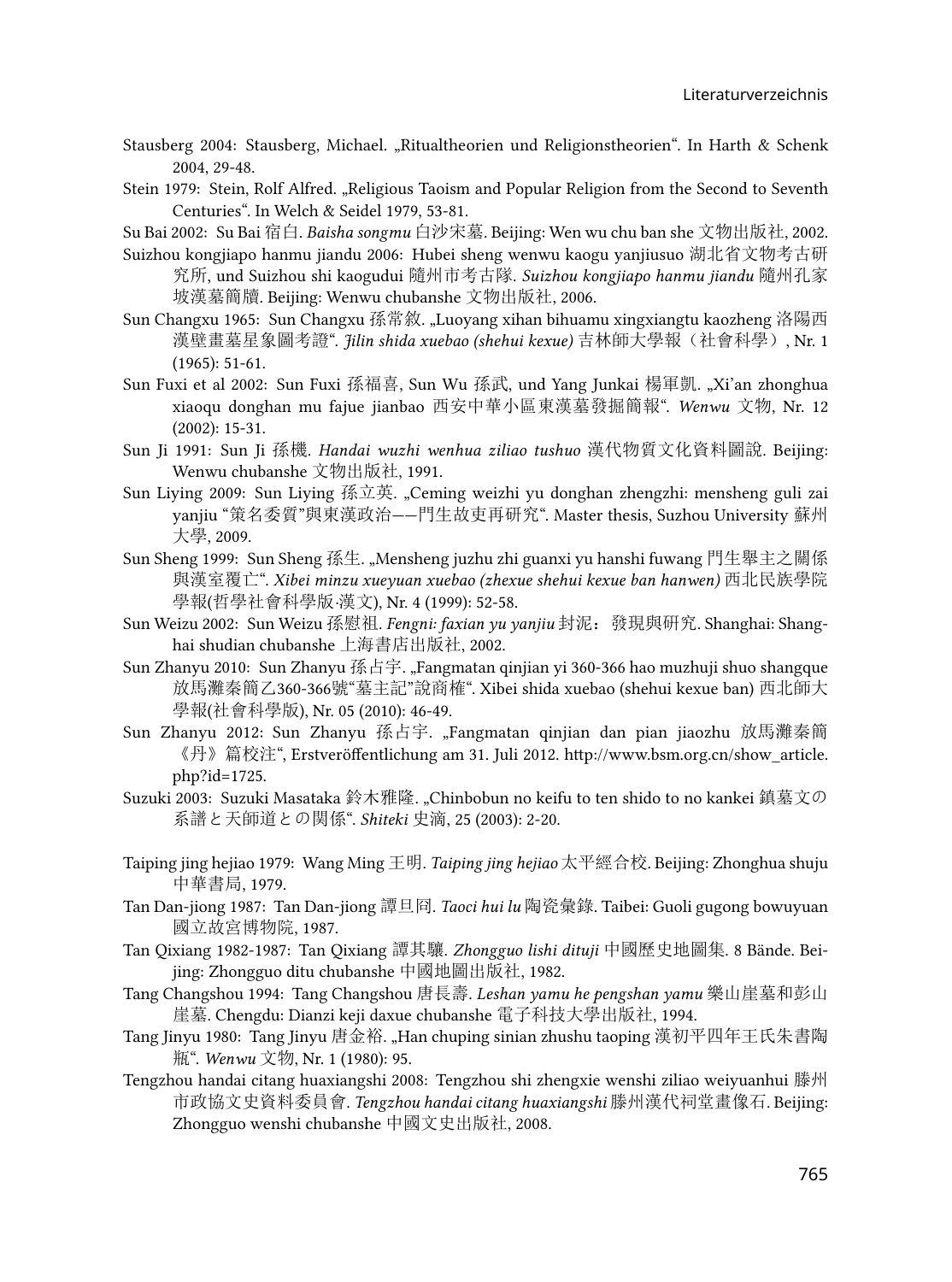- Tian Jiali 2014: Tian Jiali 田家溧. "Hanjian suojian zhiji yu churumingji kaobian: yi jianshuijinguan jian wei zhongxin 漢簡所見"致籍"與"出入名籍"考辨——以肩水金關簡為中心". *Shixue jikan* 史學集刊, Nr. 6 (2014): 112-17.
- Tian Lizhen et al 1994: Tian Lizhen 田立振, Gu Chengyin 顧承銀, Su Yanbiao 蘇延標, Wu Jian 武 健, und Jining shi bowuguan 濟寧市博物館. "Shandong jining faxian yizuo donghan mu 山 東濟寧發現一座東漢墓". *Kaogu* 考古, Nr. 2 (1994): 127-134/195-196.
- Tian Tian 2011: Tian Tian 田天. "Donghan shanchuan jisi yanjiu: yi shike shiliao wei zhongxin 東漢山川祭祀研究——以石刻史料為中心". *Zhonghua wenshi luncong* 中華文史論叢, Nr. 1 (2011): 105-34.
- Tian Tian 2012: Tian Tian 田天. "Jiangsu hanjiang huchang wuhao hanmu mudu de zairenshi 江蘇 邗江胡場五號漢墓木牘的再認識". *Chutu wenxian* 出土文獻 3 (2012): 291–304.
- Tian Tian 2014: Tian Tian 田天. "Xihan monian de guoji jisi gaige 西漢末年的國家祭祀改革". *Lishi yanjiu* 歷史研究, Nr. 2 (2014): 24-39/188.
- Tianshui fangmatan qinjian 2009: Gansu sheng wenwu kaogu yanjiusuo 甘肅省文物考古研究所. *Tianshui fangmatan qinjian* 天水放馬灘秦簡. Beijing: Zhonghua shuju 中華書局, 2009.
- Tomiya 2013: Tomiya Itaru 富谷至. "Shumin de shizhi nengli yu wenzi chuanda de xiaoyong 庶民 的識字能力與文字傳達的效用". In Hsing & Liu 2013, 289-98.
- Tsai Yi-ching 2000: Tsai Yi-ching 蔡宜靜. "Shanggu qinhan la zhi kaoshu 上古秦漢「臘」之考述". *Zhongxing shixue* 中興史學, Nr. 4 (2000): 1-13.
- Tseng 2011: Tseng, Lillian Lan-ying. *Picturing Heaven in Early China*. Cambridge, MA: Harvard University Asia Center, 2011.
- Tu Baikui 2005: Tu Baikui 塗白奎. "Yao Xiaojing zhuanwen xingzhi jianshuo 《姚孝經磚文》性質 簡說". *Huaxia kaogu* 華夏考古, Nr. 1 (2005): 87-88.
- Tu Cheng-sheng 1988: Tu Cheng-sheng 杜正勝. *Bianhu qimin: chuantong zhengzhi shehui jiegou zhi xingcheng* 編戶齊民*:* 傳統政治社會結構之形成. Taibei: Lianjing chuban shiye gongsi 聯經 出版事業公司, 1988.
- Tu Cheng-sheng 1992: Tu Cheng-sheng 杜正勝. *Gudai shehui yu guojia* 古代社會與國家. Taibei: Yunchen wenhua shiye gufen youxian gongsi 允晨文化實業股份有限公司, 1992.
- Turner et al 2004: Turner, Karen 高道蘊, Gao Hongjun 高鴻鈞, und He Weifang 賀衛方. *Meiguo xuezhe lun zhongguo falü chuantong* 美國學者論中國法律傳統 *[Recent American Academic Writings on Traditional Chinese Law]*. Beijing: Qinghua daxue chubanshe 淸華大學出版社, 2004.
- Twitchett & Loewe 1992: Twitchett, Denis Crispin 崔瑞德, Michael Loewe 魯惟一. Übersetzt von Yang Pinquan 楊品泉. *Jianqiao zhongguo Qinhan shi: gongyuan qian 221 nian zhi gongyuan 220 nian* 劍橋中國秦漢史*:* 西元前*221*年至西元*220*年 *[ The Ch'in and Han Empires, 221 B.C.- 220 A.D.]* Beijing: Zhongguo shehui kexue chubanshe 中國社會科學出版社, 1992.
- Venture 2009: Venture, Olivier 風儀誠. "Gudai jiandu xingshi de yanbian: cong sangzang wushu shuoqi 古代簡牘形式的演變——從喪葬物疏說起". In Jianbo 2009, 357-65.
- von Falkenhausen 1993: von Falkenhausen, Lothar. "Issues in Western Zhou Studies: a Review Article". *Early China* 18 (1993): 139-226.
- von Falkenhausen 2005: von Falkenhausen, Lothar. "The E Jun Qi Metal Tallies: Inscribed Texts and Ritual Contexts". In Kern 2005, 79-123.
- von Falkenhausen 2006: von Falkenhausen, Lothar. *Chinese Society in the Age of Confucius: (1000– 250 BC); the Archaeological Evidence.* Los Angeles: Cotsen Institute of Archaeology at UCLA, 2006.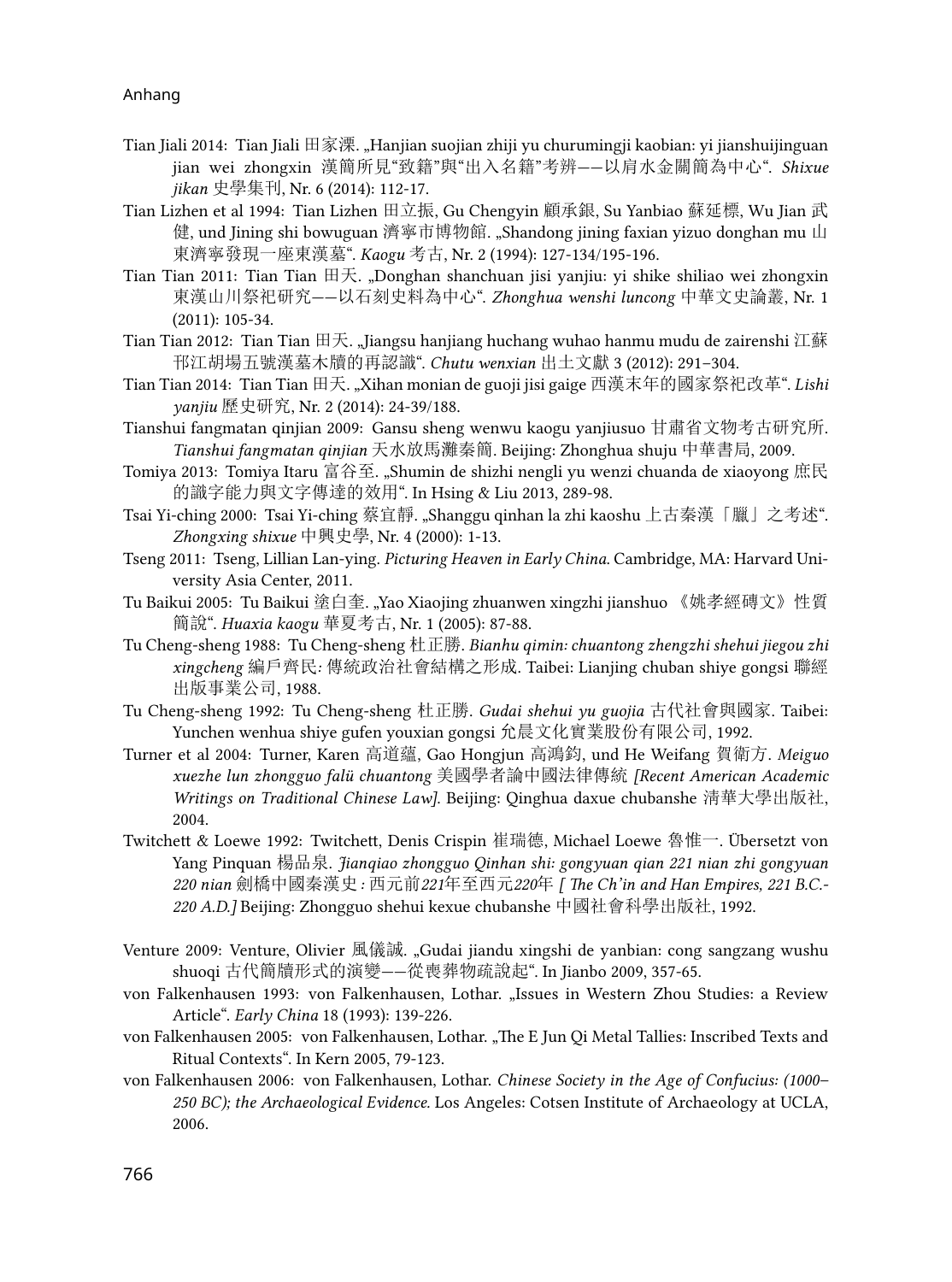- Wang Aihe 2000: Wang, Aihe. *Cosmology and Political Culture in Early China*. Cambridge, UK [u.a.]: Cambridge University Press, 2000.
- Wang Bing 2000: Wang Bing  $\pm\pi$ . "Yangzhou huchang hanmuqun suizangpin suo fanying de jige wenti 揚州胡場漢墓群隨葬品所反映的幾個問題". *Dongnan wenhua* 東南文化, Nr. 5 (2000): 35-41.
- Wang Buyi 1993: Wang Buyi 王步毅. "Anhui Suxian Chulan Han huaxiangshi mu 安徽宿縣褚蘭漢 畫像石墓". *Kaogu xuebao* 考古學報, Nr. 4 (1993): 515-49.
- Wang Chunbin 2013: Wang Chunbin 王春斌. "Handai taoqi shengchan jishu yanjiu 漢代陶器生產 技術研究". Diss., Jilin University 吉林大學, 2013.
- Wang Degang 1991: Wang Degang 王德剛. "Handai daojiao yu maidiquan zhenmuping 漢代道教 與"買地券"、"鎮墓瓶"". *Wenxian* 文獻, Nr. 2 (1991): 264-71.
- Wang Eugene 2015: Wang Eugene 汪悅進. "Rudi ruhe zai shengtian: mawangdui meishu shikong lun 入地如何再升天?——馬王堆美術時空論". *Wenyi yanjiu* 文藝研究, Nr. 12 (2015): 136-55.
- Wang Guangyong 1981: Wang Guangyong 王光永. "Baoji shi hanmu faxian guanghe yu yongyuan nianjian zhushu taoqi 寶雞市漢墓發現光和與永元年間朱書陶器". *Wenwu* 文物, Nr. 3 (1981): 53-55.
- Wang Guihai 1999: Wang Guihai 汪桂海. *Handai guanwenshu zhidu* 漢代官文書制度. Nanning: Guangxi jiaoyu chubanshe 廣西敎育出版社, 1999.
- Wang Guihai 2008: Wang Guihai 汪桂海. "Handai jiandu zhong de gaodice ziliao 漢代簡牘中的告 地策資料". In Jianbo yanjiu 2008, 242-48.
- Wang Guihai 2009: Wang Guihai 汪桂海. *Qinhan jiandu tanyan* 秦漢簡牘探研. 臺北: Wenjin chubanshe 文津出版社, 2009.
- Wang Guihai 2009a: Wang Guihai 汪桂海. "Cong xiangxi liye qinjian kan qin guanwenshu zhidu 從 湘西里耶秦簡看秦官文書制度". In Wang Guihai 2009, 1-16.
- Wang Guiyuan 2010: Wang Guiyuan 王貴元. "Xiejiaqiao yihao hanmu ,gaodice' zici kaoshi 謝家橋 一號漢墓《告地策》字詞考釋". *Gu hanyu yanjiu* 古漢語研究, Nr. 4 (2010): 57-59/96.
- Wang Hui 2009: Wang Hui 王卉. "Handai tongqi mingwen ciyu tongshi yu yanjiu 漢代銅器銘文詞 語通釋與研究 [The General Translation and Research on the Words of Inscription on Bronze Ware in Han Dynasty]". Diss., East China Normal University 華東師範大學, 2009.
- Wang Jiakui & Zhang Ruixian 2001: Wang Jiakui 王家奎, und Zhang Ruixian 張瑞賢. *Shennong ben cao jing yan jiu* 《神農本草經》硏究. Beijing: Beijing kexue jishu chubanshe 北京科學技 術出版社, 2001.
- Wang Jinyuan 2005: Wang Jinyuan 王金元. "Shanxi lishi shipan handai huaxiangshimu 山西離石 石盤漢代畫像石墓". *Wenwu* 文物, Nr. 2 (2005): 42-51.
- Wang Jun 1875: Wang Jun 汪鋆. "Shier yan zhai jinshi guoyan lu 十二硯齋金石過眼錄". Vorwort 1875. In Shike shiliao xinbian 1977-2006, 1:10, 7781-7966.
- Wang Mingming 1997: Wang Mingming 王銘銘. *Shehui renleixue yu zhongguo yanjiu [Social anthropology and Chinese Studies]* 社會人類學與中國研究. Beijing: Sanlian shudian 三聯書店, 1997.
- Wang Mingqin & Yang Kaiyong 2009: Wang Mingqin 王明欽, Yang Kaiyong 楊開勇, und Jingzhou bowuguan 荊州博物館. "Hubei jingzhou xiejiaoqiao yihao hanmu fajue jianbao 湖北荊州謝 家橋一號漢墓發掘簡報". *Wenwu* 文物, Nr. 4 (2009): 26-42/1.
- Wang Muduo 2001: Wang Muduo 王木鐸. "Luoyang xinhuo zhuanzhi shuolue 洛陽新獲磚志說略". *Zhongguo shufa* 中國書法, Nr. 4 (2001): 47-49.
- Wang Qinjin et al 1981: Wang Qinjin 王勤金, Wu Wei 吳煒, Fang Ning 房寧, Zhang Rongsheng 張容生, Yangzhou bowuguan 揚州博物館, und Hanjiang xian tushuguan 邗江縣圖書館.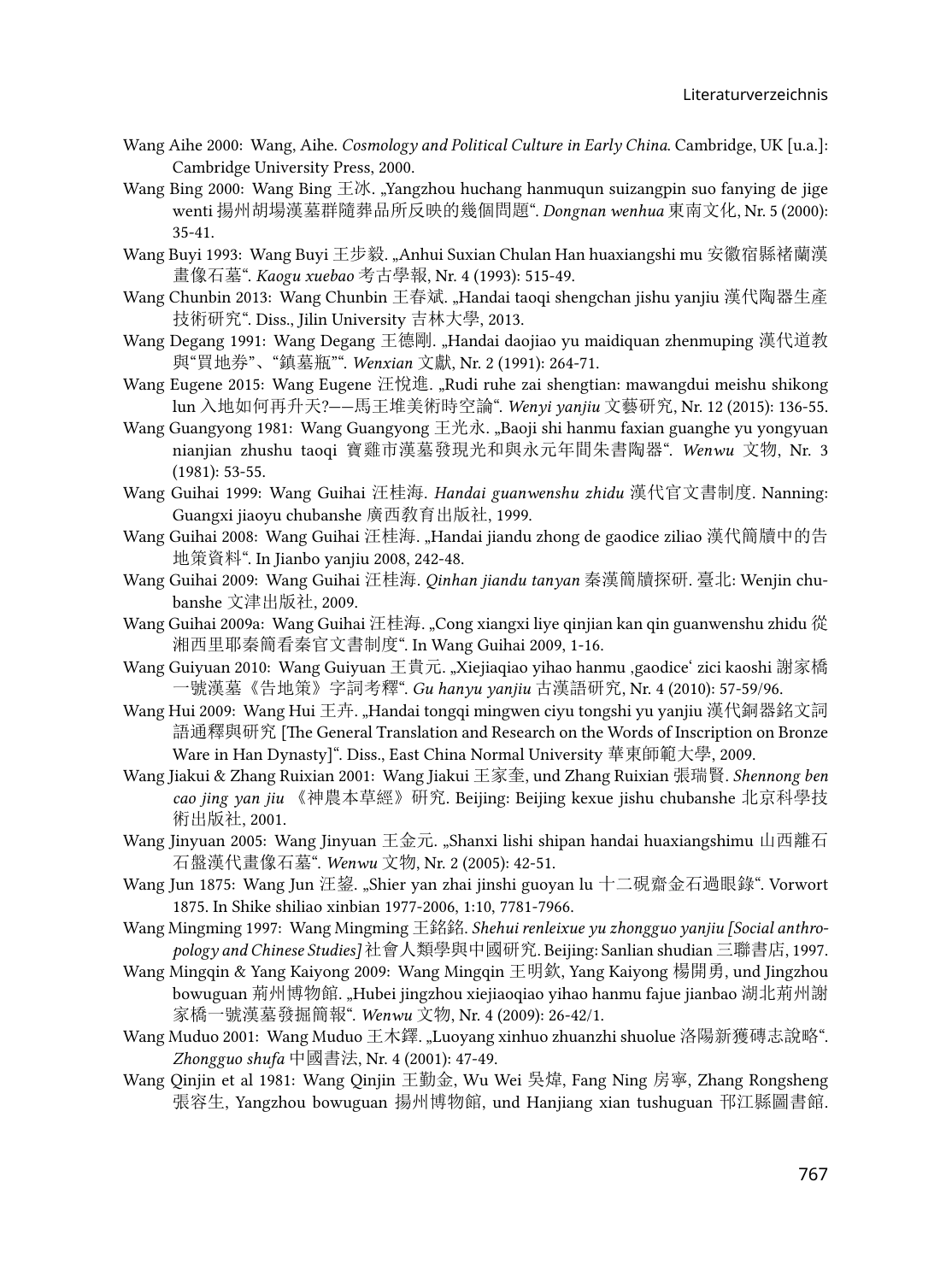"Jiangsu hanjiang huchang wuhao hanmu 江蘇邗江胡場五號漢墓". *Wenwu* 文物, Nr. 11 (1981): 12-23/101.

- Wang Weifeng 2014: Wang Weifeng 王偉鋒, Li Man 李蔓, und Xia Yin 夏寅. "Zhongguo gudai muzang bihua zhizuo gongyi chubu yanjiu 中國古代墓葬壁畫製作工藝初步研究". *Wenbo*  文博, Nr. 05 (2014): 88-93.
- Wang Xiaoqi et al 2016: Wang, Xiaoqi, Weipeng Liu, Gaowen Xie, Mengqun Zhang, und Shaochun Dong. "An Interdisciplinary Investigation on Daoist Wushi ( $\pm \overline{A}$ , five minerals) Unearthed from Three Tombs Dated to the Eastern Han Dynasty (AD 25-220) in Xianyang City, China". *Journal of Cultural Heritage* 18 (2016): 349-54.
- Wang Yanfei 2009: Wang Yanfei 王燕飛. "Maidiquan de wenxian jiazhi: yi shaoxing tushuguan daji maidi shandi keshi he jianning maidiquan tapian wei zhongxin "買地契"的文獻價值——以 紹興圖書館"大吉買地山地記刻石"和"建寧買地券"拓片為中心". *Tushu yu qingbao* 圖書與 情報, Nr. 4 (2009): 145-49.
- Wang Yanhui 2012: Wang Yanhui 王彥輝. "Lun handai de zisuan yu yizizhengfu 論漢代的「訾算」 與「以訾徵賦」". *Zhongguo shi yanjiu* 中國史研究, Nr. 1 (2012): 57-75.
- Wang Yong 1992: Wang Yong 王鏞. *Zhongguo shufa quanji di 9 juan: qinhan jinwen taowen* 中國書 法全集*·*第*9*卷:秦漢金文陶文. Beijing: Rongbaozhai chubanshe 榮寶齋出版社, 1992.
- Wang Yucheng 1991: Wang Yucheng 王育成. "Donghan daofu shili 東漢道符釋例". *Kaogu xuebao*  考古學報, Nr. 1 (1991): 45-56.
- Wang Yucheng 1993: Wang Yucheng 王育成. "Luoyang yanguang yuannian zhushu taoguan kaoshi 洛陽延光元年朱書陶罐考釋". *Zhongyuan wenwu* 中原文物, Nr. 1 (1993): 74-79/84.
- Wang Yucheng 1996: Wang Yucheng 王育成. "Nanliwang taoping zhushu yu xiangguan zongjiao wenhua wenti yanjiu 南李王陶瓶朱書與相關宗教文化問題研究". *Kaogu yu wenwu* 考古與 文物, Nr. 2 (1996): 61-70.
- Wang Yucheng 1997: Wang Yucheng 王育成. "Zhongguo gudai daojiao qiyi fuming kaolun 中國 古代道教奇異符銘考論". *Zhongguo lishi bowuguan guankan* 中國歷史博物館館刊, Nr. 2 (1997): 25-50.
- Wang Yucheng 1998: Wang Yucheng 王育成. "Luelun kaogu faxian de zaoqi daofu 略論考古發現的 早期道符". *Kaogu* 考古, Nr. 1 (1998): 75-81.
- Wang Yucheng 1999: Wang Yucheng 王育成. "Donghan tiandi shizhe lei daoren yu daojiao qiyuan 東漢天帝使者類道人與道教起源". *Daojia wenhua yanjiu* 道家文化研究, 16 (1999): 181-203.
- Wang Yucheng 2000: Wang Yucheng 王育成. *Daojiao fayin lingpai tan'ao* 道敎法印權杖探奧. Beijing: Zongjiao wenhua chubanshe 宗敎文化出版社, 2000.
- Wang Yucheng 2003: Wang Yucheng 王育成. "Kaogu suojian daojiao jiandu kaoshu 考古所見道教 簡牘考述". *Kaogu xuebao* 考古學報, Nr. 4 (2003): 483-510.
- Wang Yuqing 1961: Wang Yuqing 王玉清. "Tongguan diaoqiao handai yangshi muqun fajue jianji 潼關吊橋漢代楊氏墓群發掘簡記". *Wenwu* 文物, Nr. 1 (1961): 56-66.
- Wang Yuquan 1954: Wang Yuquan 王毓銓. "Handai ting yu xiang li butong xingzhi butong xingzheng xitong shuo: ,shili yiting ... shiting yixiang' bianzheng 漢代"亭"與"鄉""里"不同性質不 同行政系統說——"十里一亭……十亭一鄉"辨正". *Lishi yanjiu* 歷史研究, Nr. 2 (1954): 127-35.
- Wang Zhengshu 1991: Wang Zhengshu 王正書. "Handai gangmao zhenwei kaoshu 漢代剛卯真偽 考述". *Wenwu* 文物, Nr. 11 (1991): 65-75.
- Wang Zhihou 1990: Wang Zhihou 王之厚. "Shandong sheng bowuguan cang fengni lingshi 山東省 博物館藏封泥零拾". *Wenwu* 文物, Nr. 10 (1990): 79-81.
- Wang Zhongluo 1998: Wang Zhongluo 王仲犖. Zheng Yixiu 鄭宜秀, Hrsg. *Jinni yuxie congkao* 金 泥玉屑叢考. Beijing: Zhonghua shuju 中華書局, 1998.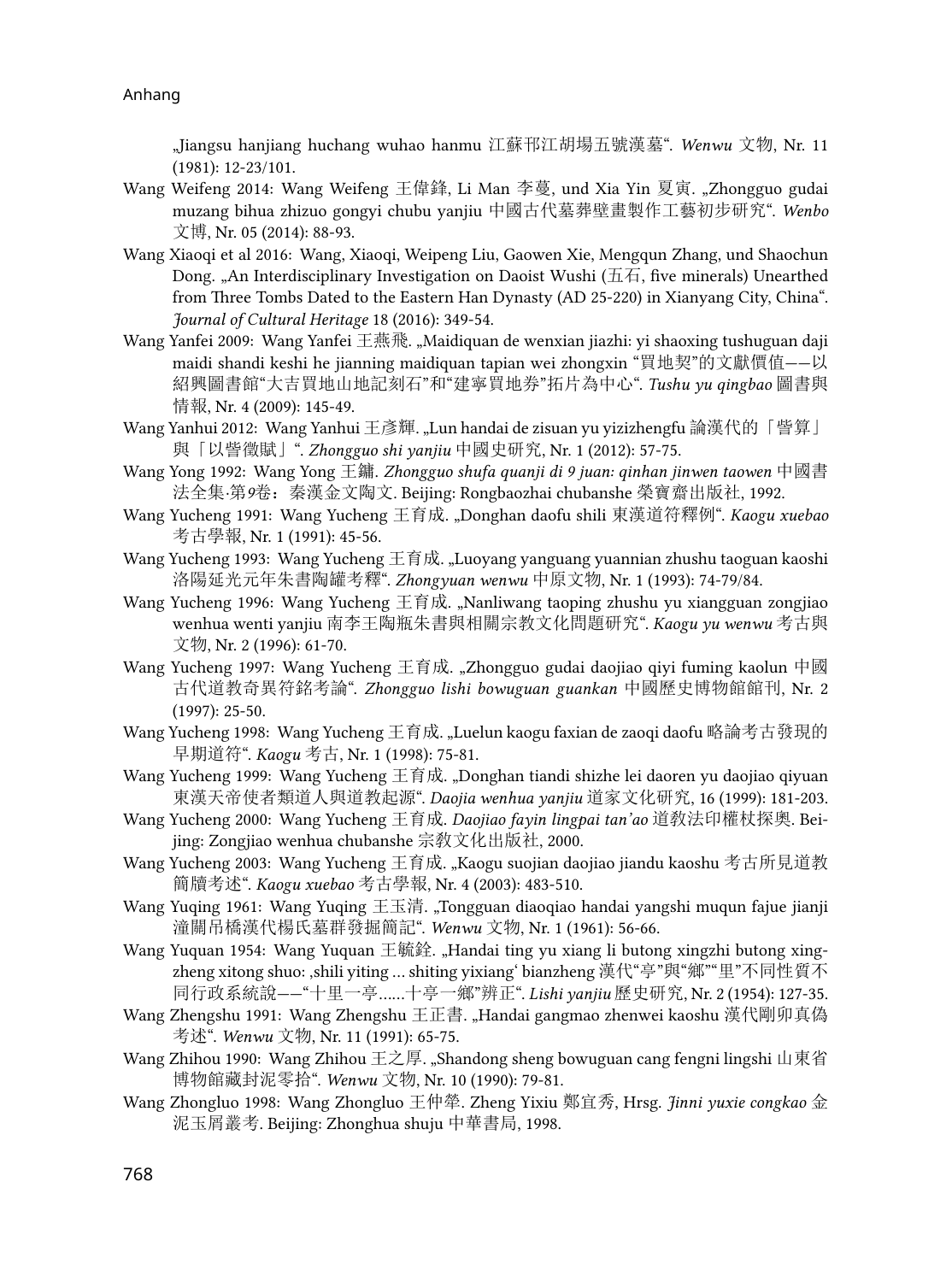- Wang Zhongshu 1963: Wang Zhongshu 王仲殊. "Han tongting hongnong yangshi zhongying kaolue 漢潼亭弘農楊氏冡塋考略". *Kaogu* 考古, Nr. 1 (1963): 30-33.
- Wang Zijin 1994: Wang Zijin 王子今. *Qinhan jiaotong shigao* 秦漢交通史稿. Beijing: Zhonggong zhongyang dangxiao chubanshe 中共中央黨校出版社, 1994.
- Wang Zijin 1998: Wang Zijin 王子今. *Qinhan quyu wenhua yanjiu* 秦漢區域文化硏究. Chengdu: Sichuan renmin chubanshe 四川人民出版社, 1998.
- Wang Zijin 1999: Wang Zijin 王子今. *Zhongguo daomushi: yizhong shehui xianxiang de wenhua kaocha* 中國盜墓史*:* 一種社會現象的文化考察. Beijing: Zhongguo guangbo dianshi chubanshe 中國廣播電視出版社, 1999.
- Wang Zijin 2003: Wang Zijin 王子今. *Shuihudi qinjian rishu jiazhong shuzheng* 睡虎地秦簡《日 書》甲種疏證. Wuhan: Hubei jiaoyu chubanshe 湖北教育出版社, 2003.
- Wang Zijin 2005: Wang Zijin 王子今. "Handai ketian ji xiangguan wenti 漢代"客田"及相關問題". *Chutu wenxian yanjiu* 出土文獻研究 7 (2005): 102-7.
- Wang Zijin 2006: Wang Zijin 王子今. *Qinhan shehuishi lunkao* 秦漢社會史論考. Beijing: Shangwu yinshuguan 商務印書館, 2006.
- Wang Zijin 2006a: Wang Zijin 王子今. "Lianghan liumin yundong ji zhengfu duice de deshi 兩漢流 民運動及政府對策的得失". In Wang Zijin 2006, 86-101.
- Watanabe 2008: Watanabe Yoshihiro 渡辺義浩. *Ryōkan jukyō no shinkenkyū* 両漢儒教の新研究. Tokyo: Kyūkoshoin 汲古書院, 2008.
- Wei Daoming 2000: Wei Daoming 魏道明. "Zhongguo gudai yizu jicheng zhidu zhiyi 中國古代遺 囑繼承制度質疑". *Lishi yanjiu* 歷史研究, Nr. 6 (2000): 156-165/193.
- Wei Xingtao et al 2009: Wei Xingtao 魏興濤, Zhao Hong 趙宏, Shi Zhimin 史智民, und Henan sheng wenwu kaogu yanjiusuo 河南省文物考古研究所. "Henan sanmenxia nanjiaokou hanmu (M17) fajue jianbao 河南三門峽南交口漢墓(M17)發掘簡報". *Wenwu* 文物, Nr. 3 (2009): 4-18/1.
- Welch & Seidel 1979: Welch, Holmes, Anna Seidel, Hrsg. *Facets of Taoism: Essays in Chinese Religion*. New Haven: Yale Univ. Press, 1979.
- Wenwu kaogu lunji 2000: Xianyang shi wenwu kaogu yanjiusuo 咸陽市文物考古硏究所. *Wenwu kaogu lunji: xianyang shi wenwu kaogu yanjiusuo chengli shi zhounian jinian* 文物考古論集*:*  咸陽市文物考古硏究所成立十周年紀念. Xi'an: Sanqin chubanshe 三秦出版社, 2000.
- Whitehouse 2000: Whitehouse, Harvey. *Arguments and Icons: Divergent Modes of Religiosity*. Oxford; New York: Oxford University Press, 2000.
- Wolf 1978: Wolf, Arthur P., Hrsg. *Studies in Chinese Society*. Stanford, Calif.: Stanford University Press, 1978.
- Wu Haojun 2014: Wu Haojun 吳浩軍. "Hexi zhenmuwen congkao (yi): dunhuang muzang wenxian yanjiu xilie zhi wu 河西鎮墓文叢考(一)——敦煌墓葬文獻研究系列之五". *Dunhuangxue jikan* 敦煌學輯刊, Nr. 1 (2014): 53-70.
- Wu Hung & Zhu Zhirong 2011: Wu Hung 巫鴻, und Zhu Zhirong 朱志榮. "Zhongguo meishushi yanjiu de fangfa: Wu Hung jiaoshou fangtan lu 中國美術史研究的方法——巫鴻教授訪談 錄". *Yishu baijia* 藝術百家, Nr. 04 (2011): 62-69.
- Wu Hung 1988: Wu Hung 巫鴻. "From Temple to Tomb: Ancient Chinese Art and Religion in Transition". *Early China* 13 (1988): 78-115.
- Wu Hung 1992: Wu, Hung. "Art in a Ritual Context: Rethinking Mawangdui". *Early China* 17 (1992): 111-44.
- Wu Hung 1995: Wu, Hung. *Monumentality in Early Chinese Art and Architecture*. Stanford, CA: Stanford University Press, 1995.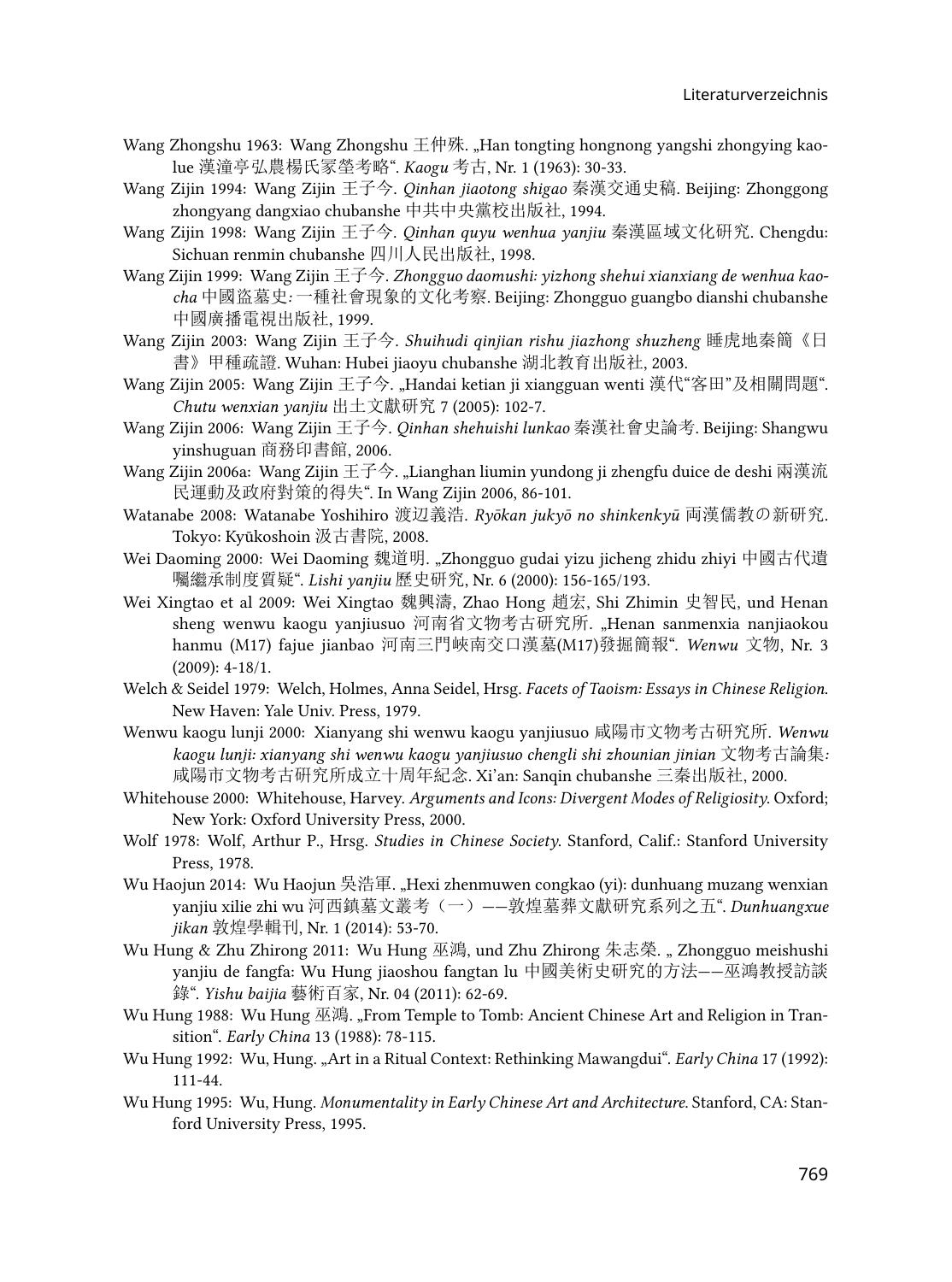- Wu Hung 2005: Wu Hung 巫鴻. Zheng Yan 鄭岩, und Wang Rui 王睿, Hrsg. *Liyi zhong de meishu: Wu Hung zhongguo gudai meishushi wenbian* 禮儀中的美術:巫鴻中國古代美術史文編 *[Art in Its Ritual Context: Essays on Ancient Chinese Art by Wu Hung]*. Beijing: Sanlian shudian 三聯書店, 2005.
- Wu Hung 2005a: Wu Hung 巫鴻. "Handai daojiao meishu shitan 漢代道教美術試探". Erstveröffentlichung 1999. In Wu Hung 2005, 455-84.
- Wu Hung 2005b: Wu Hung 巫鴻. "Si'ai yu gongyi: handai huaxiang zhong de ertong tuxiang "私愛" 與"公義"——漢代畫像中的兒童圖像". Erstveröffentlichung 1995. In Wu Hung 2005, 225-42.
- Wu Hung 2008: Wu Hung 巫鴻. *Meishushi shiyi* 美術史十議. Beijing: Sanlian shudian 三聯書店, 2008.
- Wu Hung 2010: 巫鴻 Wu Hung*.* 黃泉下的美術*:* 宏觀中國古代墓葬 *Huang quan xia de mei shu : hong guan Zhongguo gu dai mu zang = The art of the Yellow Springs : understanding Chinese tombs*. Beijing: Sanlian shudian 三聯書店, 2010.
- Wu Hung 2010a: Wu Hung 巫鴻. "Shengqi de gainian yu shijian "生器"的概念與實踐". *Wenwu* 文 物, Nr. 1 (2010): 87-96.
- Wu Rongzeng 1981: Wu Rongzeng 吳榮曾. "Zhenmuwen zhong suo jiandao de donghan daowu guanxi 鎮墓文中所見到的東漢道巫關係". *Wenwu* 文物, Nr. 3 (1981): 56-63.
- Wu Tianying 1982: Wu Tianying 吳天穎. "Handai maidiquan kao 漢代買地券考". *Kaogu xuebao* 考 古學報, Nr. 01 (1982): 15-33.
- Wu Zhenfeng 1996: Wu Zhenfeng 吳鎮烽. "Shaanxi lishi bowuguan guancang fengni kao (xia) 陝西 歷史博物館館藏封泥考(下)". *Kaogu yu wenwu* 考古與文物, Nr. 6 (1996): 53-61.
- Wushier bingfang 1979: Mawangdui hanmu boshu zhengli xiaozu 馬王堆漢墓帛書整理小組. *Mawangdui hanmu boshu wushier bingfang* 馬王堆漢墓帛書·五十二病方. Beijing: Wenwu chubanshe 文物出版社, 1979.
- Wuwei hanjian 1964: Chen Mengjia 陳夢家 et al, Gansu sheng bowuguan 甘肅省博物館, und Zhongguo kexueyuan kaogu yanjiusuo 中國科學院考古研究所. *Wuwei hanjian* 武威漢簡. Beijing: Wenwu chubanshe 文物出版社, 1964.
- Wuwei mozuizi 1972: Gansu sheng bowuguan 甘肅省博物館. "Wuwei mozuizi sanzuo hanmu fajue jianbao 武威磨咀子三座漢墓發掘簡報". *Wenwu* 文物, Nr. 12 (1972): 9-23/79-80.
- Wuyue chunqiu quanyi 1993: Zhao Ye 趙曄. Kommentiert von Zhang Jue 張覺. *Wuyue chunqiu quanyi* 吳越春秋全譯. Guiyang: Guizhou renmin chubanshe 貴州人民出版社, 1994.
- Xi'an caizheng 1997: Xi'an shi wenwu baohu kaogusuo 西安市文物保護考古所. "Xi'an caizheng ganbu peixun zhongxin han houzhao mu fajue jianbao 西安財政幹部培訓中心漢、後趙墓 發掘簡報". *Wenbo* 文博, Nr. 6 (1997): 3-39.
- Xi'an donghan mu 2009: Cheng Linquan 程林泉 et al, und Xi'an shi wenwu baohu kaogusuo 西安 市文物保護考古所. *Xi'an donghan mu* 西安東漢墓. Beijing: Wenwu chubanshe 文物出版 社, 2009.
- Xi'an jiaotong daxue xihan bihuamu 1991: Shaanxi sheng kaogu yanjiusuo 陝西省考古硏究所, und Xi'an jiaotong daxue 西安交通大學. *Xi'an jiaotong daxue xihan bihuamu* 西安交通大學西漢 壁畫墓. Xi'an: Xi'an jiaotong daxue chubanshe 西安交通大學出版社, 1991.
- Xia Nai 1961: Xia Nai 夏鼐. *Kaoguxue lunwen ji* 考古學論文集. Beijing: Kexue chubanshe 科學出 版社, 1961.
- Xia Nai 1965: Xia Nai 夏鼐. "洛陽西漢壁畫墓中的星象圖". *Kaogu* 考古, Nr. 2 (1965): 80-90.
- Xiang Taochu 1994: Xiang Taochu 向桃初. "Hunan dayong donghan zhuanshimu 湖南大庸東漢磚 室墓". *Kaogu* 考古, Nr. 12 (1994): 1078-96.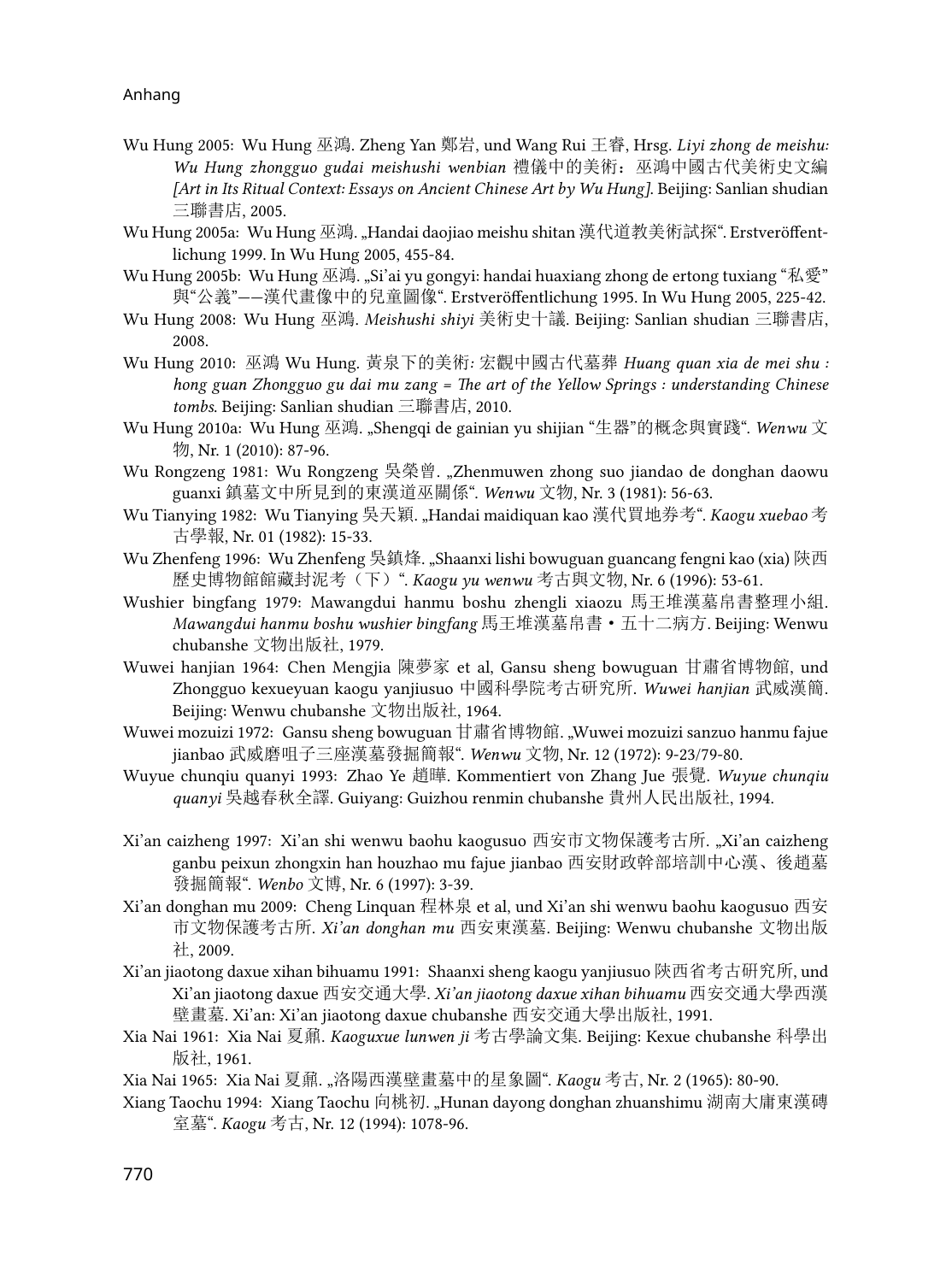- Xihan nanyuewang mu 1991: Guangzhou shi wenwu guanli weiyuanhui 廣州市文物管理委員會, Zhongguo shehui kexueyuan kaogu yanjiusuo 中國社會科學院考古研究所, und Guangdong sheng bowuguan 廣東省博物館. *Xihan nanyuewang mu* 西漢南越王墓. Beijing: Wenwu chubanshe 文物出版社, 1991.
- Xijing zaji 2006: Ge Hong 葛洪. Kommentiert von Zhou Tianyou 周天遊. *Xijing zaji* 西京雜記. Xi'an: Sanqin chubanshe 三秦出版社, 2006.
- Xin jiaguwen bian 2015: Liu Zhao 劉釗, Hong Yang 洪颺, und Zhang Xinjun 張新俊. *Xin jiaguwen bian* 新甲骨文編. Fuzhou: Fujian renmin chubanshe 福建人民出版社, 2015.
- Xin Lixiang 2000: Xin Lixiang 信立祥. *Handai huaxiangshi zonghe yanjiu* 漢代畫像石綜合硏究. Beijing: Wenwu chubanshe 文物出版社, 2000.
- Xinxu quanyi 1994: Liu Xiang 劉向. Kommentiert von Li Huanian 李華年. *Xinxu quanyi* 新序全譯. Guiyang: Guizhou renmin chubanshe 貴州人民出版社, 1994.
- Xu Aqu muzhi 1974: Nanyang shi bowuguan 南陽市博物館. "Nanyang faxian donghan xu aqu muzhi huaxiangshi 南陽發現東漢許阿瞿墓誌畫像石". *Wenwu* 文物, Nr. 8 (1974): 73-75/41.
- Xu Jin 2000: Xu Jin 徐進, und Shanxi sheng wenwuju wenwu jiandingzu 陝西省文物局文物鑒定 組. "Ji Xi'an beijiao tanjiaxiang chutu de handai jinbing 記西安北郊譚家鄉出土的漢代金餅 [Gold Pies of the Han Dynasty Unearthed at Tanjiaxiang in the Outskirts of Xi'an]". *Wenwu*  文物, Nr. 6 (2000): 50-59.
- Xu Naichang 1936: Xu Naichang 徐乃昌. "Anhui jinshi guwu kao gao 安徽通志金石古物考稿". In Shike shiliao xinbian 1977-2006, 3:11, 1-564.
- Xu Naichang 1939: Xu Naichang 徐乃昌. *Jingyinglou gouying* 鏡影樓鉤影. Changsha: Shangwu yinshuguan 商務印書館, 1939.
- Xu Qianxue 1881: Xu Qianxue 徐乾學. *Du li tongkao* 讀禮通考. Shanghai: Jiangsu shuju 江蘇書 局, 1881.
- Xu Ruobing 2015: Xu Ruobing 徐若冰. "Shuo tou 說骰". *Wenwu chunqiu* 文物春秋, Nr. 2 (2015): 58-70.
- Xu Shubin 1998: Xu Shubin 徐淑彬. "Linyi jinqueshan 1997 nian faxian de sizuo xihan mu 臨沂金 雀山1997年發現的四座西漢墓". *Wenwu* 文物, Nr. 12 (1998): 17-25.
- Xu Yuli 2006: Xu Yuli 徐玉立. *Hanbei quanji* 漢碑全集. 6 Bände. Zhengzhou: Henan meishu chubanshe 河南美術出版社, 2006.
- Xu Yulin 1993: Xu Yulin 許玉林. "Liaoning gaixian donghan mu 遼寧蓋縣東漢墓". *Wenwu* 文物, Nr. 4 (1993): 54-70.
- Xu Zhengkao 2005: Xu Zhengkao 徐正考. *Handai tongqi mingwen wenzi bian* 漢代銅器銘文文字 編. Changchun: Jilin daxue chubanshe 吉林大學出版社, 2005.
- Xue Yingqun et al 1988.: Xue Yingqun 薛英群, Xiang Shuangquan 向雙全, Li Yongliang 李永良, und Gansu sheng wenwu kaogu yanjiusuo 甘肅省文物考古研究所. *Juyan xinjian shicui* 居延新 簡釋粹*.* Lanzhou: Lanzhou guji shudian 蘭州古籍書店, 1990.
- Yamada 2006: Yamada Katsuyoshi 山田勝芳. Übersetzt von Zhuang Xiaoxia 莊小霞. "Jiuzhang yu yaoyi zhidu 鳩杖與徭役制度". In *Jianbo yanjiu (2004)* 簡帛研究·二〇〇四, 2006, 192-209.
- Yan Buke 2009: Yan Buke 閻步克. *Cong juebenwei dao guanbenwei: qinhan guanliao pinwei jiegou yanjiu* 從爵本位到官本位*:* 秦漢官僚品位結構研究. Beijing: Sanlian shudian 三聯書店, 2009.
- Yan Dunjie 1985: Yan Dunjie 嚴敦傑. "Shipan zongshu 式盤綜述 [On the Ancient Chinese Divinatory Instrument Shi Pan]". *Kaogu xuebao* 考古學報 *[Acta Archaeologia Sinica]*, Nr. 4 (1985): 445-64.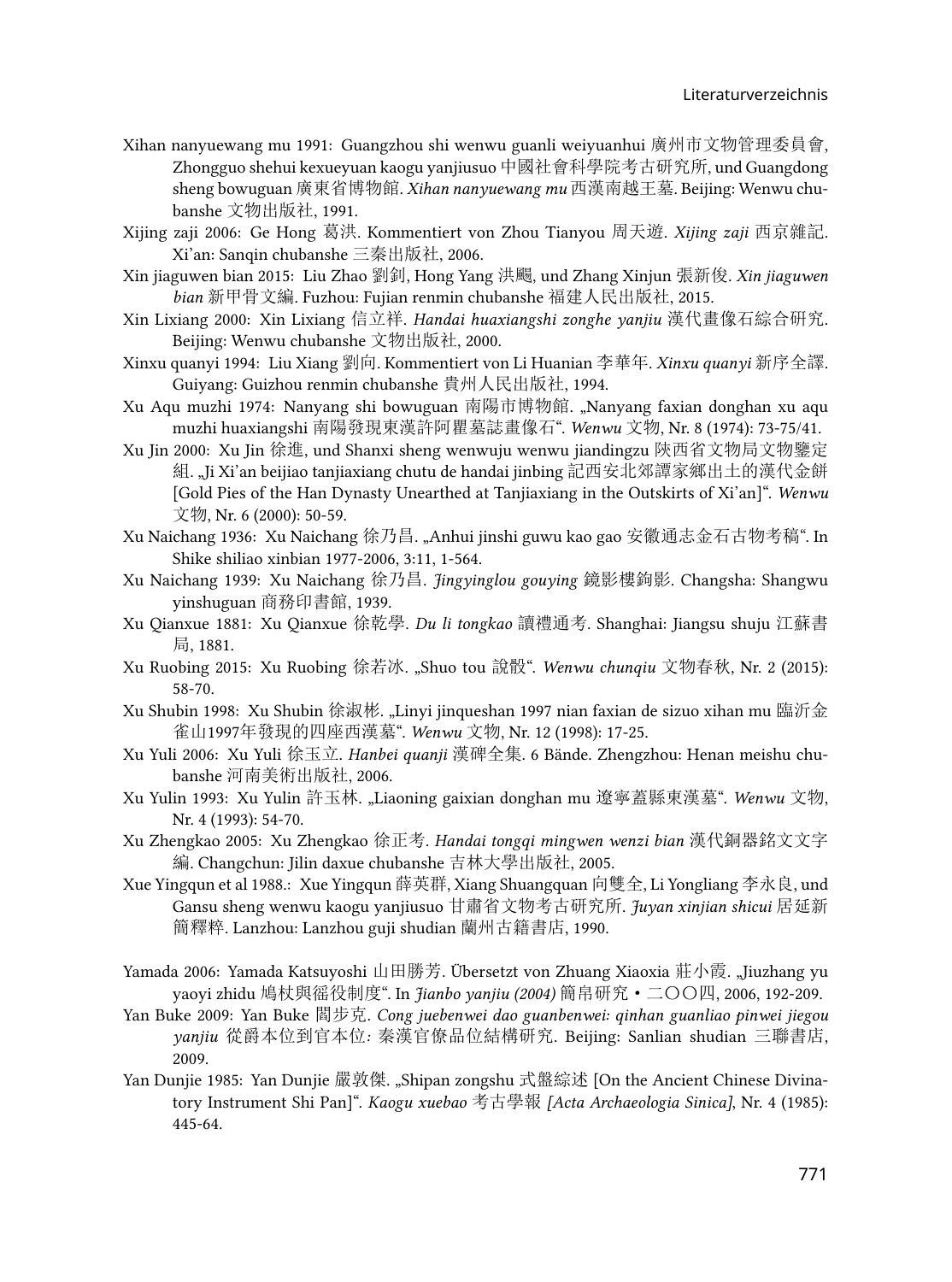- Yang Aiguo 2000: Yang Aiguo 楊愛國. "Handai huaxiangshi ci yanjiu 漢代畫像石祠研究". In Zhongguo hanhua xuehui 中國漢畫學會, Hrsg. *Zhongguo hanhua xuehui di qi jie nianhui lunwen xuan* 中國漢畫學會第七屆年會論文選, 2000, 1-10.
- Yang Aiguo 2005: Yang Aiguo 楊愛國. "Handai huaxiangshi bangti luelun 漢代畫像石榜題略論". *Kaogu* 考古, Nr. 5 (2005): 59-72.
- Yang Aiguo 2006: Yang Aiguo 楊愛國. *Youming liangjie: jinian handai huaxiangshi yanjiu* 幽明兩界*:*  紀年漢代畫像石研究. Xi'an: Shaanxi renmin meishu chubanshe 陝西人民美術出版社, 2006.
- Yang Aiguo 2011: Yang Aiguo 楊愛國. "Donghan shiqi daojiao canyu sangzang huodong de kaoguxue zhengju 東漢時期道教參與喪葬活動的考古學證據". *Wenshizhe* 文史哲, Nr. 4 (2011): 86-91.
- Yang Chia-ling 2014: Yang, Chia-ling. "Power, Identity and Antiquarian Approaches in Modern Chinese Art". *Journal of Art Historiography*, Nr. 6 (2014).
- Yang Ding'ai 1988: Yang Ding'ai 楊定愛. "Jiangling xian maojiayuan 1 hao hanmu 江陵縣毛家園1 號西漢墓". In Zhongguo kaoguxue nianjian 1988, 204.
- Yang Hua 2007: Yang Hua 楊華. *Xinchu jianbo yu lizhi yanjiu* 新出簡帛與禮制研究. Taibei: Taiwan guji chuban youxian gongsi 台灣古籍出版有限公司, 2007.
- Yang Hua 2007a: Yang Hua 楊華. "Xuning daoquan jishi 序寧禱券集釋". In Yang Hua 2007, 283-304.
- Yang Huanxin 1991: Yang Huanxin 楊煥新, und Zhongguo shehui kexueyuan kaogu yanjiusuo luoyang tangchengdui 中國社會科學院考古研究所洛陽唐城隊. "1984 zhi 1986 nian luoyang shiqu hanjin mu fajue jianbao 1984至1986年洛陽市區漢晉墓發掘簡報". *Kaoguxue jikan* 考 古學集刊 7 (1991): 51-78.
- Yang Jian 2010: Yang Jian 楊建. *Xihan chuqi jinguan zhidu yanjiu: fu jinguanling jianshi* 西漢初期 津關制度研究*:* 附*"*津關令*"*簡釋. Shanghai: Shanghai guji chubanshe 上海古籍出版社, 2010.
- Yang Jianhong 1988: Yang Jianhong 楊劍虹. "Cong xianling quanshu kan handai youguan yichan jicheng wenti 從《先令券書》看漢代有關遺產繼承問題". *Wuhan daxue xuebao (shehui kexue ban)* 武漢大學學報(社會科學版), Nr. 3 (1988): 99-102.
- Yang Jiping 1998: Yang Jiping 楊際平. "Handai neijun de liyuan goucheng yu xiang ting li guanxi: donghaijun yinwan hanjian yanjiu 漢代內郡的吏員構成與鄉、亭、里關係——東海郡尹灣 漢簡研究". *Xiamen daxue xuebao (zhexue shehui kexue ban)* 廈門大學學報(哲學社會科學 版), Nr. 4 (1998): 28-36.
- Yang Jiping 2007: Yang Jiping 楊際平. "Qin Han huji guanli zhidu yanjiu"秦漢戶籍管理制度研究". *Zhonghua wenshi luncong* 中華文史論叢, Nr. 1 (2007): 1-35.
- Yang Kuan 1985: Yang Kuan 楊寬. *Zhongguo gudai lingqin zhidushi yanjiu* 中國古代陵寢制度史研 究. Shanghai: Shanghai guji chubanshe 上海古籍出版社, 1985.
- Yang Lien-sheng 1936: Yang Lien-sheng 楊聯升. "Donghan de haozu 東漢的豪族 [Mighty Families in the Eastern Han Dynasty]". *Qinghua daxue xuebao* 清華大學學報, Nr. 4 (1936): 1007-63.
- Yang Shengmin 1993: Yang Shengmin 楊生民. *Handai shehui xingzhi yanjiu* 漢代社會性質研究. Beijing: Beijing shifan xueyuan chubanshe 北京師範學院出版社, 1993.
- Yang Shoujing 1907: Yang Shoujing 楊守敬. *Rengui jinshi ba* 壬癸金石跋. In Yang Shoujing ji 1997, Vol. 8, 981-1054.
- Yang Shoujing ji 1997: Yang Shoujing 楊守敬. Xie Chengren 謝承仁, Hrsg. *Yang Shoujing ji* 楊守敬 集. 12 Bände. Wuhan: Hubei renmin chubanshe 湖北人民出版社 ; Hubei jiaoyu chubanshe 湖北教育出版社, 1997.
- Yang Shuda 1955: Yang Shuda 楊樹達. *Jiweiju xiaoxue jinshi luncong* 積微居小學金石論叢. Beijing: Kexue chubanshe 科學出版社, 1955.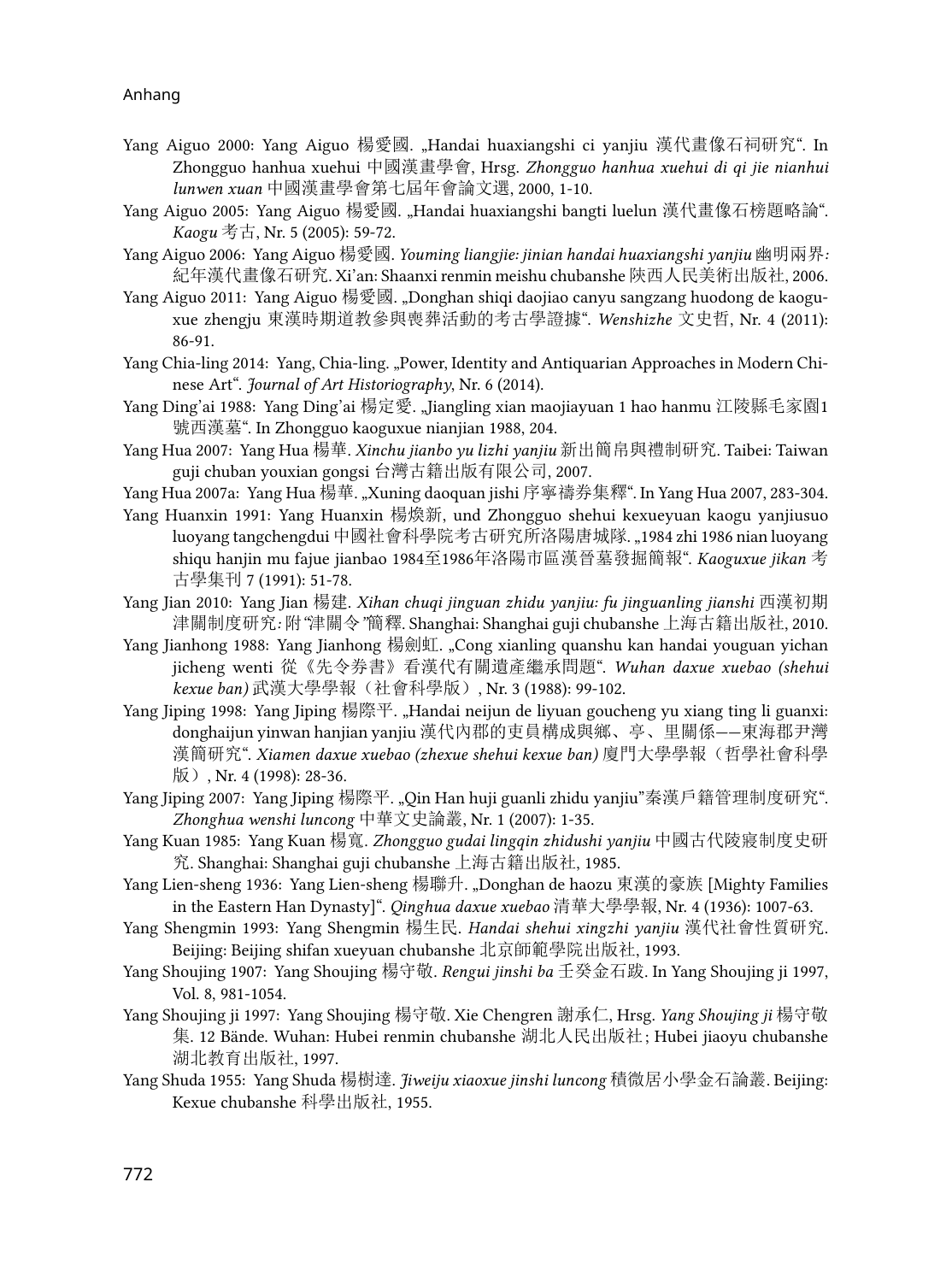- Yang Shuda 1997: Yang Shuda 楊樹達. *Jiweiju jinwen shuo (zengdingben)* 積微居金文說(增訂本). Beijing: Zhonghua shuju 中華書局, 1997.
- Yang Tianyu 2004: Yang Tianyu 楊天宇. *Yili yizhu* 儀禮譯注. Shanghai: Shanghai guji chubanshe 上海古籍出版社, 2004.
- Yang Yubin et al 1975: Yang Yubin 楊育彬, Zhang Changsen 張長森, Zhao Qingyun 趙青雲, und Henan sheng bowuguan 河南省博物館. "Lingbao zhangwan hanmu 靈寶張灣漢墓". *Wenwu* 文物, Nr. 11 (1975): 75-93/107.
- Yashengqian bian 2013: Zhongguo qianbi dacidian bianji weiyuanhui 中國錢幣大辭典編輯委員會. Zhongguo qianbi dacidian yashengqian bian 中國錢幣大辭典·壓勝錢編. Beijing: Zhonghua shuju 中華書局, 2013.
- Ye Xiaoyan 1965: Ye Xiaoyan 葉小燕, und Huanghe shuiku kaogu gongzuodui 黃河水庫考古工作 隊. "Henan shaanxian liujiaqu hanmu 河南陝縣劉家渠漢墓". *Kaogu xuebao* 考古學報, Nr. 1 (1965): 107-168/182-219.
- Yin Difei 1978: Yin Difei 殷滌非. "Xihan ruyinhou mu chutu de zhanpan he tianwen yiqi 西漢汝陰 侯墓出土的占盤和天文僅器". *Kaogu* 考古, Nr. 5 (1978): 338-43.
- Yin Difei 1980: Yin Difei 殷滌非. "Dui Cao Cao zongzu mu zhuanming de yidian kanfa 對曹操宗族 墓磚銘的一點看法". *Wenwu* 文物, Nr. 7 (1980): 83-88.
- Yin Zhihua 2000: Yin Zhihua 印志華. "Jiang su hanjiang xian yaozhuang 102 hao hanmu 江蘇邗江 縣姚莊102號漢墓". *Kaogu* 考古, Nr. 4 (2000): 50-65.
- Yinwan hanmu jiandu 1997: Donghai xian bowuguan 東海縣博物館, Zhongguo wenwu yanjiusuo 中國文物研究所, Lianyungang shi bowuguan 連雲港市博物館, und Zhongguo shehui kexueyuan jianbo yanjiu zhongxin 中國社會科學院簡帛研究中心. *Yinwan hanmu jiandu* 尹 灣漢墓簡牘. Beijing: Zhonghua shuju 中華書局, 1997.
- Yoshioka 1976: Yoshioka Yoshitoyo 吉岡義豐. *Dōkyō to bukkyō* 道教と佛教. Tokyo: Kokusho kankōkai 國書刊行會, 1976.
- You Rende 1991: You Rende 尤仁德. "Handai yupei gangmao yanmao kaolun 漢代玉佩剛卯嚴卯考 論". *Renwen zazhi* 人文雜誌, Nr. 6 (1991): 86-90.
- You Yi-fei 2017: You Yi-fei 遊逸飛[. "Hanchu qiguo wu jun lun: zhanguo qinhan junxianzhi ge'an](http://www.bsm.org.cn/show_article.php?id=2721) yanjiu zhi san 漢初齊國無郡論——[戰國秦漢郡縣制個案研究之三](http://www.bsm.org.cn/show_article.php?id=2721)", Erstveröffentlichung am [4. Februar 2017. http://www.bsm.org.cn/show\\_article.php?id=2721.](http://www.bsm.org.cn/show_article.php?id=2721)
- You Zhenyao 1981: You Zhenyao 尤振堯, und Nanjing bowuyuan 南京博物院. "Xuzhou qingshanquan baiji donghan huaxiangshi mu 徐州青山泉白集東漢畫象石墓". *Kaogu* 考古, Nr. 2 (1981): 137-50.
- You Zhenyao et al 1985: You Zhenyao 尤振堯, He Yunxiang 賀雲翔, und Yin Zhiqiang 殷志強. "Tongshan guishan erhao xihan yadongmu 銅山龜山二號西漢崖洞墓". *Kaogu xuebao* 考古 學報, Nr. 1 (1985): 119-133/152-153.
- Yu Fuwei 1975: Yu Fuwei 余扶危, und Luoyang bowuguan 洛陽博物館. "洛陽澗西七裡河東漢墓 發掘簡報". *Kaogu* 考古, Nr. 2 (1975): 116-123/134.
- Yu Weichao 1985: Yu Weichao 俞偉超. *Xianqin lianghan kaoguxue lunji* 先秦兩漢考古學論集. Beijing: Wenwu chubanshe 文物出版社, 1985.
- Yu Weichao 1985a: Yu Weichao 俞偉超. "Handai zhuhouwang yu liehou muzang de xingzhi fenxi: jianlun zhouzhi hanzhi yu jinzhi de sanjieduanxing 漢代諸侯王與列侯墓葬的形制分析—— 兼論"周制"、"漢制"與"晉制"的三階段性". In Yu Weichao 1985, 117-24.
- Yu Weichao et al 1975: Yu Weichao 俞偉超 et al. "Guanyu fenghuangshan yi liu ba hao hanmu zuotan jiyao 關於鳳凰山一六八號漢墓座談紀要". *Wenwu* 文物, Nr. 9 (1975): 9-19/28.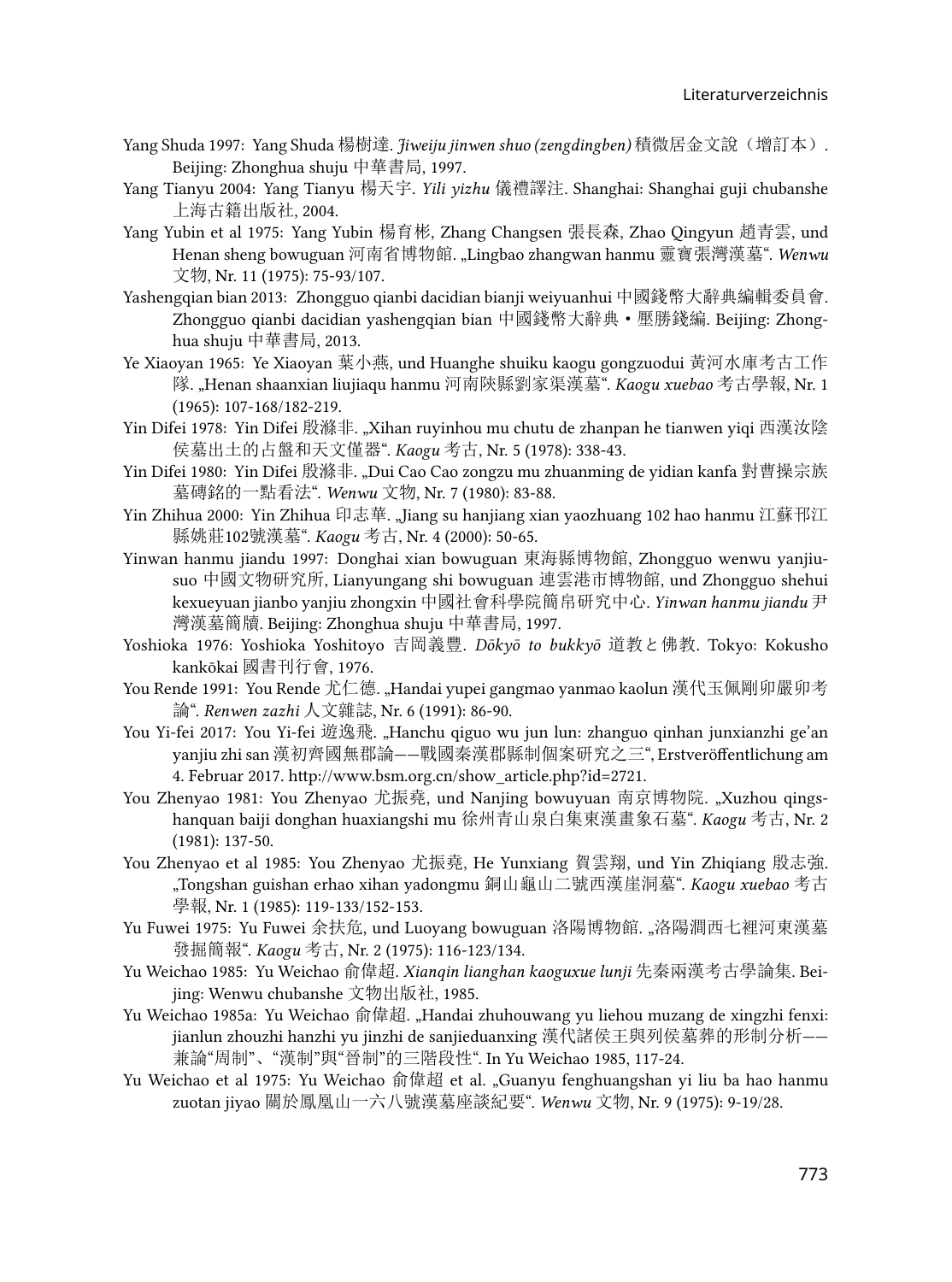- Yu Xin 2012: Yu Xin 余欣. *Zhonggu shidai de liyi zongjiao yu zhidu* 中古時代的禮儀*,* 宗教與制度. Shanghai: Shanghai guji chubanshe 上海古籍出版社, 2012.
- Yu Xingmai 1992: Yu Xingmai 余行邁. "Handai xiangting buli kaolue 漢代鄉亭部吏考略". Suzhou *daxue (zhexue shehui kexue ban)* 蘇州大學(哲學社會科學版), Nr. 1 (1992): 110-16.
- Yu Ying-shih 1987: Yu Ying-shih 余英時. *Shi yu zhongguo wenhua* 士與中國文化 *[Shi and Chinese Culture]*. Shanghai: Shanghai renmin chubanshe 上海人民出版社, 1987.
- Yu Ying-shih 2004: Yu Ying-shih 余英時. Shen Zhijia 沈志佳, Hrsg. *Yu Yingshi wenji* 余英時文集. Nanning: Guangxi shifan daxue chubanshe 廣西師範大學出版社, 2004.
- Yü Ying-Shih 2004a: Yü Ying-shih 余英時. "Zhongguo gudai sihou shijieguan de yanbian 中國古代 死後世界觀的演變". In Yü Ying-Shih 2004, Vol.2, 7-23.
- Yu Zhenbo 2003: Yu Zhenbo 于振波. "Liye qinjian zhong de chuyouren jian 里耶秦簡中的"除郵人" 簡". *Hunan daxue xuebao (shehui kexue ban)* 湖南大學學報(社會科學版), Nr. 3 (2003): 8-12.
- Yuan Ke 1991: Yuan Ke 袁珂. *Shanhaijing quanyi* 山海經全譯. Guiyang: Guizhou renmin chubanshe 貴州人民出版社, 1991.
- Yuan Ke 1992: Yuan Ke 袁珂. *Shanghaijing jiaozhu* 山海經校注. Chengdu: Bashu shushe 巴蜀書 社, 1992.
- Yuan Yansheng 2005: Yuan Yansheng 袁延勝. "論東漢的戶籍問題". *Zhongguoshi yanjiu* 中國史研 究, Nr. 1 (2005): 11-24.
- Yuasa 1981: Yuasa Yukihiko 湯淺幸孫. "Chiken chozon koshaku"地券徵存考釋". *Chûgoku shisôshi kenkyû* 中國思想史研究, Nr. 4 (1981): 1-34.
- Yuefu shiji 1979: Guo Maoqian 郭茂倩. *Yuefu shiji* 樂府詩集. Beijing: Zhonghua shuju 中華書局, 1979.
- Yunlu manchao 1996: Zhao Yanwei 趙彥衛. *Yunlu manchao* 雲麓漫鈔. Vorwort 1206. Beijing: Zhonghua shuju 中華書局, 1996.
- Yunmeng longgang 1994: Hubei sheng wenwu kaogu yanjiusuo 湖北省文物考古研究所, Xiaogan diqu bowuguan 孝感地區博物館, und Yunmeng xian bowuguan 雲夢縣博物館. "Yunmeng longgang liuhao qinmu ji chutu jiandu 雲夢龍崗6號秦墓及出土簡牘". *Kaoguxue jikan* 考古 學集刊 8 (1994): 87-121.
- Yunmeng shuihudi qinmu 1981: Yunmeng shuihudi qinmu bianxiezu ,雲夢睡虎地秦墓"編寫組. *Yunmeng shuihudi qinmu* 雲夢睡虎地秦墓. Beijing: Wenwu chubanshe 文物出版社, 1981.
- Yushi jiaozhu 1995: Ye Changchi 葉昌熾. Kommentiert von Han Yue 韓說. *Yushi jiaozhu* 語石校注. Beijing: Jinri zhongguo chubanshe 今日中國出版社, 1995.
- Yushi yushi yitong ping 1994: Ye Changchi 葉昌熾, und Ke Changsi 柯昌泗. *Yushi yushi yitong ping*  語石*·*語石異同評. Beijing: Zhonghua shuju 中華書局, 1994.
- Zeng Jianhua 2010: Zeng Jianhua 曾劍華. "Xiejiaqiao yihao hanmu jiandu gaishu 謝家橋一號漢墓 簡牘概述". *Changjiang daxue xuebao (shehui kexue ban)* 長江大學學報(社會科學版), Nr. 2 (2010): 9-11.
- Zeng Zhaoyu et al 1956: Zeng Zhaoyu 曾昭燏, Jiang Baogen 蔣寳庚, Li Zhongyi 黎忠義, Nanjing bowuyuan 南京博物院, und Shandongsheng wenwu guanlichu 山東省文物管理處. *Yinan gu huaxiangshimu fajue baogao* 沂南古畫像石墓發掘報告. Beijing: Wenhuabu wenwu guanliju 文化部文物管理局, 1956.
- Zenghou yi mu 1989: Hubei sheng bowuguan 湖北省博物館. *Zenghou yi mu* 曾侯乙墓. Beijing: Wenwu chubanshe 文物出版社, 1989.
- Zhan Yinxin 2001: Zhan Yinxin 詹鄞鑫. *Xinzhi de wuqu: wushu yu zhongguo wushu wenhua* 心智的 誤區*:* 巫術與中國巫術文化. Shanghai: Shanghai jiaoyu chubanshe 上海敎育出版社, 2001.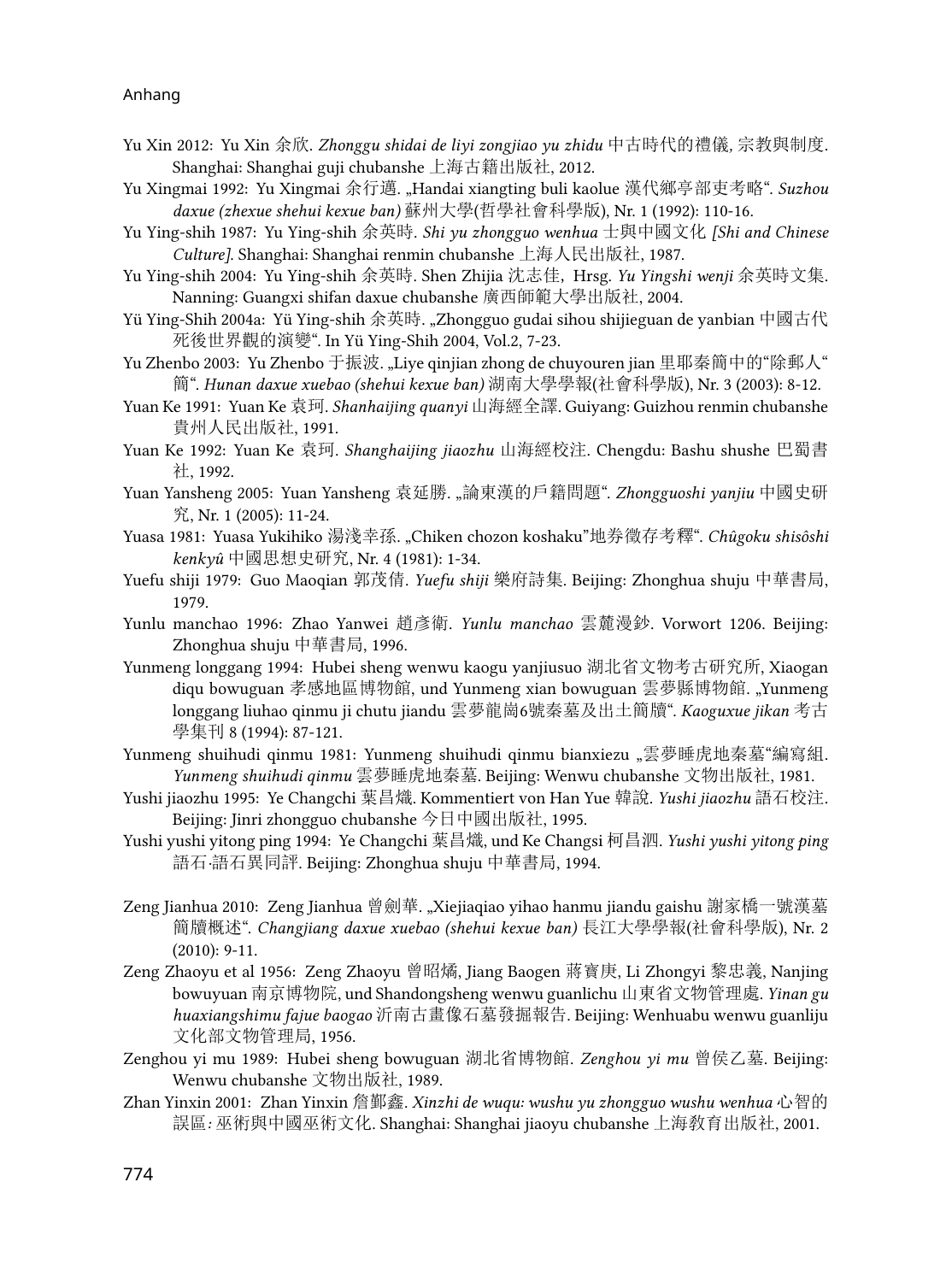- Zhang & Bai 2006: Zhang Xunliao 張勳燎, und Bai Bin 白彬. *Zhongguo daojiao kaogu* 中國道教考 古 第一卷 *[Archaeological Finds of Daoism in China Vol. 1]*. Beijing: Xianzhuang shuju 線裝 書局, 2006.
- Zhang Chuanxi 1995: Zhang Chuanxi 張傳璽, Hrsg. Zhongguo lidai qiyue huibian kaoshi 中國歷代 契約會編考釋. Beijing: Beijing daxue chubanshe 北京大學出版社, 1995.
- Zhang Chuanxi 2008: Zhang Chuanxi 張傳璽. *Qiyueshi maidiquan yanjiu* 契約史買地券研究. Beijing: Zhonghua shuju 中華書局, 2008.
- Zhang Dan 2013: Zhang Dan 張丹. "Handai tongjing mingwen yanjiu gaikuang ji wenzi bian 漢代 銅鏡銘文研究概況及文字編". Master Thesis, Jilin University 吉林大學, 2013.
- Zhang Hequan 1995: Zhang Hequan 張鶴泉. "Donghan guli wenti shitan 東漢故吏問題試探". *Jilin daxue shehui kexue xuebao* 吉林大學社會科學學報, Nr. 5 (1995): 8-14.
- Zhang Jian & Yu Fuwei 1984: Zhang Jian 張劍, und Yu Fuwei 余扶危. "Luoyang tangsimen liangzuo hanmu fajue jianbao 洛陽唐寺門兩座漢墓發掘簡報". *Zhongyuan wenwu* 中原文物, Nr. 3 (1984): 34-42/118-119.
- Zhang Jian 1997: Zhang Jian 張劍, und Luoyang shi wenwu gongzuodui 洛陽市文物工作隊. "Luoyang litun donghan yuanjia ernian mu fajue jianbao 洛陽李屯東漢元嘉二年墓發掘簡 報". *Kaogu yu wenwu* 考古與文物, Nr. 2 (1997): 2-8.
- Zhang Jingjing 2011: Zhang Jingjing 張晶晶. "Handai guanyin zhidu kaoshu 漢代官印制度考述". Master Thesis, Jilin University 吉林大學, 2011.
- Zhang Jinguang 1997: Zhang Jinguang 張金光. "秦鄉官制度及鄉、亭、里關係". *Lishi yanjiu* 歷史 研究, Nr. 6 (1997): 22-39.
- Zhang Jinpan & Xu Shihong 1999: Zhang Jinpan 張晉藩, und Xu Shihong 徐世虹. *Zhongguo fazhi tongshi* 中國法制通史. Beijing: Falü chubanshe 法律出版社, 1999.
- Zhang Junmin 2001: Zhang Junmin 張俊民. "江陵高臺18號墓木牘釋文淺析". In Li Xueqin 李學 勤, und Xie Guihua 謝桂華, Hrsg. *Jianbo yanjiu 2001* 簡帛研究·二〇〇一, 288-291. Guilin: Guangxi shifan daxue chubanshe 廣西師範大學出版社, 2001.
- Zhang Le 2011: Zhang Le 張樂[. "Leye jiandu moushou kao: cong gaodice rushou kaocha](http://www.bsm.org.cn/show_article.php?id=1461) 里耶簡 牘"某手"考——從告地策入手考察[", Erstveröffentlichung am 18. April 2011. http://www.bsm.](http://www.bsm.org.cn/show_article.php?id=1461) [org.cn/show\\_article.php?id=1461.](http://www.bsm.org.cn/show_article.php?id=1461)
- Zhang Peiyu 1989: Zhang Peiyu 張培瑜. "Chutu hanjian boshu shang de lizhu 出土漢簡帛書上的 曆注". In Chutu wenxian yanjiu xuji 1989, 135-47.
- Zhang Qiang 2016: Zhang Qiang 張強. "Overland Traffic in Northwest China During the Han Period: A Study of Travel Documents as Recorded in Northwest Manuscripts". Master thesis, Heidelberg University, 2016.
- Zhang Qihai 1975: Zhang Qihai 張其海, Shandongsheng bowuguan 山東省博物館, und Cangshanxian wenhuaguan 蒼山縣文化館. "Shandong cangshan yuanjia yuannian huaxiangshi mu 山 東蒼山元嘉元年畫象石墓". *Kaogu* 考古, Nr. 2 (1975): 124-34.
- Zhang Quanmin et al 2007: Zhang Quanmin 張全民, Li Xiaowu 李小武, Yang Junkai 楊軍凱, und Xi'an shi wenwu baohu kaogusuo 西安市文物保護考古所. "西安三國曹魏紀年墓清理簡 報". *Kaogu yu wenwu* 考古與文物, Nr. 2 (2007): 21-29.
- Zhang Rongqiang 2006: Zhang Rongqiang 張榮強. "Sunwu jian zhong de huji wenshu 孫吳簡中的 戶籍文書". *Lishi yanjiu* 歷史研究, Nr. 4 (2006): 1-20.
- Zhang Rongqiang 2009: Zhang Rongqiang 張榮強. "Qianqin jianyuan ji yu hantang jian jizhang zhidu de bianhua <前秦建元籍>與漢唐間籍帳制度的變化". *Lishi yanjiu* 歷史研究, Nr. 3 (2009): 16-38.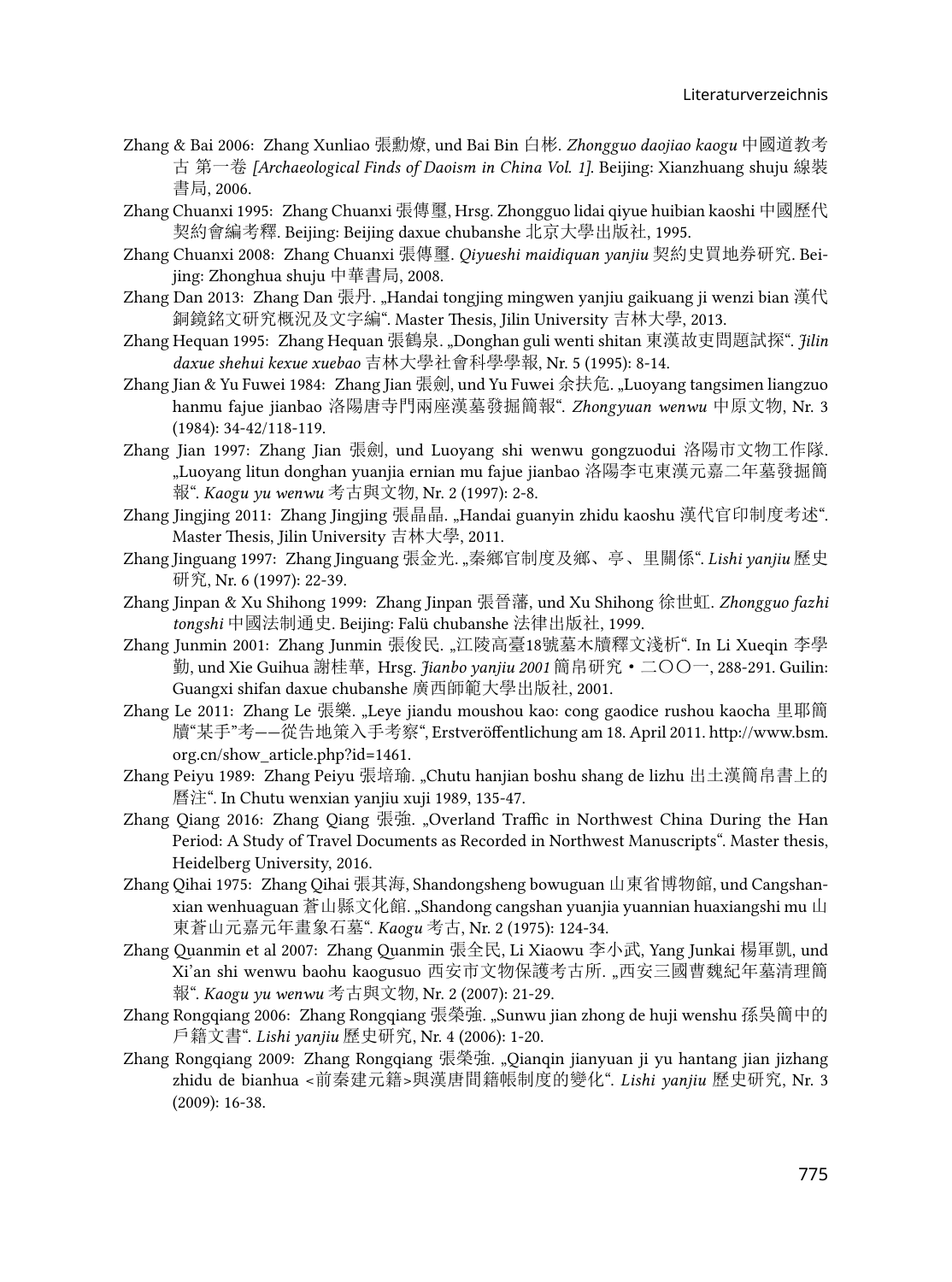- Zhang Rongqiang 2010: Zhang Rongqiang 張榮強. *Hantang jizhang zhidu yanjiu* 漢唐籍帳制度研 究. Beijing: Shangwu yinshuguan 商務印書館, 2010.
- Zhang Ruifeng 2003: Zhang Ruifeng 張瑞峰. "Dunhuang shi bowuguan cang ,tongxin jiaowei' guiniu yinyin qianshi 敦煌市博物館藏"通信校尉"龜紐銀印淺識". *Wenbo* 文博, Nr. 2 (2003): 79-80.
- Zhang Wangao 1993: Zhang Wangao 張萬高. "Jiangling gaotai 18 hao mu fajue jianbao 江陵高臺 18號墓發掘簡報". *Wenwu* 文物, Nr. 8 (1993): 12-20/100.
- Zhang Wenhan 2012: Zhang Wenhan 張文瀚. "Xiejiaqiao yihao hanmu gaodice bushi 謝家橋一號 漢墓告地策補釋". *Zhongyuan wenwu* 中原文物, Nr. 6 (2012): 66-69.
- Zhang Xinchao 2014: Zhang Xinchao 張新超. "Qindai chengdanchong kaobian: jianlun qinlü de yixie tedian 秦代"城旦舂"考辨——兼論秦律的一些特點". *Shixue jikan* 史學集刊, Nr. 10 (2014): 24-34/78.
- Zhang Xiugui 1991: Zhang Xiugui 張修桂. "Tianshui fangmatan ditu de huizhi niandai 天水〈放 馬灘地圖〉的繪製年代". *Fudan xuebao (shehui kexue ban)* 復旦學報(社會科學版), Nr. 1 (1991): 44-48.
- Zhang Xunliao 1996: Zhang Xunliao 1996 張勳燎. "Donghan muzang chutu de jiezhuqi he tianshidao de qiyuan 東漢墓葬出土的解注器和天師道的起源". In Daojia wenhua yanjiu 1996, 253-66.
- Zhang Zhaoyang 2010: Zhang Zhaoyang 張朝陽. "Civil Laws and Civil Justice in Early China". Diss., University of California, Berkeley, 2010.
- Zhang Zhenglang 2001: Zhang Zhenglang 張政烺. "Qinhan xingtu de kaogu ziliao 秦漢刑徒的考 古資料". *Lishi jiaoxue* 歷史教學, Nr. 1 (2001): 36-39.
- Zhang Zhenglang 2004: Zhang Zhenglang 張政烺. *Zhang Zhenglang wenshi lunji* 張政烺文史論集. Beijing: Zhonghua shuju 中華書局, 2004.
- Zhang Zhenlong & Zhang Hong 2015: Zhang Zhenlong 張振龍, und Zhang Hong 張宏. "Guanyu sima qian bixia baijin sanpin huobi kaobian 關於司馬遷筆下"白金三品"貨幣考辨". *Zhongguo qianbijie* 中國錢幣界, Nr. 3 (2015): 105-10.
- Zhangjiashan hanmu zhujian 2006: Zhangjiashan er si qi hao hanmu zhujian zhengli xiaozu 張家山 二四七號漢墓竹簡整理小組. *Zhangjiashan hanmu zhujian (er si qi hao mu)* 張家山漢墓竹 簡 (二四七號墓). Beijing: Wenwu chubanshe 文物出版社, 2006.
- Zhao Chao 1992: Zhao Chao 趙超. *Hanwei nanbeichao muzhi huibian* 漢魏南北朝墓誌彙編. Tianjin: Tianjin guji chubanshe 天津古籍出版社, 1992.
- Zhao Chongliang 2014: Zhao Chongliang 趙寵亮. "Ye shuo nitong 也說泥筩". *Dongnan wenhua* 東 南文化, Nr. 2 (2014): 95-99.
- Zhao Kuanghua & Zhou Jiahua 1998: Zhao Kuanghua 趙匡華, und Zhou Jiahua 周嘉華. *Zhongguo kexue jishushi huaxue juan* 中國科學技術史*·*化學卷. Beijing: Kexue chubanshe 科學出版社, 1998.
- Zhao Kuanghua et al 1990: Zhao Kuanghua 趙匡華, Zhang Qingjian 張清健, und Guo Baozhang 郭 保章. "Zhongguo gudai de qian huaxue 中國古代的鉛化學". *Ziran kexueshi yanjiu* 自然科學 史研究, Nr. 3 (1990): 248-57.
- Zhao Ning 2014: Zhao Ning 趙寧. "Sanjian hanjin jiandu de souji yu zhengli (shang) 散見漢晉簡牘 的蒐集與整理(上)". Master thesis, Jilin University 吉林大學, 2014.
- Zhao Ping'an 2012: Zhao Ping'an 趙平安. *Qin xihan yinzhang yanjiu* 秦西漢印章研究. Shanghai: Shanghai guji chubanshe 上海古籍出版社, 2012.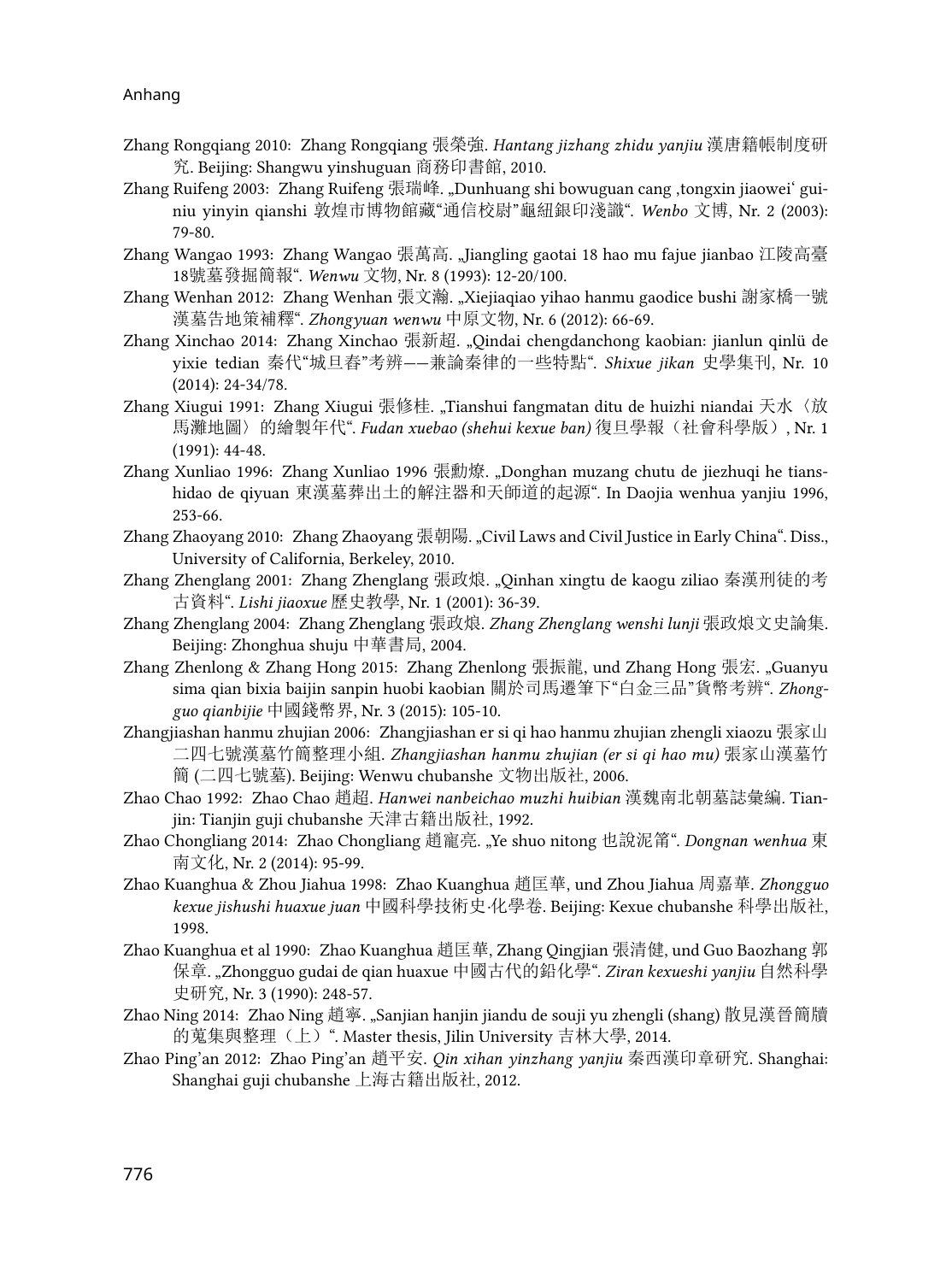- Zhao Shigang & Ou Zhengwen 1987: Zhao Shigang 趙世綱, und Ou Zhengwen 歐正文. "Mixian houshiguo han huanxiangshimu fajue baogao 密縣後士郭漢畫像石墓發掘報告". *Huaxia kaogu* 華夏考古, Nr. 2 (1987): 96-159/223.
- Zhao Xueye & Zhao Wanjun 2008: Zhao Xueye 趙雪野, und Zhao Wanjun 趙萬鈞. "Gansu gaotai weijin mu muquan ji suo sheji de shenqi he buzhaitu 甘肅高臺魏晉墓墓券及所涉及的神祇 和卜宅圖". *Kaogu yu wenwu* 考古與文物, Nr. 1 (2008): 85-90.
- Zhao Zhenhua & Dong Yanshou 2010: Zhao Zhenhua 趙振華, und Dong Yanshou 董延壽. "Donghan luoyang xian nanzi ...qin maidi qianquan yanjiu 東漢雒陽縣男子□□卿買地鉛券研究". *Zhongyuan wenwu* 中原文物, Nr. 3 (2010): 74-79.
- Zhao Zhenhua 2007: Zhao Zhenhua 趙振華. "Luoyang chutu huangshen zhiduzongshe daojiao fayin kao 洛陽出土"黃神"、"治都總攝"道教法印考". *Zhongyuan wenwu* 中原文物, Nr. 1 (2007): 69-71.
- Zhao Zhiqian 1864: Zhao Zhiqian 趙之謙. "Bu huanyu fangbei lu 補寰宇訪碑録". Vorwort 1864. In Shike shiliao xinbian 1977-2006, 1:27, 20191-270.
- Zheng Jingang 2014: Zheng Jingang 鄭金剛. "Xupu hanmu xianling quanshu shidu wenti buyi 胥浦 漢墓《先令券書》釋讀問題補議". *Wenxian* 文獻, Nr. 4 (2014): 6-11.
- Zheng Shubin 2005: Zheng Shubin 鄭曙斌. "Qiance de kaogu faxian yu wenxian quanshi 遣策的考 古發現與文獻詮釋". *Nanfang wenwu* 南方文物, Nr. 2 (2005): 109-23.
- Zheng Shubin 2007: Zheng Shubin 鄭曙斌. "Mawangdui hanmu bohua daoyintu 馬王堆漢墓帛畫 《導引圖》". *Lishi xuexi* 歷史學習, Nr. 1 (2007): 12-13.
- Zheng Yakun 1985: Zheng Yakun 鄭雅坤. "Tan woguo gudai de fujie (pai) zhidu jiqi yanbian 談我國 古代的符節(牌)制度及其演變". *Xibei daxue xuebao (zhexue shehui kexue ban)* 西北大學學報 (哲學社會科學版), Nr. 1 (1985): 56-63.
- Zheng Yan 2013: Zheng Yan 鄭岩. *Shizhe de mianju: hantang muzang yishu yanjiu* 逝者的面具*:* 漢 唐墓葬藝術研究 *[Masking Death : Funerary Art of Medieval China]*. Beijing: Beijing daxue chubanshe 北京大學出版社, 2013.
- Zheng Yuanri et al 1990: Zheng Yuanri 鄭元日, Liu Huaxing 劉華興, Wang Fengyuan 王鳳元, und Lingling diqu wenwu gongzuodui 零陵地區文物工作隊. "Hunan yongzhou shi yaozishan xihan liu jiang mu 湖南永州市鷂子山西漢"劉疆"墓". *Kaogu* 考古, Nr. 11 (1990): 1002-11.
- Zhensong laoren yigao jiaji 1996: Luo Zhenyu 羅振玉. *Zhensong laoren yigao jiaji* 貞松老人遺稿*·*甲 集. Shanghai: Shanghai shudian 上海書店, 1996.
- Zhensong tang jigu yiwen 2003: Luo Zhenyu 羅振玉. *Zhensong tang jigu yiwen* 貞松堂集古遺文. 2 Bände. Vorwort 1930. Beijing: Beijing tushuguan chubanshe 北京圖書館出版社, 2003.
- Zhong Changfa 1993: Zhong Changfa 鐘長髮, und Wuwei diqu bowuguan 武威地區博物館. "Gansu wuwei hantanpo donghan mu 甘肅武威旱灘坡東漢墓". *Wenwu* 文物, Nr. 10 (1993): 28-33.
- Zhongguo hanhua yanjiu 2010: Zhu Qingsheng 朱青生, Hrsg. *Zhongguo hanhua yanjiu di san juan*  中國漢畫研究*.* 第三卷. Guilin: Guangxi shifan daxue chubanshe 廣西師範大學出版社, 2010.
- Zhongguo kaoguxue nianjian 1988: Zhongguo kaogu xuehui 中國考古學會. *Zhongguo kaoguxue nianjian 1987* 中國考古學年鑒·1987. Beijing: Wenwu chubanshe 文物出版社, 1988.
- Zhongguo kaoguxue qinhan juan 2010: Zhongguo shehui kexueyuan 中國社會科學院. *Zhongguo kaoguxue qinhan juan* 中國考古學*·*秦漢卷. Beijing: Zhongguo shehui kexue chubanshe 中國 社會科學出版社, 2010.
- Zhongyang yanjiuyuan 1981: Zhongyang yanjiuyuan 中央研究院, Hrsg. *Zhongyang yanjiuyuan guoji hanxue huiyi lunwenji: lishi kaogu zu* 中央研究院國際漢學會議論文集*·*歷史考古組. Taibei: Zhongyang yanjiuyuan 中央研究院, 1981.